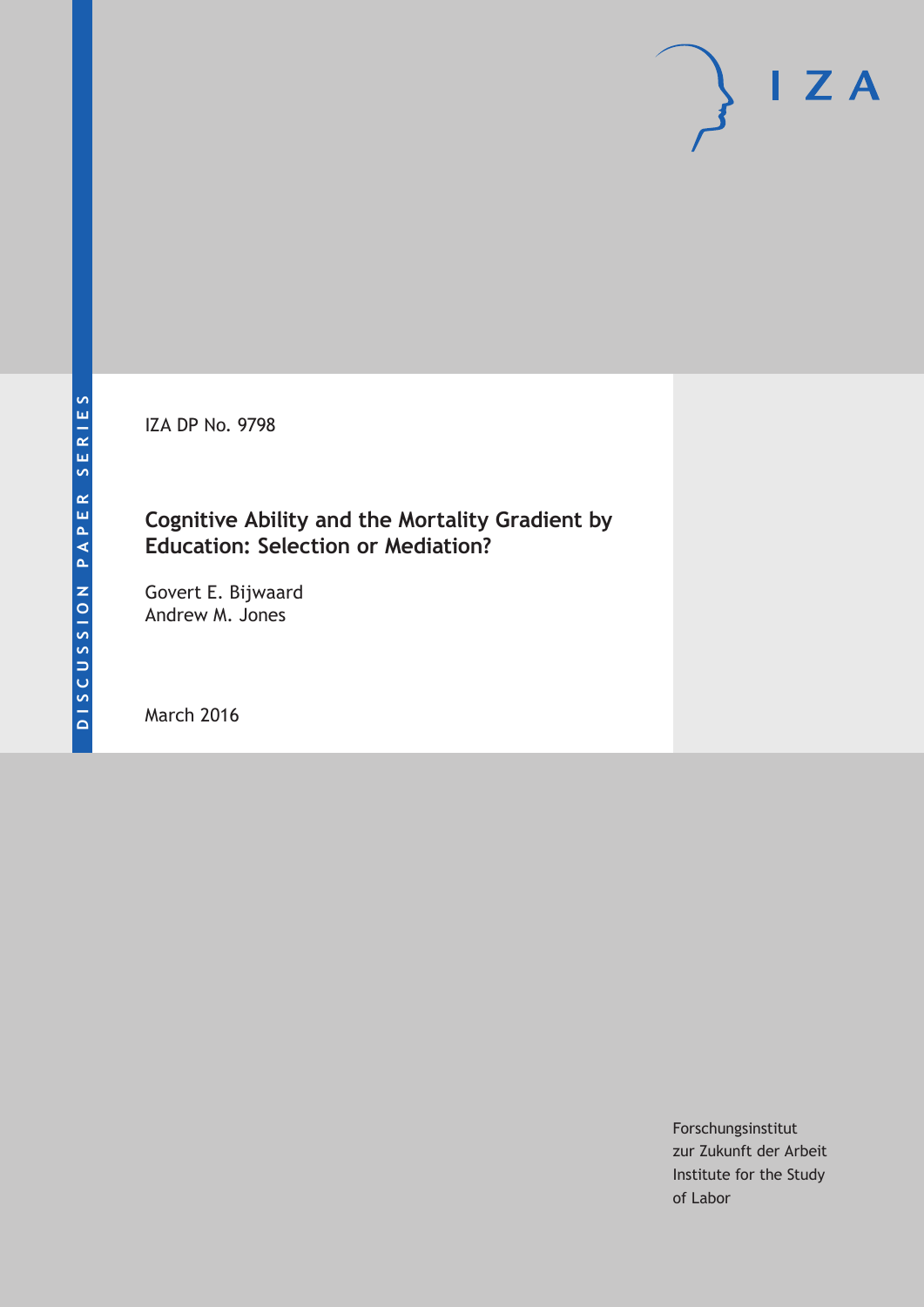# **Cognitive Ability and the Mortality Gradient by Education: Selection or Mediation?**

## **Govert E. Bijwaard**

*Netherlands Interdisciplinary Demographic Institute (NIDI) and IZA* 

## **Andrew M. Jones**

*University of York* 

Discussion Paper No. 9798 March 2016

IZA

P.O. Box 7240 53072 Bonn Germany

Phone: +49-228-3894-0 Fax: +49-228-3894-180 E-mail: iza@iza.org

Any opinions expressed here are those of the author(s) and not those of IZA. Research published in this series may include views on policy, but the institute itself takes no institutional policy positions. The IZA research network is committed to the IZA Guiding Principles of Research Integrity.

The Institute for the Study of Labor (IZA) in Bonn is a local and virtual international research center and a place of communication between science, politics and business. IZA is an independent nonprofit organization supported by Deutsche Post Foundation. The center is associated with the University of Bonn and offers a stimulating research environment through its international network, workshops and conferences, data service, project support, research visits and doctoral program. IZA engages in (i) original and internationally competitive research in all fields of labor economics, (ii) development of policy concepts, and (iii) dissemination of research results and concepts to the interested public.

IZA Discussion Papers often represent preliminary work and are circulated to encourage discussion. Citation of such a paper should account for its provisional character. A revised version may be available directly from the author.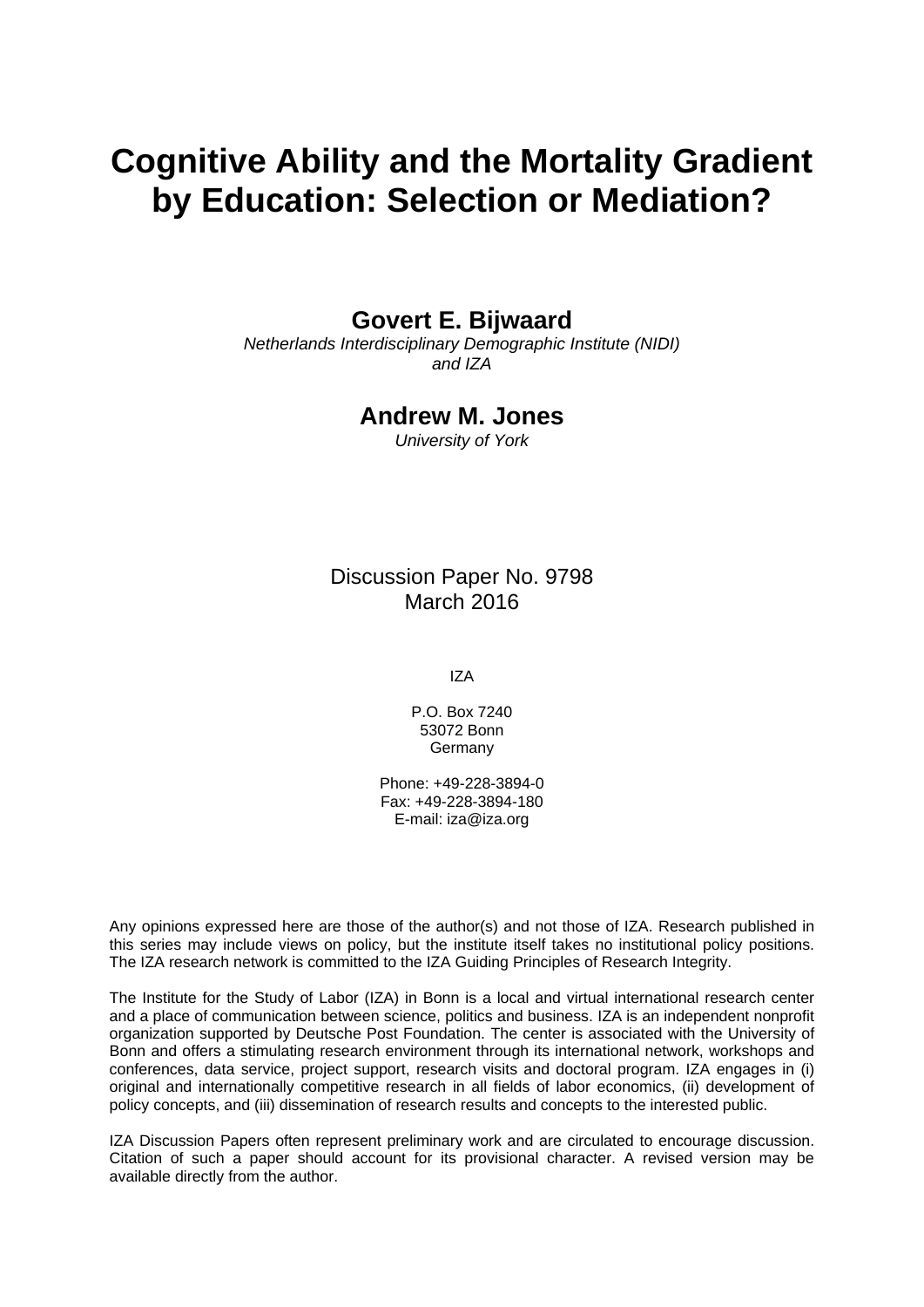IZA Discussion Paper No. 9798 March 2016

## **ABSTRACT**

## **Cognitive Ability and the Mortality Gradient by Education: Selection or Mediation?\***

Large differences in mortality rates across those with different levels of education are a wellestablished fact. This association between mortality and education may partly be explained by confounding factors, including cognitive ability. Cognitive ability may also be affected by education so that it becomes a mediating factor in the causal chain. In this paper we estimate the impact of education on mortality using inverse probability weighted (IPW) estimators, using either cognitive ability as a selection variable or as a mediating variable. We develop an IPW estimator to analyse the mediating effect in the context of survival models. Our estimates are based on administrative data, on men born in 1944-1947 who were examined for military service in the Netherlands between 1961-1965, linked to national death records. For these men we distinguish four education levels and we make pairwise comparisons. From the empirical analyses we conclude that the mortality differences observed by education are only attributable to education effects for highly educated individuals. For less educated individuals the observed mortality gain is mainly attributable to differences in cognitive ability.

JEL Classification: C41, I14, I24

Keywords: education, mortality, inverse probability weighting, mediators, mixed proportional hazard

Corresponding author:

 $\overline{a}$ 

Govert E. Bijwaard Netherlands Interdisciplinary Demographic Institute (NIDI-KNAW/University of Groningen) PO Box 11650 2502 AR The Hague The Netherlands E-mail: bijwaard@nidi.nl

<sup>\*</sup> The authors acknowledge access to linked data resources (DO 1995-2011) by Statistics Netherlands (CBS). We are grateful to seminar participants at Erasmus University Rotterdam, University of York and the Paris School of Economics for helpful comments.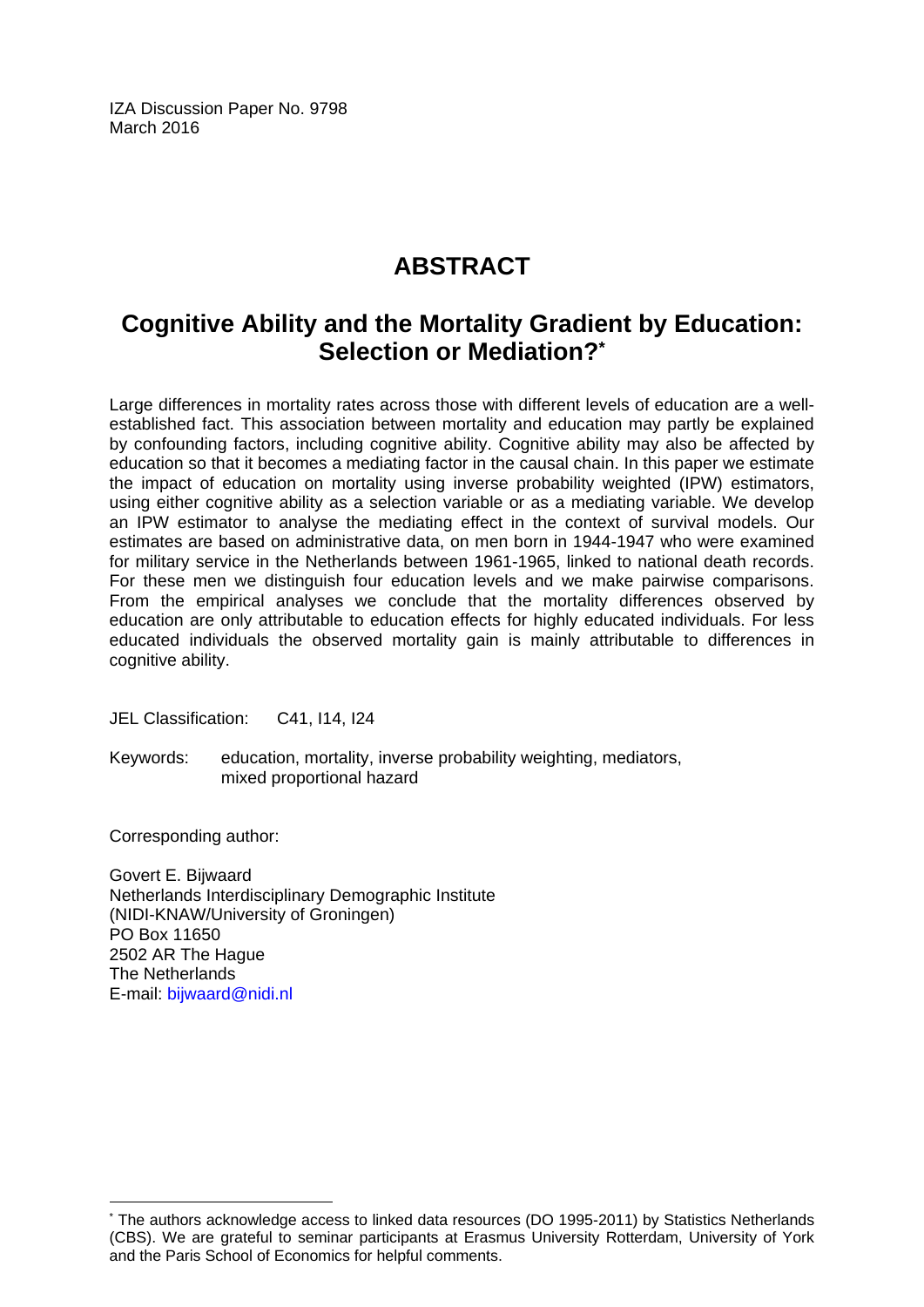## **1 Introduction**

Many studies show large differences in health and mortality across educational groups. This is one of the most compelling and well established associations in social science research and holds across many populations (Grossman 2015). Even in an egalitarian country such as the Netherlands, with a very accessible health care system, the difference in life expectancy between individuals with no formal education beyond primary school and those with a university education is more than five years (Bruggink 2009). Still, the background of these inequalities is not fully understood.

The association between health and education may partly be explained by confounding factors such as cognitive ability and parental background that affect both education choices and health, (McCartney et al. 2013). Lower cognitive ability as measured by standardized IQ tests is related to adult health (Hartog and Oosterbeek 1998; Auld and Sidhu 2005; Conti and Heckman 2010; Kaestner and Callison 2011) and increased mortality (Batty and David 2004; Batty et al. 2007; Calvin et al. 2011). Because educational attainment and cognitive ability are strongly correlated, it is difficult to separate their effects on mortality (Deary and Johnson 2010). For example, both Hartog and Oosterbeek (1998) and Auld and Sidhu (2005) found that the magnitude of the effect of cognitive ability on health was reduced by nearly a half after controlling for schooling.

Studies based on natural experiments in education, including changes in compulsory schooling laws, may to some extent overcome the difficulty of separating true education effects from these confounding factors (Lleras-Muney 2005). Recent analyses of such natural experiments suggest that the causal effect of education on health outcomes may be limited (Mazumder 2008; Jones et al. 2011; Van Kippersluis et al. 2011; Meghir et al. 2013; Basu et al. 2014; Fletcher 2015) or even absent (Albouy and Lequien 2009; Clark and Royer 2013, Jürges et al. 2013). This suggests that confounding factors may well play an important role in shaping the strong association between education and health. However, a major limitation of using changes in compulsory schooling to detect educational effects on health outcomes, and in particular mortality, is that often only a relatively small part of the population is affected by the laws (Mazumder 2008; Fletcher 2015). Another issue with the instrumental variable methods applied in these studies is that they, implicitly, assume that the compulsory schooling reforms only affect long-term health through their effect on education, ignoring any other contemporary policy changes they may accompany these reforms.

Studies based on structural models in which the interdependence between education, health, and cognitive ability is modelled explicitly show that at least half of the health disparities across educational groups is due to selection of healthier, more able individuals into higher education (Conti and Heckman 2010; Conti et al. 2010; Bijwaard et al. 2015). These models reveal that failure to control for cognitive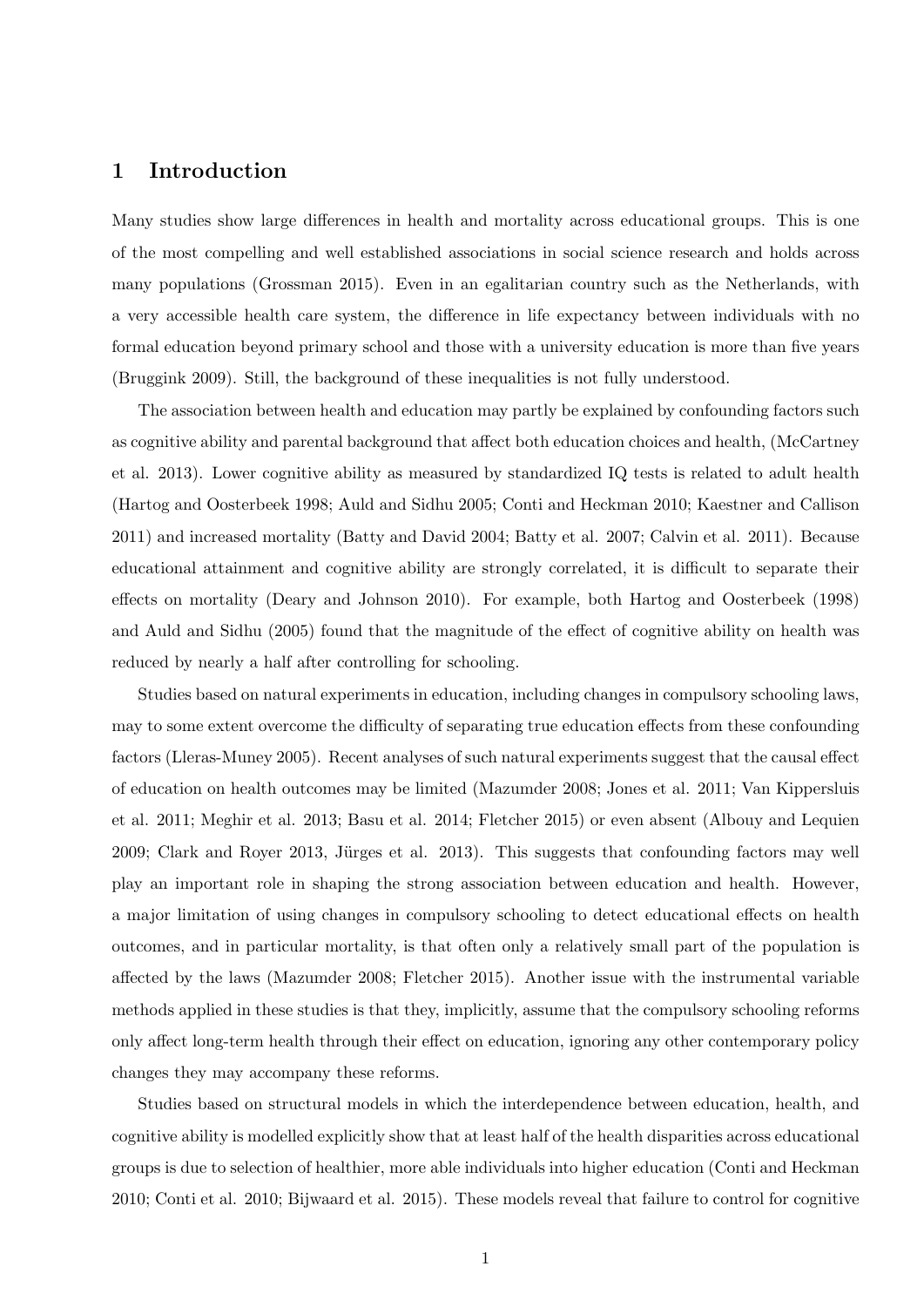ability in health and mortality analyses biases the estimated effect of education. Further, the effect of cognitive ability on health and mortality is of direct interest as higher cognitive ability gives the higher educated their efficiency advantage in terms of health investment (Auld and Sidhu 2005; Bijwaard and van Kippersluis 2015). Although such structural models disentangle the effects of education and cognitive ability on health outcomes, they depend heavily on the assumed structure and distributional assumptions.

A better understanding of the influence of cognitive ability on education and mortality is needed to establish potential direct benefits of improvements in education on mortality. The place of cognitive ability in the causal path from education to mortality has important implications for the analysis. Cognitive ability can be considered a (main) source of education selection and, an endowment that determines the success at school. Then intelligence precedes education in the causal path to health and mortality. However, cognitive ability, at least as measured by standard IQ-tests, is likely to change with the education attained. In that case, cognitive ability is a mediator in the causal path from education to health. Ideally, we would have continuous measurement of the (development) of cognitive ability over the life cycle, to account for both the selection and mediation of cognitive ability in the causal path from education to mortality. However, in our data, we only observe cognitive ability at late adolescence when measured intelligence can be either the result of the attained education or a proxy of early childhood intelligence which influences education choice. In this paper we consider both these two possible roles of cognitive ability in the causal pathway from education to mortality and we investigate how these affect the estimated impact of education on mortality.

When cognitive ability is a mediator we can decompose the effect of education on mortality into an effect running through improvement of cognitive ability and an effect through other pathways. An effect of education through improvement of cognitive ability is likely if education raises cognitive ability that aids disease management and in seeking appropriate treatment where necessary. Other possible pathways from education to mortality if higher education leads to improvement in socioeconomic status later in life, such as labour market signals, non-cognitive skills and peer effects, which influence health and mortality. When cognitive ability is a selection factor we cannot decompose the educational effect on mortality in such a way. But we are able to estimate an education impact corrected for selective education choices that are based on differences in cognitive ability.

Our outcome, the age at death is a duration variable and the mortality hazard rate, the instantaneous probability that an individual dies at a certain age conditional on surviving up to that age, is modelled. Accounting for right-censoring, when the individual is only known to have survived up to the end of the observation window, and left-truncation, when only those individuals are observed who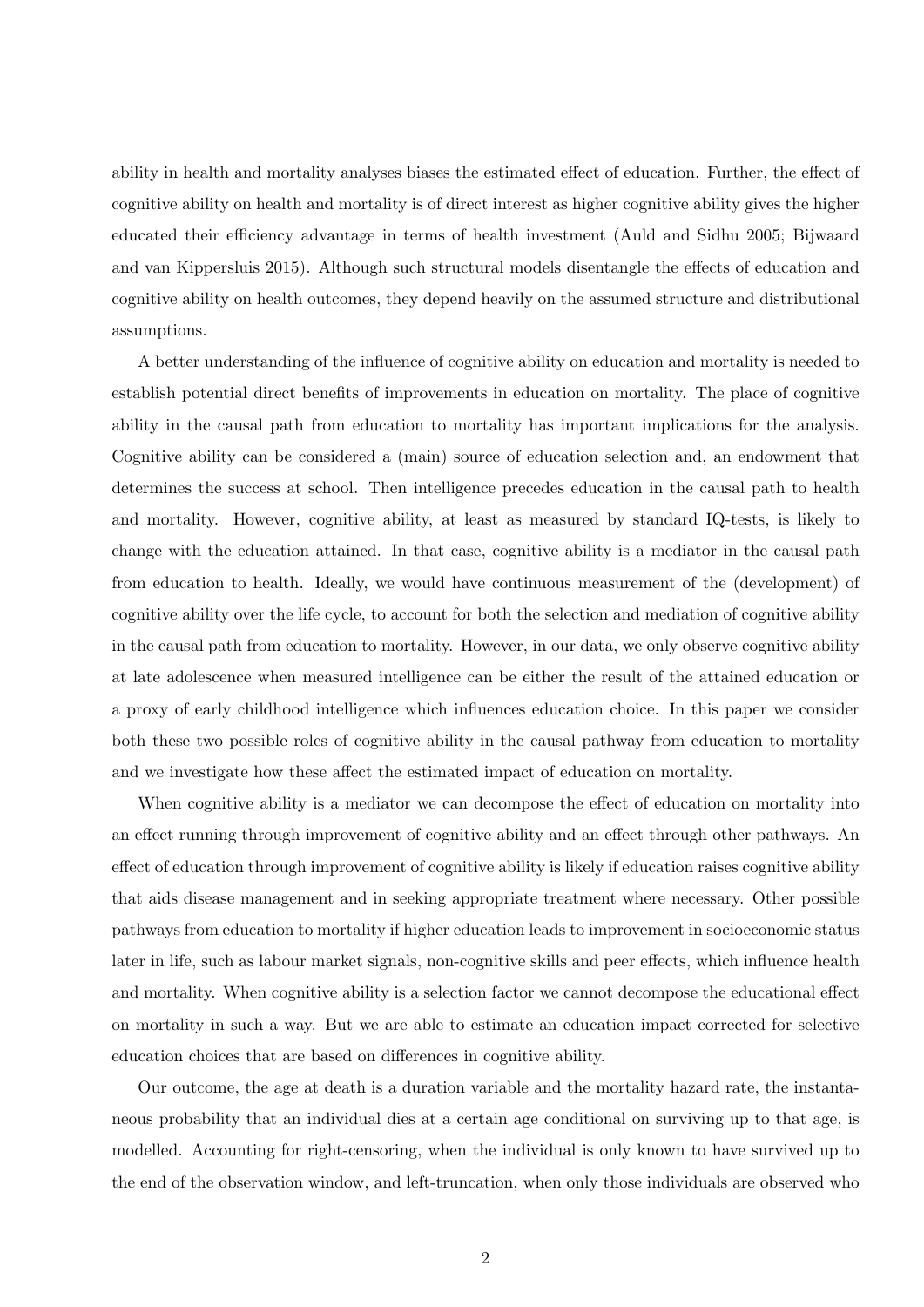were alive at a certain time, are easy to handle in hazard models (Van den Berg 2001). A common way to accommodate the presence of observed characteristics is to specify a proportional hazard model, in which the hazard is the product of the baseline hazard, the age dependence, and a log-linear function of covariates. Neglecting confounding in inherently non-linear models, such as proportional hazard models, leads to biased inference.

Propensity score methods are increasingly used to estimate account for confounding in observational studies, e.g. see Caliendo and Kopeinig (2008) for a survey. The advantage of the propensity score is that it enables us to summarize the many possible confounding covariates as a single score (Rosenbaum and Rubin 1983). With a duration outcome right censoring makes inference of differences in means, as is standard in treatment analysis, unreliable. Propensity score methods for hazard models have been introduced for duration data that account for censoring, truncation and dynamic selection issues (Cole and Hernán 2004; Austin 2014). We apply inverse probability weighting  $(IPW)$  methods using the propensity score (Hirano et al. 2003), which belongs to the larger class of marginal structural models that account for time-varying confounders when estimating the effect of time-varying covariates (Robins et al. 2000).

Under the assumption that cognitive ability is a mediator of the education effect on mortality we also extend these methods to mediation analysis for (mixed) proportional hazard (MPH) models. The main methodological contribution of this paper is that we disentangle the total effect of a treatment on a duration into an effect that runs through the mediator and an effect through other pathways. We derive and implement an IPW estimator for such decomposition of the total effects in MPH models. The estimator identifies causal mechanisms given that a sequential unconfoundedness condition holds.

In our empirical analyses we use administrative data on Dutch men who were examined for military service in the Netherlands between 1961-1965 after completing their secondary schooling. We followed 45,037 men selected from the national birth cohorts 1944-1947. These examinations are based on yearly listings of all Dutch male citizens aged 18 years in the national population registers. The sampled examination records were linked by Statistics Netherlands to recent national death records (up to 2012). The records include a standardized recording of demographic and socioeconomic characteristics such as education, father's occupation, religion, family size, and birth order, along with a standardized psychometric test battery. The educational level was classified in four categories: primary school, lower vocational education, lower secondary education, and intermediate vocational education, general secondary education, higher non-university and university education.

The empirical results show that improving education has hardly any impact on the mortality rate when accounting for cognitive ability. Only for the lowest education group we find a significant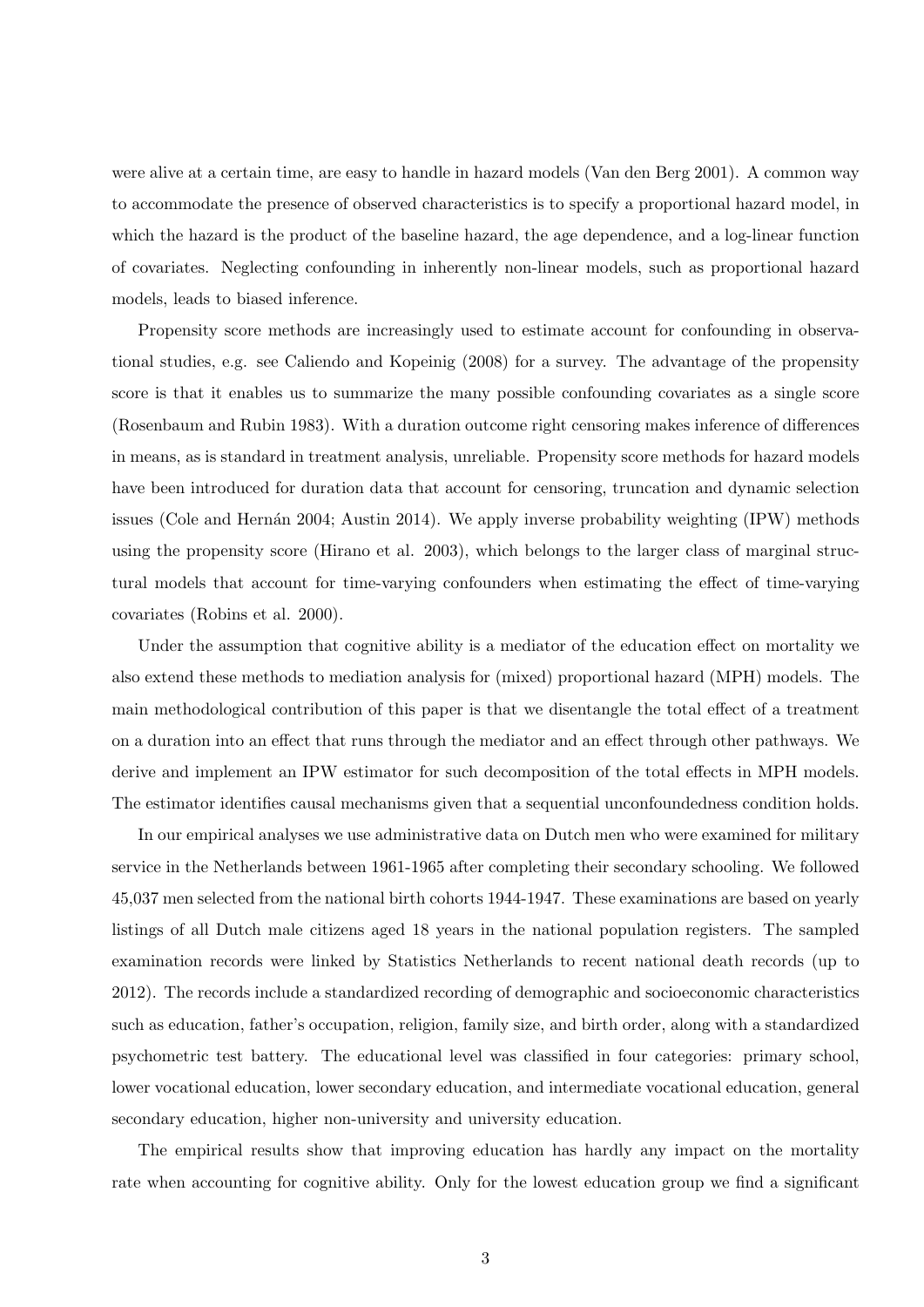mortality reduction of 11% when these men would have improved their education. Using the mediation method we only find a significant effect of education on mortality running through cognitive ability, for this group that amounts to a 15% reduction in the mortality rate. For the highest education group we find a significant effect of education through other pathways on mortality of 12%.

## **2 Data**

Data from a large sample from the nationwide Dutch Military Service Conscription Register for the years 1961-1965 and male birth cohorts 1944-1947 are analysed. All men, except those living in psychiatric institutions or in nursing institutes for the blind or for the deaf-mute, were called to a military service induction exam. The majority attended the conscription examination at age 18. We have information from the military examinations for 45,037 men. The data were described elsewhere, (Ekamper et al. 2014), here we provide the main characteristics. These data were linked to the Dutch death register through to the end of 2012 using unique personal identification numbers. Follow-up status was incomplete (due to emigration and other right-censoring events) for 1,316 (2.9%) and entirely unknown for 2,625 (5.8%) men. The latter were removed from the data. These data allow us to follow a large group of men from age 18 until age 70 or until death. At the military examination a standardized recording of demographic and socioeconomic characteristics such as education, father's occupation, religion, family size, region of birth, and birth order is recorded. We exploit the information on education attained at age 18 and the age at death to investigate the mortality difference while accounting for other factors that both influence educational level and mortality.

The educational level was classified in four categories<sup>1</sup>, (Doornbos and Kromhout 1990): primary school (age 6-12 years); lower vocational education (two years post primary school); lower secondary education (four years post primary school); and intermediate vocational education, general secondary education, higher non-university and university education (at least six years post primary school). For this study, we excluded partly institutionalized conscripts who had attended special schools for the illiterate, handicapped, deaf-mute, or mentally retarded, and conscripts who had not completed schooling 12 years of schooling. After exclusion of these 2,614 conscripts, 39,798 men remain for analysis.

A standardized psychometric test battery is included: comprising Raven Progressive Matrices,

<sup>1</sup>Education in the Netherlands is characterized by education years and by school level. There are two parallel streams in the educational system: general academic and vocational. Streaming choices are made at the end of primary school. Students in the vocational stream cannot directly enter university. Students with more than twelve years of education will nearly always be in the academic stream (Schröder and Ganzeboom 2014; Vrooman and Dronkers 1986).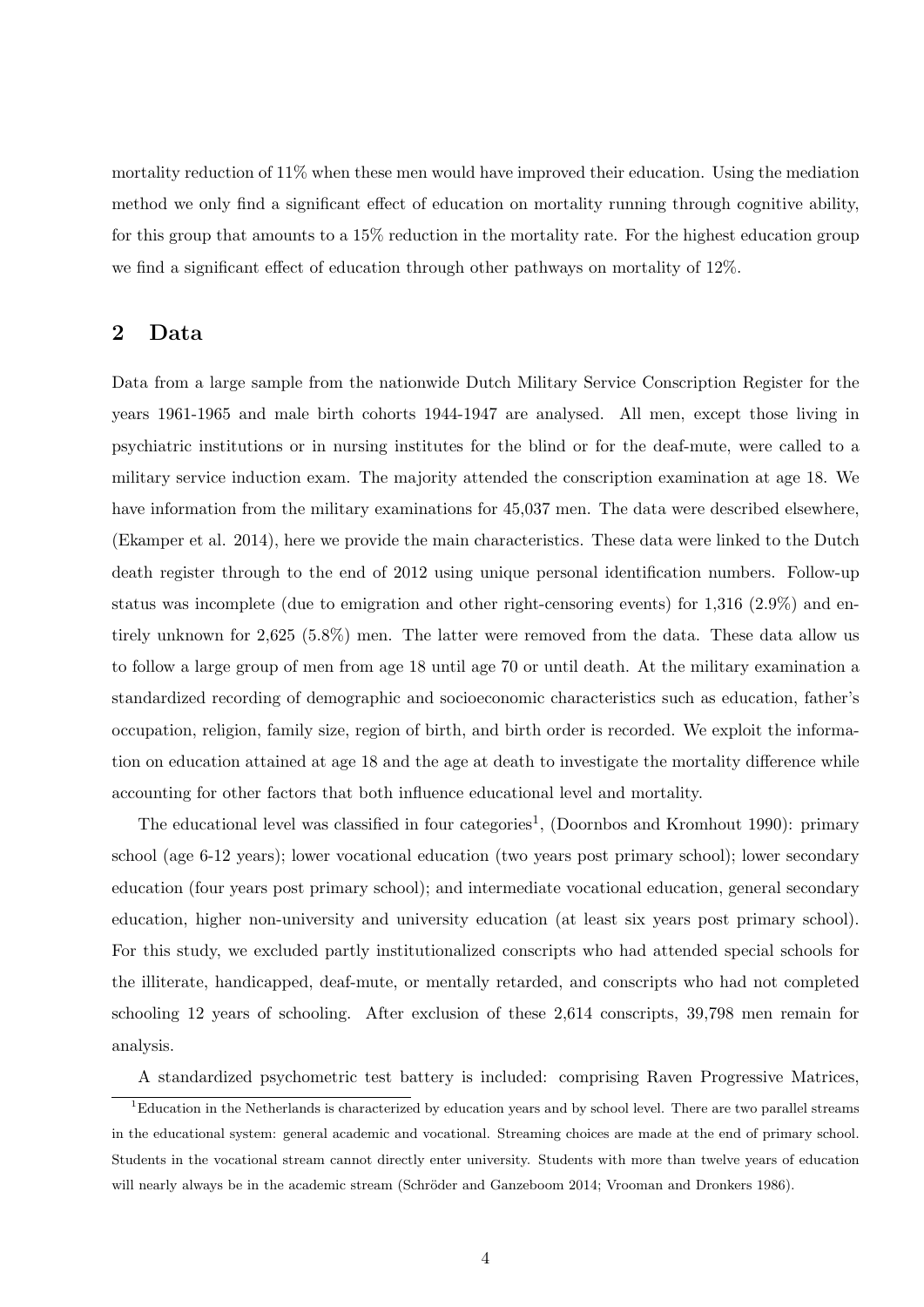a nonverbal untimed test that requires inductive reasoning about perceptual patterns, the Bennett Mechanical Comprehension test, and tests for Clerical Aptitude, Language Comprehension, Arithmetic and a Global comprehensive score, that combines all five tests. All tests were administered to over 95% of the population who were examined at induction. Scores for all tests were grouped in six levels from 1 (highest) to 6 (lowest). The test scores are highly correlated with Pearson's r values in the range of .63 to .76. Here, we only focus on the scores of the comprehensive test.

Selected demographic and socioeconomic characteristics at the time of military examinations by education level are given in Table 1. First born conscripts tend to have higher education. Father's occupation was classified into five categories: professional and managerial workers; clerical, self-employed and skilled workers; farmers; semi-skilled workers including operators, process workers and shop assistants; and labourers and miners. Fathers with unknown occupations were classified separately. Education level is also strongly related to father's occupation; men with the highest education tend to have fathers in professional or managerial occupations. The place of birth was categorized in four urbanization levels based on agrarian and total population size. This distinguishes rural communities (rural communities with 20% or more farming population), urbanized rural communities (rural communities with less than 20% farming population), towns (townships and cities with less than 100,000 inhabitants), and cities with populations of 100,000 or more. Men from rural areas are lower educated on average. The combined cognition measure is the Global comprehensive score. Not surprisingly, men with the highest education tend to do best on the comprehensive IQ test. Our principal measure of health is mortality with ages of death ranging from 18 up to 70. The lowest education group has a 70% higher mortality.

The Kaplan-Meier survival curves for the four education categories are shown in Figure 1 and reflect these mortality differences. Survival increases with the education level and the differences between the education levels increase with age. The curves differ significantly  $(\chi^2 = 147.61$  for a log-rank test with 3 degrees of freedom). In subgroup analyses, survival differences comparing adjacent education levels are also statistically significant  $(\chi^2 = 45.77, 5.79, 28.72)$ . This mortality difference by education is not necessarily due to education per se. It could be that the higher cognitive ability of higher educated people causes the difference. For example, understanding a doctor's advice and adhering to complex treatments may be driven by cognitive ability rather than education. From Table 1 we have seen already that education and IQ are highly correlated. Figure 2 shows that survival also increases with IQ and the differences are statistically significant ( $\chi^2 = 239.54$  for a log-rank test with 5 degrees of freedom). For all, except the two lowest, adjacent IQ levels the differences in the Kaplan-Meier survival curves are significant. Within each education level the Kaplan-Meier curves also differ significantly by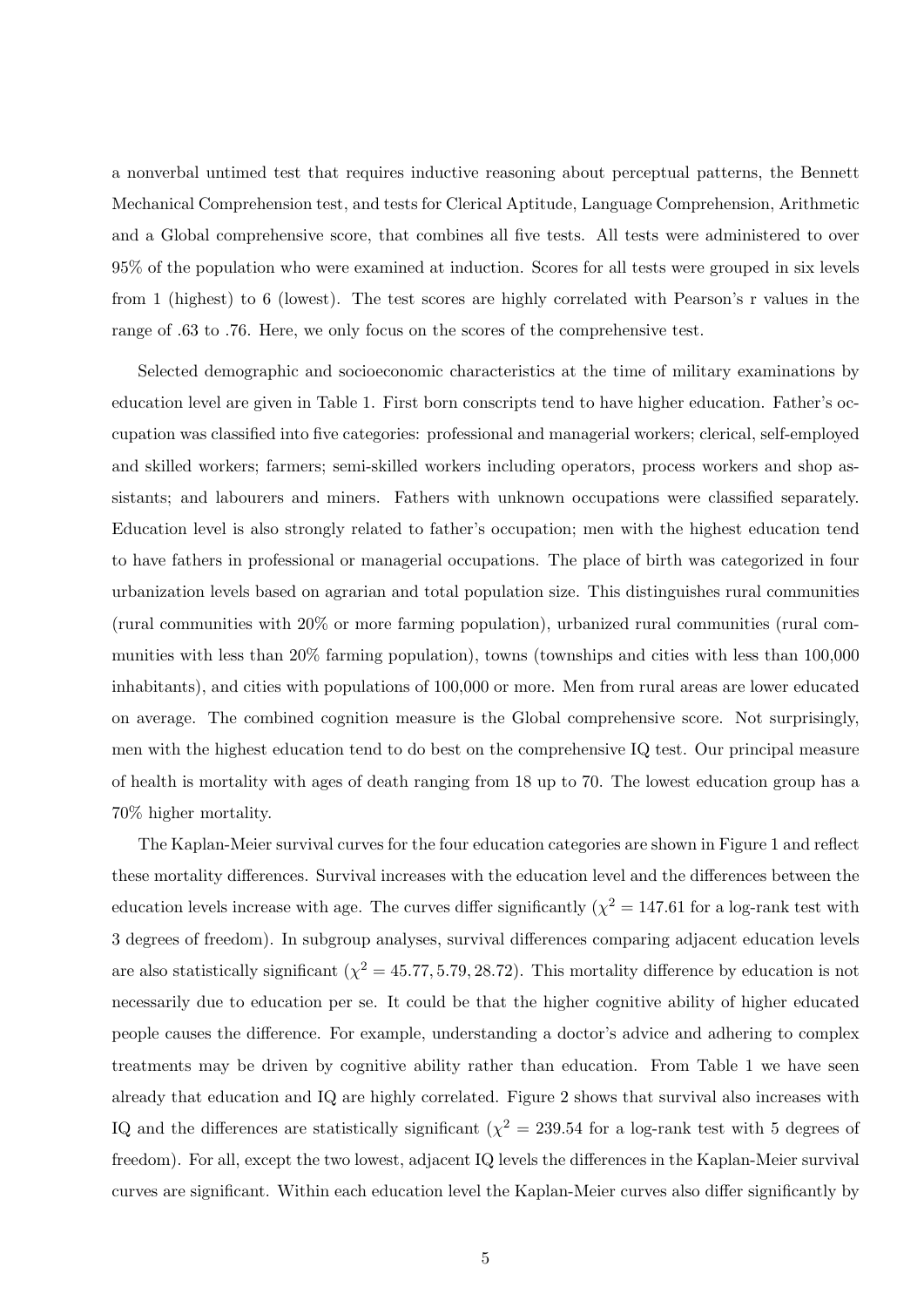|                                | Primary   | Lower      | Lower     | Higher    | All      |
|--------------------------------|-----------|------------|-----------|-----------|----------|
|                                | education | vocational | secondary | education | levels   |
| Birth order:                   |           |            |           |           |          |
| 1                              | 27.8      | 32.1       | 39.3      | 42.6      | 35.5     |
| $\overline{2}$                 | 27.1      | $30.3\,$   | 30.7      | $29.9\,$  | $29.9\,$ |
| 3                              | 18.7      | 18.4       | 16.3      | 15.4      | 17.3     |
| $\overline{4}$                 | 11.3      | 9.2        | 6.9       | 7.0       | 8.4      |
| $\geq 5$                       | 14.9      | 10.0       | 6.7       | 5.1       | 8.8      |
| Place of birth:                |           |            |           |           |          |
| City                           | 76.0      | 74.4       | 82.1      | 83.3      | 78.6     |
| Town                           | 8.8       | 7.6        | 6.7       | 7.2       | 7.4      |
| Urbanized Rural                | $2.8\,$   | 2.7        | $2.0\,$   | 1.7       | $2.3\,$  |
| Rural                          | 12.5      | 15.3       | 9.2       | 7.8       | 11.7     |
| Father's occupation:           |           |            |           |           |          |
| Professional                   | 8.7       | 10.2       | 17.2      | 39.0      | 17.0     |
| White collar                   | 19.7      | 29.7       | 42.8      | 42.9      | 34.8     |
| Farm owner                     | 3.0       | 5.7        | 2.2       | 1.7       | 3.5      |
| Skilled                        | 38.4      | 33.3       | 23.1      | 9.2       | 26.7     |
| Unskilled                      | 22.5      | 14.9       | 9.4       | 3.4       | 12.3     |
| Unknown                        | 7.7       | 6.2        | 5.3       | 3.9       | $5.7\,$  |
| Global comprehensive IQ score: |           |            |           |           |          |
| $1$ (highest)                  | 0.1       | 6.3        | 19.8      | 54.6      | 17.6     |
| $\overline{2}$                 | 3.8       | 27.5       | 47.9      | 37.7      | $32.5\,$ |
| 3                              | 13.7      | $30.3\,$   | 20.9      | 4.0       | 20.6     |
| $\overline{4}$                 | 28.3      | 22.7       | 7.2       | 0.6       | 14.9     |
| $\overline{5}$                 | 39.5      | 10.6       | 1.7       | 0.1       | 10.1     |
| (lowest)<br>6                  | 11.5      | 0.8        | 0.1       | $0.02\,$  | $2.0\,$  |
| Total $#$ of deaths            | 1,213     | 2,522      | 2,109     | 827       | 5,350    |
| $%$ died                       | $21.2\,$  | 17.3       | 16.1      | 12.9      | 16.8     |
| Sample size                    | 5,712     | 14,572     | 13, 124   | 6,390     | 39,798   |

Table 1: Sample distribution by education level

IQ-level (not shown here).

Next we investigate the relationship between IQ and educational attainment. The IQ scores are measured on a six-point ordinal scale. Comparing individuals on the extremes of the education level is not helpful as these individuals differ too much in many respects. We focus on adjacent education levels only and estimate separate ordered probit models for the IQ-score in relation to the highest education level in each pair and other observed individual characteristics. The results of ordered probit analyses reveal a strong association between education and IQ.<sup>2</sup>

<sup>&</sup>lt;sup>2</sup>See Table B.1 in Appendix B.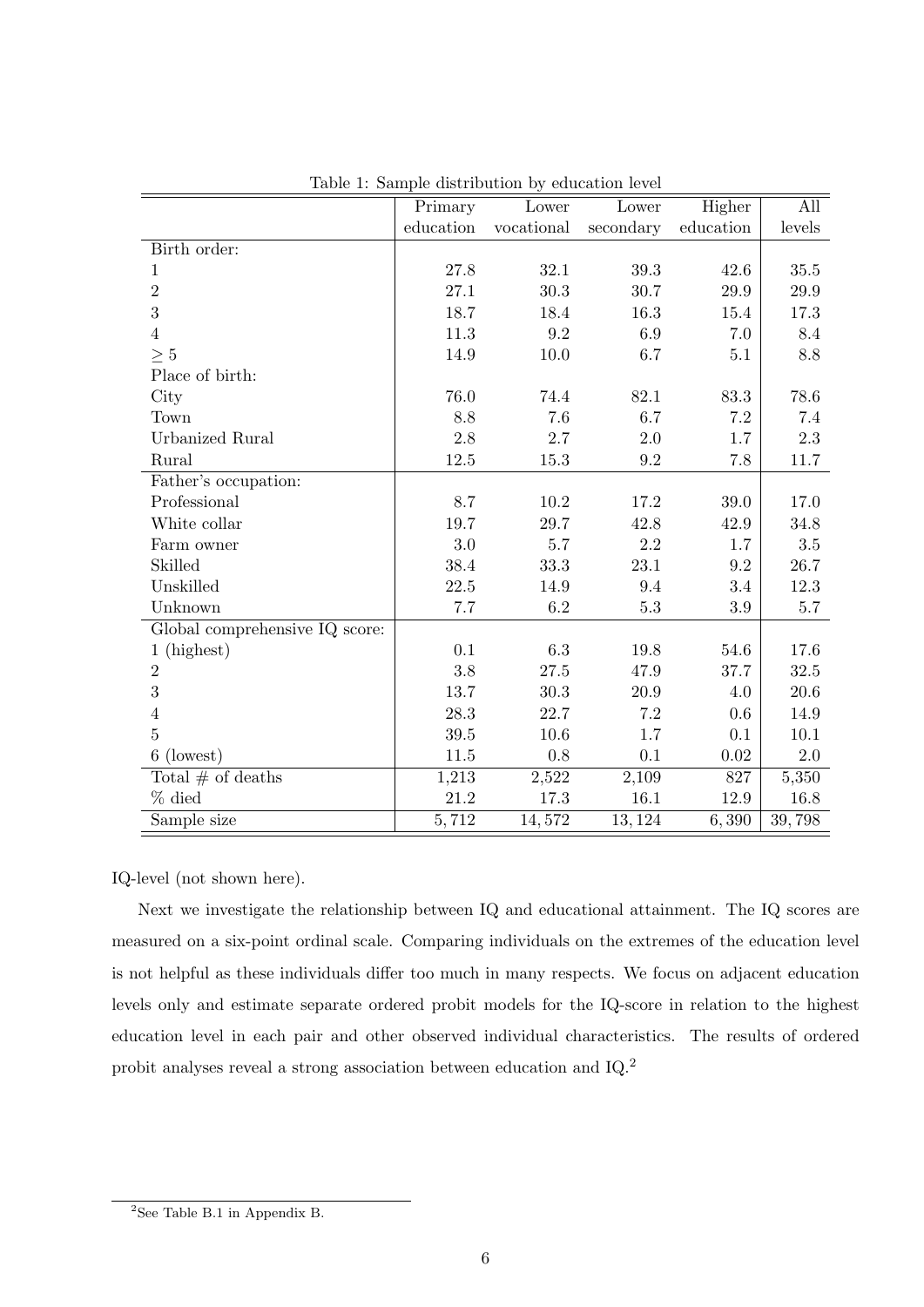

Figure 2: Kaplan-Meier survival curves, by IQ level (overall level)

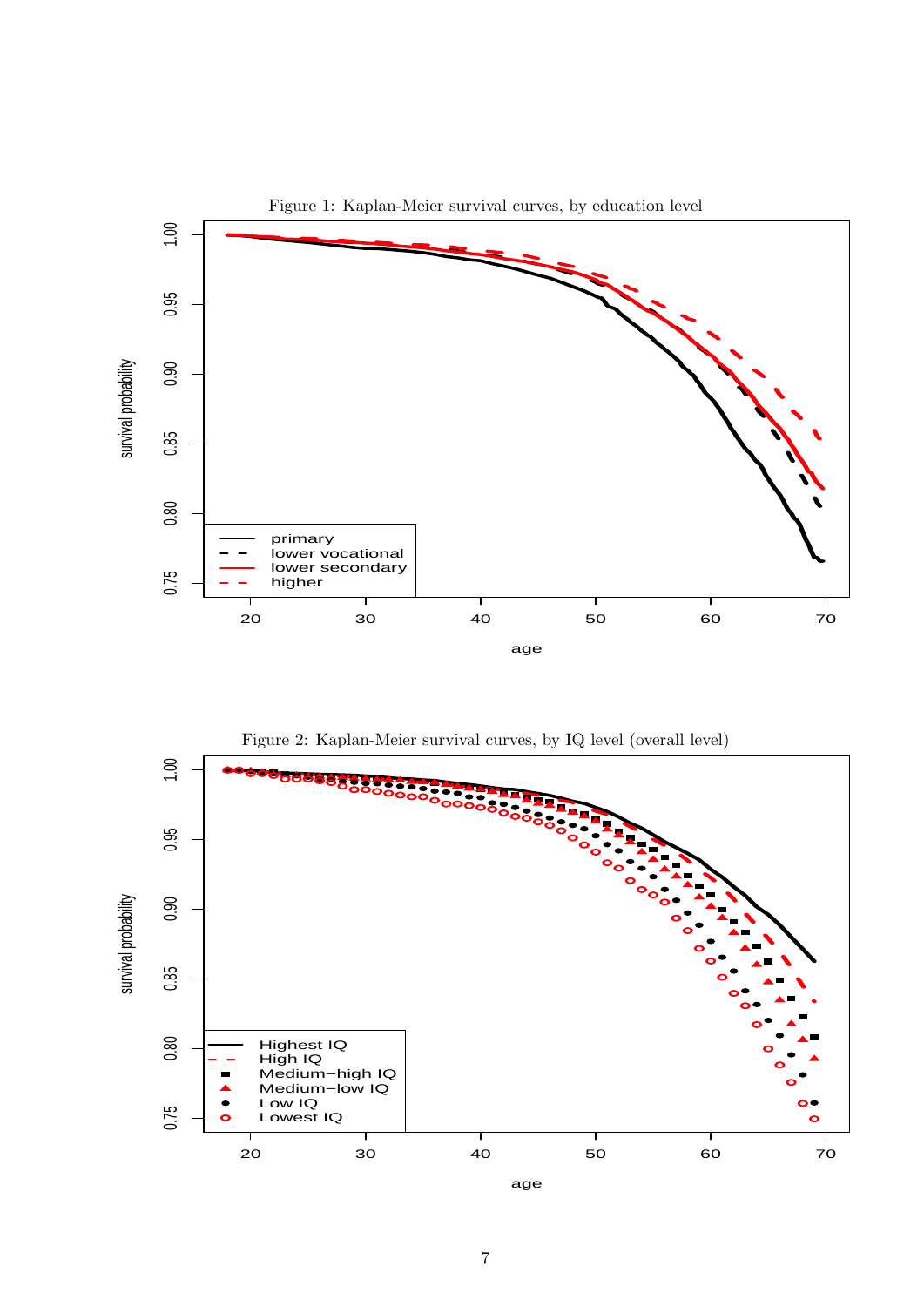#### **3 Defining the effect of education on the mortality hazard rate**

We seek to find the impact of education level on the mortality risk for the men in our sample of conscripts. However, mortality may be influenced by factors that also determine the education choice. This may render education a selective choice and makes it endogenous to mortality later in life. We follow a propensity score method to account for selection on observed characteristics and estimate the effect of education on the mortality rate. From the descriptive analyses in the previous section is it obvious that cognitive ability, measured by an IQ-test, influences both the education attained and the mortality later in life. However, cognitive ability as measured at age 18, the age at military examination, is also influenced by the education taken up to that age (Ceci 1991; Hansen et al. 2004; Carlsson et al. 2015). Figure 3 provides a graphical illustration of the relationship between cognitive ability, education and mortality later in life using a directed acyclic graph, where each arrow represents a causal path (Pearl 2000; Pearl 2012). It states that early childhood characteristics *X*, such as parental background and family size, influence the education choice *D*, the early childhood cognitive ability, *Q*0, and the cognitive ability at age 18, *Q*18. The latter is also influenced by early life cognitive ability and the education followed up to age 18. In our data we do not observe early childhood cognitive ability (*Q*0).



Figure 3: Directed acyclic graph of possible relation between cognitive ability, Q, education, *D*, and mortality  $\lambda$  conditional on  $X$ 

We will investigate how different assumptions of the place of cognitive ability at age 18 in the causal path from education to mortality affects the estimated impact of education on mortality. In Section 4 we assume that cognitive ability at age 18 is a proxy for the cognitive ability early in life and is one of the factors that influence both the education choice and the mortality. In Section 5 we assume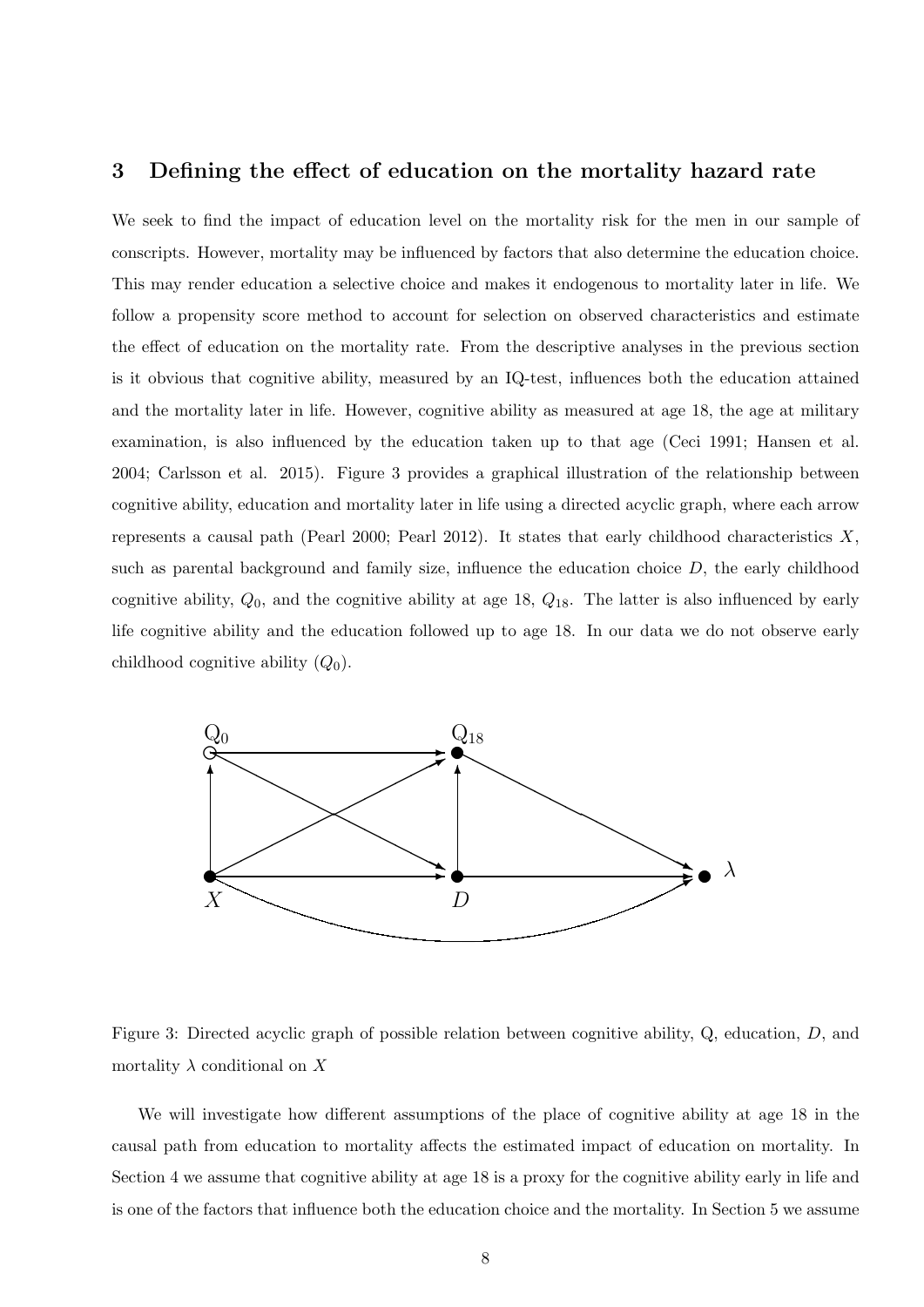that education raises cognitive ability and a model in which cognitive ability at age 18 mediates the impact of education on mortality is introduced. This allows us to decompose the effect of education on mortality into an effect running through improvement of cognitive ability and an effect through other pathways. Before we discuss these models we define how we measure the impact of education on mortality.

We define the treatment effect, of moving up one education level, in terms of a proportional change in the (mortality) hazard rate. First, we discuss the assumptions, common in the potential outcomes literature that uses propensity score methods, to identify the impact of education on the mortality risk. In Section 5 we extend this to this to decompose the effect of education on the mortality rate into an effect running through improvement in cognitive ability and an effect running through other pathways. The main difference with standard propensity score methods is that we use potential hazard rates, the hazard rate that would be observed if the individual was untreated,  $\lambda(t|0)$ , or treated  $\lambda(t|1)$ . Let  $D_i = 1$  be the treatment, moving up one education level. We observe pre-treatment (educational level) covariates *X* that influence the education choice.

#### **Assumption 1.** *Unconfoundedness:*  $\lambda(t|d)$   $\bot$   $D|X$  for  $d = 0, 1$

where *⊥* denotes independence. The unconfoundedness assumption (Rubin 1974, Rosenbaum and Rubin 1983) asserts that, conditional on covariates *X*, treatment assignment (education level) is independent of the potential outcomes. This assumption requires that all variables that affect both the mortality and the education choice are observed. Note that this does not imply that we assume all relevant covariates are observed. Any missing factor is allowed to influence either the outcome or the education choice, not both. Although this is not testable and clearly a strong assumption, it may be a reasonable approximation. Any alternative, that does not rely on unconfoundedness while allowing for consistent estimation of the average treatment effects, will have to make alternative untestable assumptions. We check the robustness of our estimates to this unconfoundedness assumption by assessing to what extent the estimates are robust to violations of this assumption induced by an additional binary variable.

#### **Assumption 2.** *Overlap:*  $0 < \Pr(D = 1 | X) < 1$ .

The overlap, or common support assumption requires that the propensity score, the conditional probability to choose a higher education given covariates *X*, is bounded away from zero and one. This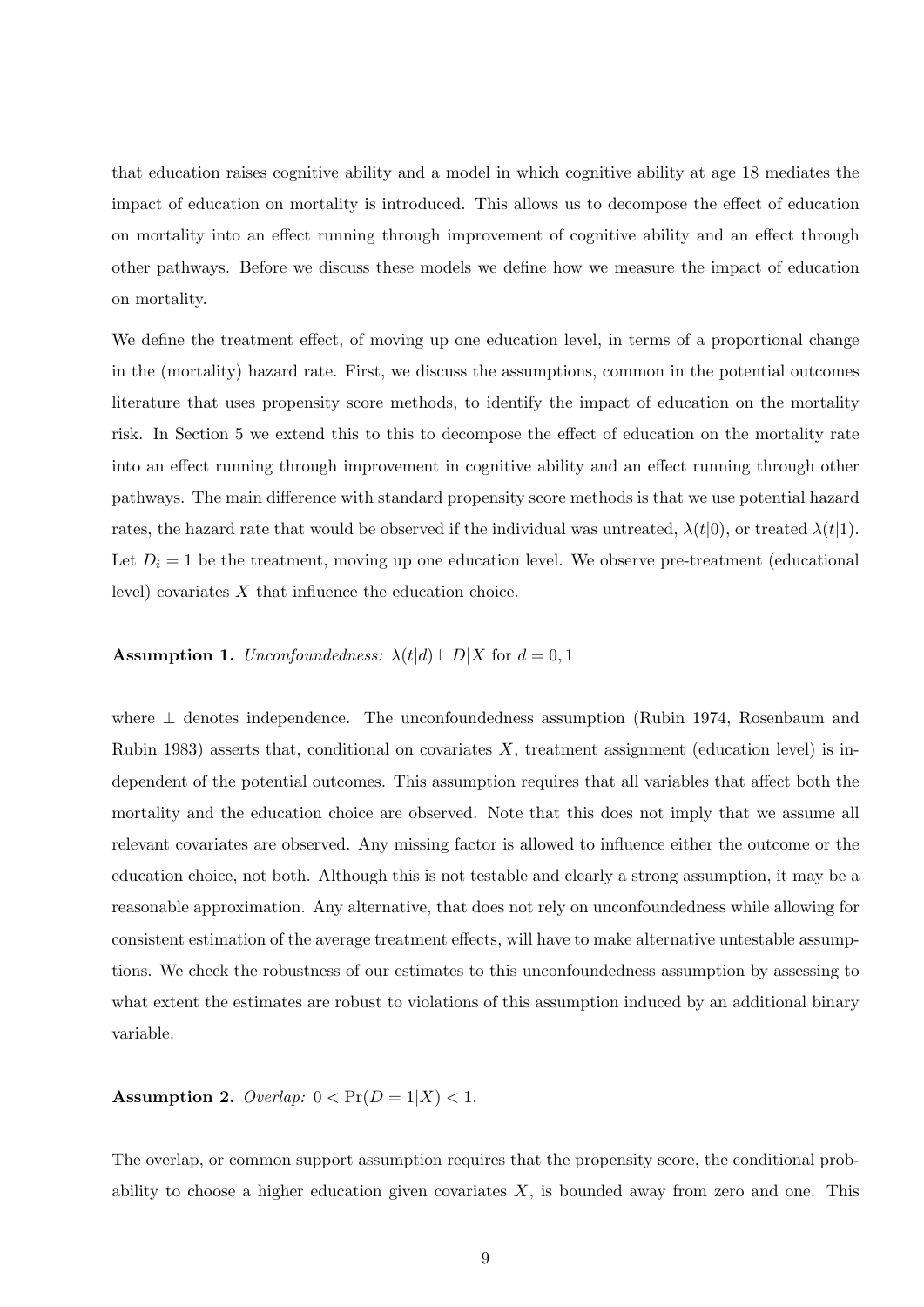assumption is in principle testable. If there are values of the covariates for which the probability of choosing a higher education level is zero or one, we cannot compare the 'treated' and 'control' individuals at these values. In that case we have to limit comparisons to sets of values where there is sufficient mass in the propensity score among both treated and controls. In our data we distinguish four (ordered) education levels in line with the contemporary Dutch education system (see Section 2). By comparing only adjacent education levels we remove the overlap problems.

We are interested in estimating the average treatment on the treated  $(ATT)$  and the average treatment on the untreated (ATU). The ATT provides the average effect of education on mortality to those who obtained a higher education level, while the ATU provides the average effect of education for the lower educated had they obtained a higher education level. We can weaken the two assumptions in both instances. When interested in the ATT:

**Assumption** 1'. *Unconfoundedness for controls:*  $\lambda(t|0) \perp D|X$ 

**Assumption** 2'.  $ATT$  Overlap:  $Pr(D = 1 | X) < 1$ .

While, if we are interested in estimating the ATU, the two assumptions can be weakened to:

**Assumption** 1''. *Unconfoundedness for treated:*  $\lambda(t|1) \perp D|X$ 

**Assumption** 2''. ATU Overlap:  $Pr(D = 1 | X) > 0$ .

Rosenbaum and Rubin (1983) show that if the potential outcomes are independent of treatment conditional on covariates *X*, they are also independent of treatment conditional on the propensity score,  $p(x) = Pr(D = 1|X = x)$ . Hence if unconfoundedness holds, all biases due to observable covariates can be removed by conditioning on the propensity score (Imbens 2004). The average effects can be estimated by matching or weighting on the propensity score. Here we use weighting on the propensity score. Inverse probability weighting based on the propensity score creates a pseudopopulation in which the education choice is independent of the measured confounders. The pseudopopulation is the result of assigning to each individual a weight that is proportional to the inverse of their propensity score. Inverse probability weighting (IPW) estimation is usually based on normalized weights that add to unity. Suppose we have a sample of *n* individuals, then based on an estimate of the propensity score,  $\hat{p}(x)$ , estimators of ATE, ATT and ATU are all of the form  $\sum_i [W_i \cdot D_i \cdot Y_i - W_i \cdot$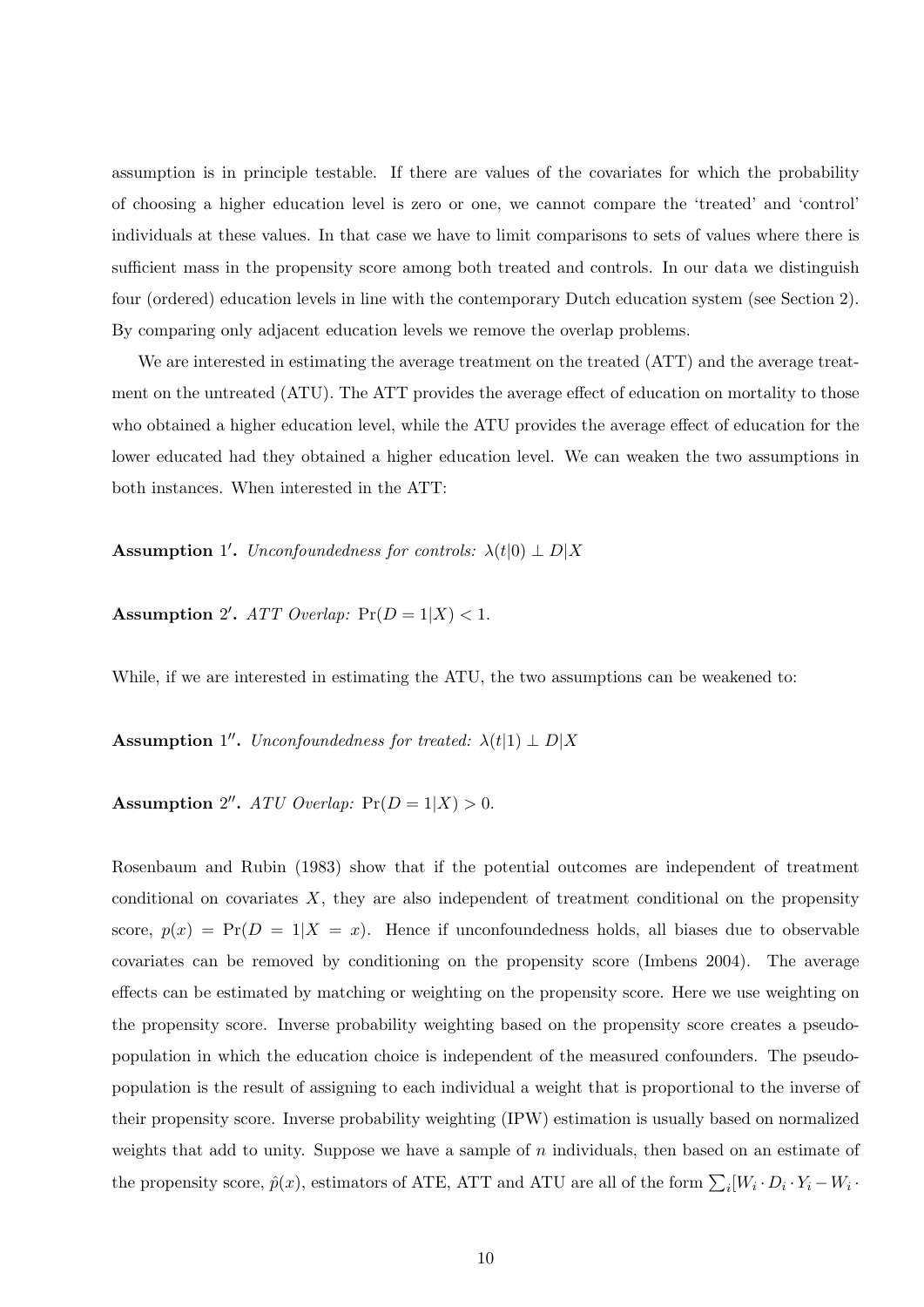$(1 - D_i) \cdot Y_i$  with weights normalised to one:

$$
W_{i, \text{ATE}} = \left[ \frac{D_i}{\hat{p}(X_i)} / \sum_{j=1}^n \frac{D_j}{\hat{p}(X_j)} \right] + \left[ \frac{(1 - D_i)}{1 - \hat{p}(X_i)} / \sum_{j=1}^n \frac{1 - D_j}{1 - \hat{p}(X_j)} \right]
$$
(1)

$$
W_{i, \text{ATT}} = D_i + \left[ \frac{(1 - D_i) \cdot \hat{p}(X_i)}{1 - \hat{p}(X_i)} / \sum_{j=1}^n \frac{(1 - D_j) \cdot \hat{p}(X_j)}{1 - \hat{p}(X_j)} \right]
$$
(2)

$$
W_{i, \text{ATU}} = \left[ \frac{D_i \cdot (1 - \hat{p}(X_i))}{\hat{p}(X_i)} / \sum_{j=1}^n \frac{D_j \cdot (1 - \hat{p}(X_j))}{\hat{p}(X_j)} \right] + (1 - D_i)
$$
(3)

In survival analysis it is standard to compare the (non-parametric) Kaplan-Meier curves for the treated and the controls. The unadjusted survival curves may be misleading due to confounding. Cole and Hernán (2004) describe a method to estimate the IPW adjusted survival curves. Biostatisticians usually focus on Cox regression models and Cole and Hernán (2004) describe how Cox proportional hazard models can be weighted by the inverse propensity score to estimate causal effects of treatments. This method is related to the *g*-computation algorithm of Robins and Rotnitzky (1992) and Robins et al. (2000). The standard Cox model, without additional covariates, assumes that the hazard is:

$$
\lambda(t|D) = \lambda_0(t) \exp(\gamma D) \tag{4}
$$

where  $\lambda_0(t)$ , the duration or age dependence, is left unspecified. The partial likelihood method (see e.g. Kalbfleisch and Prentice (2002)) provides an estimate of *γ*. The IPW Cox model is based on the weighted Cox partial likelihood score for *γ*:

$$
S(\gamma) = \sum_{i=1}^{N} \delta_i W_i \bigg[ D_i - \frac{\sum_j Y_j(t_i) W_j D_j exp(\gamma D_j)}{\sum_j Y_j(t_i) W_j exp(\gamma D_j)} \bigg] \tag{5}
$$

where  $Y_j(t_i) = I(t_j \geq t_i)$ , the indicator that individual *j* is in the risk set at time  $t_i$ , the 'standard' counting process at-risk indicator (see Appendix A and the references therein) and  $\delta$  indicates whether the duration for individual *i* is censored  $\delta_i = 0$  or not. The IPW estimator of  $\gamma$  solves  $S(\gamma) = 0$  and is consistent if the model for the propensity score is correctly specified and the Cox model holds (Robins 1999).<sup>3</sup> Note that in a proportional hazard context it is natural to define the treatment effect proportionally, i.e.  $e^{\gamma} = \lambda(t|D = D^1)/\lambda(t|D = D^0)$  instead of as a difference.

In economics the interest is often also in the duration dependence. The Gompertz hazard, which assumes that the hazard increases exponentially with age,  $\lambda_0(t) = e^{\alpha_0 + \alpha_1 t}$ , is known to provide accurate mortality hazards (Gavrilov and Gavrilova 1991). However, it is hardly ever possible to include all relevant factors, either because the researcher does not know all the relevant factors or because it is not possible to measure then. Ignoring such unobserved heterogeneity or frailty may

<sup>3</sup>See Appendix A for an alternative proof.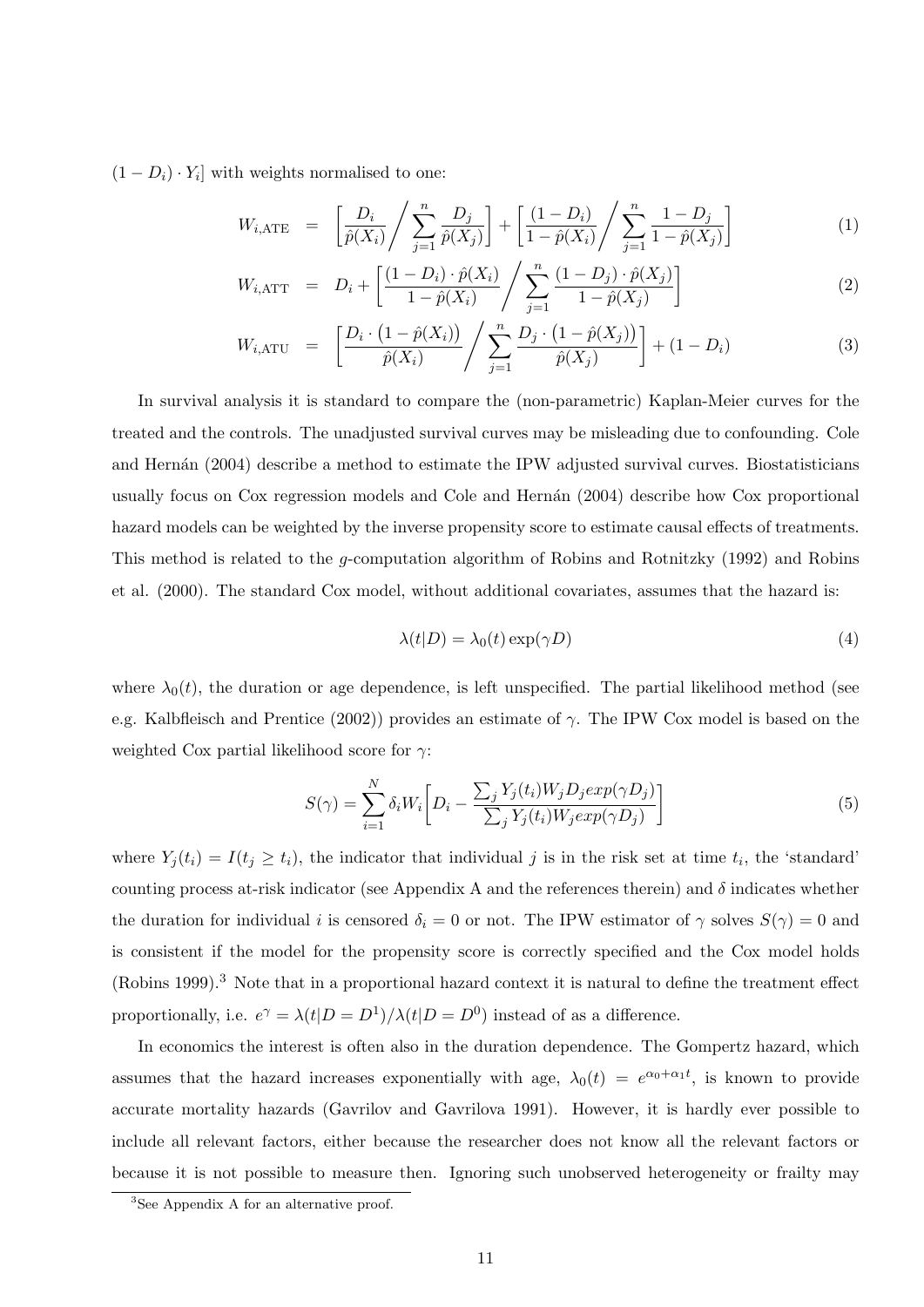have a huge impact on inference in proportional hazard models, see e.g. Van den Berg (2001). A common solution is to use a Mixed Proportional Hazard (MPH) model, in which it is assumed that all unmeasured factors and measurement error can be captured in a multiplicative random term *V* . The hazard rate becomes<sup>4</sup>

$$
\lambda(t|D, V) = V\lambda_0(t) \exp(\gamma D),\tag{6}
$$

The (random) frailty *V >* 0 is time-invariant and independent of the observed characteristics *X* and treatment *D*. Note that independence of *V* and *D* is crucial, otherwise Assumption 1 would be violated. So, we assume that some factors influencing the mortality rate are not observed and that these factors do not influence the education choice. In the empirical application it is assumed that *V* has a gamma-distribution; a common assumption used in the empirical literature.

To adjust for confounding we estimate a standard MPH model, that does not include the measured confounders as covariates, using the re-weighted pseudo-population. Fitting a (mixed) proportional hazard model in the pseudo-population is equivalent to fitting a weighted MPH model in the original sample. The parameters of such weighted MPH models can be used to estimate the causal effects of education on mortality in the original sample. The IPW estimator in the (M)PH model is equivalent to solving the weighted derivatives of the log-likelihood:

$$
U(\theta) = \sum_{i=1}^{N} W_i \left[ \delta_i \frac{\partial \log \lambda(t_i | \cdot)}{\partial \theta} - \frac{\partial \Lambda(t_i | \cdot)}{\partial \theta} \right]
$$
(7)

where  $\theta$  is the vector of parameters of the hazard in (6) and  $\Lambda(t|\cdot) = \int_0^t \lambda(s|\cdot) ds$ , the integrated hazard.<sup>5</sup>

#### **4 Model with cognitive ability included in the selection factors**

First, we ignore that cognitive ability may influence both the education choice and the mortality later in life. The framework presented so far considers only two possible states for each individual, either treated or untreated. This is too restrictive for our application. One option would be to estimate an ordered probit propensity score for our four ordered educational choices, see Imai and van Dyk (2004) and Feng et al. (2012). However, men in the lowest and highest education group differ too much in their observed covariates and IQ (see Section 2), which causes severe overlap problems (contradicting Assumption 2). We therefore define the effect of education through pairwise comparisons (Lechner 2002) of adjacent education levels: primary to lower vocational, lower vocational to lower secondary and lower secondary to higher education. For each comparison we estimate a separate propensity score

<sup>&</sup>lt;sup>4</sup>A Cox MPH model is also possible, but harder to estimate. We focus on a Gompertz MPH model.

<sup>5</sup> In Appendix A we provide a counting process interpretation and prove consistency.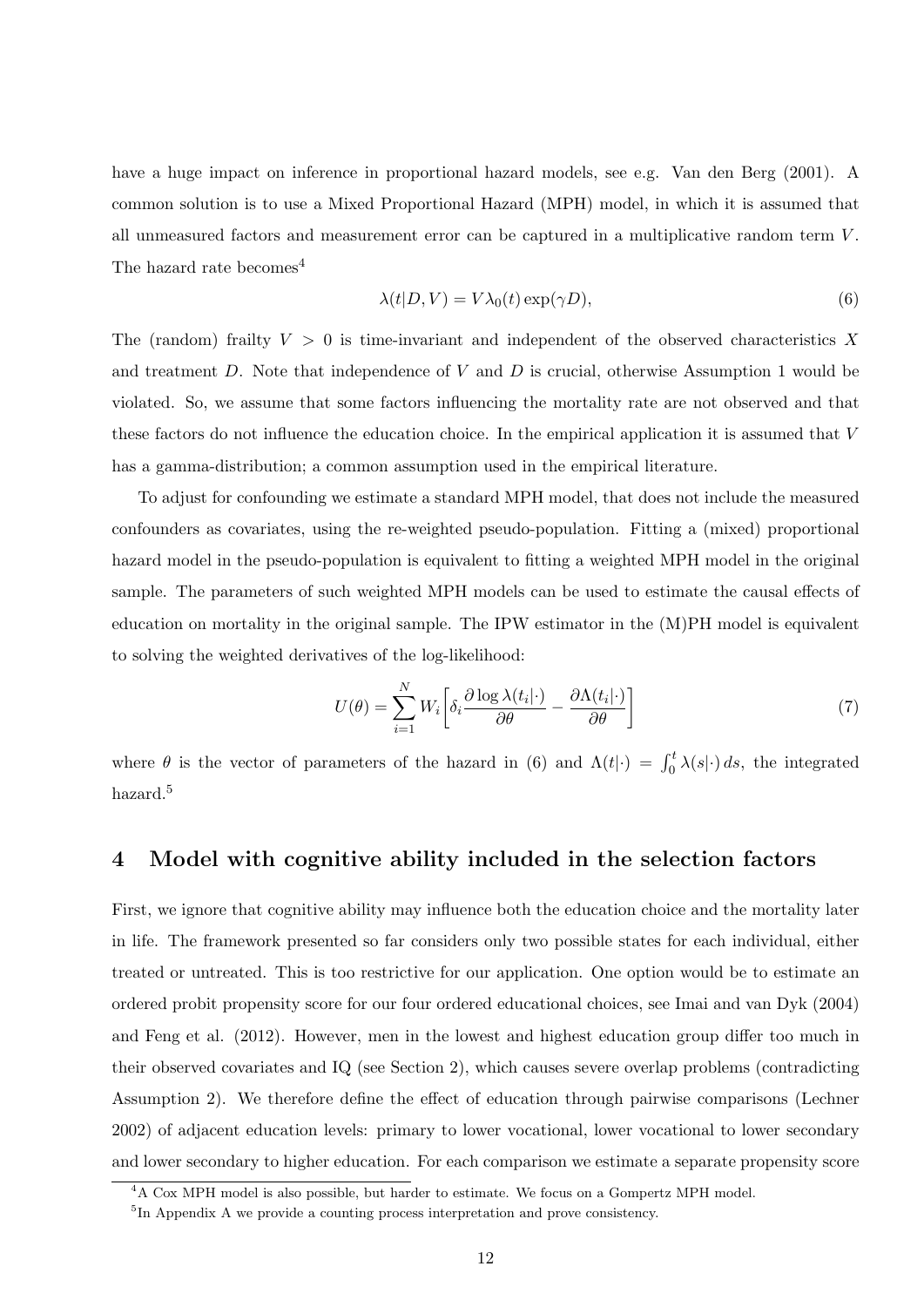of attaining the highest education level, (see Table B.2 in Appendix B ). We include variables that influence both the propensity score and mortality: father's occupation, family size, regional dummies, famine birth cohorts and health indicators. For all three education comparisons the occupation of the father plays a crucial role in the propensity score. Religion only influences the education choice of the lowest educated. Health indicators at the military examination are also related to the education attained.

We estimate an unweighted Cox model, a Gompertz model and a Gompertz model with Gamma distributed unobserved heterogeneity (Gamma-Gompertz model). Table 2 presents the estimated effect on the mortality hazard of moving up one educational level for the Cox and the Gamma-Gompertz model (the results for the PH Gompertz model were very close to the results of the PH Cox model and are therefore not shown here). We conclude from these analyses that for the lower educated, with only primary education, and for the lower secondary educated obtaining more education reduces their mortality rate (around 20%). Moving from lower vocational education to lower secondary education does not change the mortality rate (except when using the treatment effect on the treated). Not adjusting for selective education choice overestimates the impact of education. The treatment effect on the untreated is larger than the treatment effect on the treated. Thus inducing the lower educated to get more education would lead to a higher gain. Accounting for unobserved heterogeneity increases the impact of education for the men moving from lower secondary to higher education, see second panel of Table 2.

| raphy 2. Impact of equeation levels on the mortality rate |              |              |              |            |  |  |
|-----------------------------------------------------------|--------------|--------------|--------------|------------|--|--|
|                                                           |              | IPW estimate |              |            |  |  |
|                                                           | Unadjusted   | <b>ATE</b>   | <b>ATT</b>   | ATU        |  |  |
| $\cos$                                                    |              |              |              |            |  |  |
| Primary to                                                | $-0.236**$   | $-0.185**$   | $-0.160**$   | $-0.218**$ |  |  |
| lower vocational                                          | (0.035)      | (0.039)      | (0.040)      | (0.038)    |  |  |
| Lower vocational to                                       | $-0.071^{+}$ | $-0.052$     | $-0.070^{+}$ | $-0.046$   |  |  |
| lower secondary                                           | (0.030)      | (0.031)      | (0.032)      | (0.032)    |  |  |
| Lower secondary to                                        | $-0.220**$   | $-0.190**$   | $-0.169**$   | $-0.197**$ |  |  |
| higher                                                    | (0.041)      | (0.046)      | (0.044)      | (0.049)    |  |  |
| Gamma-Gompertz                                            |              |              |              |            |  |  |
| Primary to                                                | $-0.245**$   | $-0.185**$   | $-0.160**$   | $-0.230**$ |  |  |
| lower vocational                                          | (0.042)      | (0.039)      | (0.040)      | (0.045)    |  |  |
| Lower vocational to                                       | $-0.071^{+}$ | $-0.052$     | $-0.070^{+}$ | $-0.046$   |  |  |
| lower secondary                                           | (0.030)      | (0.031)      | (0.032)      | (0.032)    |  |  |
| Lower secondary to                                        | $-0.231**$   | $-0.216**$   | $-0.190**$   | $-0.221**$ |  |  |
| higher                                                    | (0.045)      | (0.053)      | (0.051)      | (0.055)    |  |  |
|                                                           |              |              |              |            |  |  |

Table 2: Impact of education levels on the mortality rate

<sup>+</sup>*p <* 0*.*05 and *∗∗p <* 0*.*01

For an IPW method to hold we need to check if the propensity score is able to balance the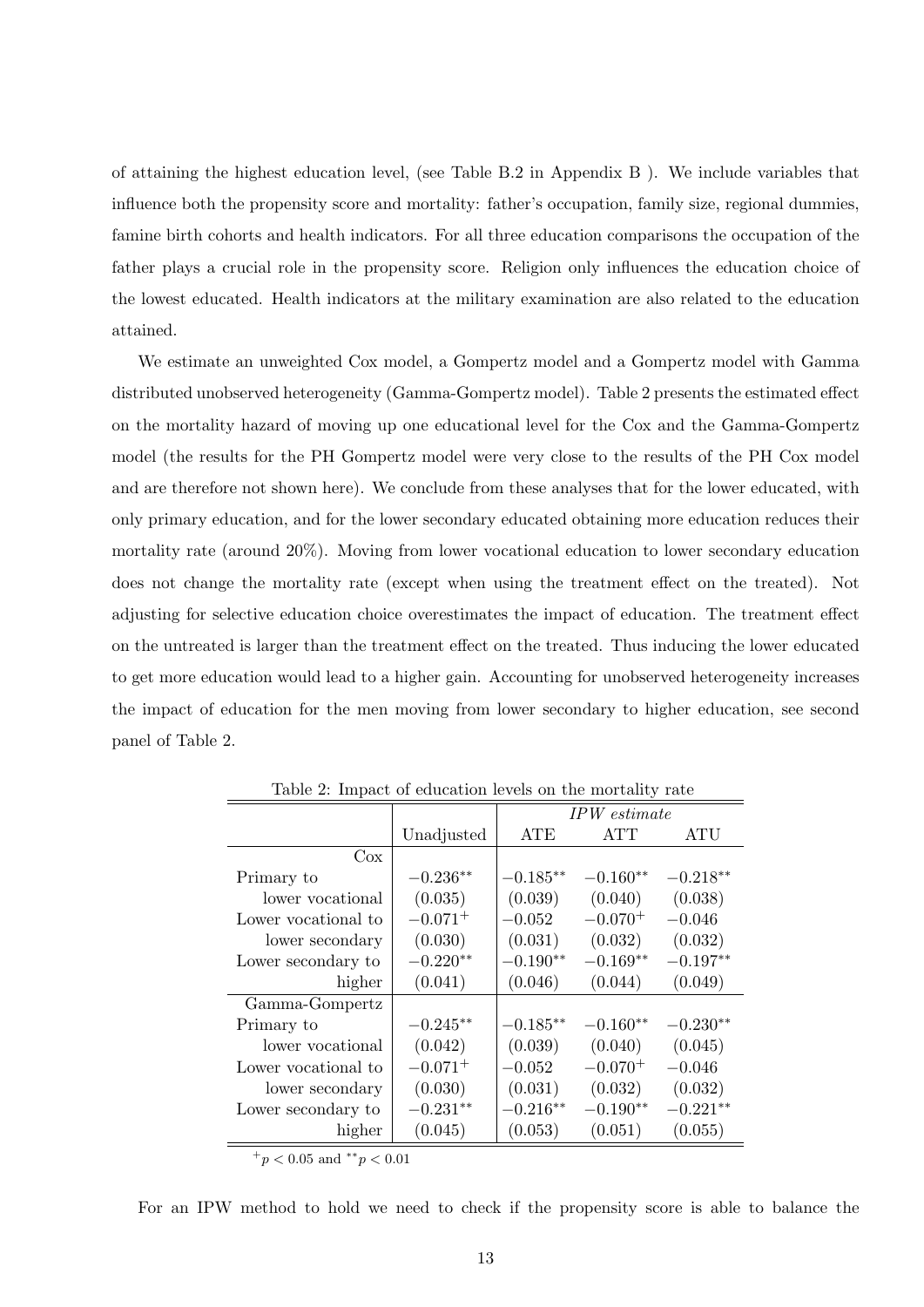distribution of all included variables in both the control and treated group. One suitable way to check whether there are still differences is by calculating the standardized bias, or normalised difference in means:

$$
100 \cdot \frac{\bar{x}_1 - \bar{x}_0}{\sqrt{0.5(\text{Var}(x_1) + \text{Var}(x_0))}}
$$
(8)

Table 3 shows the percentage bias measure before and after adjusting the data for the IQ-test categories (Table B.3 in Appendix B contains the percentage bias for the other covariates). They reveal substantial imbalances between those who attained adjacent education levels. These imbalances disappear for the non-IQ characteristics when we use the inverse propensity weights. However, the outcomes of the IQ-test are not balanced after weighting with propensity scores that ignore IQ scores. This indicates we should include the IQ-test in the propensity score.

|                   | Primary to    |                  |         | ີບ ⊥<br>Lower vocational to | Lower secondary to |         |
|-------------------|---------------|------------------|---------|-----------------------------|--------------------|---------|
|                   |               |                  |         |                             |                    |         |
|                   |               | lower vocational |         | lower secondary             |                    | higher  |
|                   | <b>Before</b> | After            | Before  | After                       | <b>Before</b>      | After   |
| Comprehensive~IQ: |               |                  |         |                             |                    |         |
| $1$ (highest)     | $-35.0$       | 34.8             | 40.8    | 34.3                        | 77.1               | 73.3    |
| $\overline{2}$    | 69.3          | 65.4             | 43.0    | 38.6                        | $-20.9$            | $-19.4$ |
| 3                 | 41.0          | 36.1             | $-21.7$ | $-18.8$                     | $-20.9$            | $-51.3$ |
| 4                 | $-12.9$       | $-16.6$          | $-44.4$ | $-40.1$                     | $-34.5$            | $-33.6$ |
| 5                 | $-70.8$       | $-67.6$          | $-37.9$ | $-34.3$                     | $-16.6$            | $-15.2$ |
| 6 (lowest)        | $-45.5$       | $-37.0$          | $-10.6$ | $-9.2$                      | $-3.5$             | $-2.6$  |
| $\#$ obs          |               | 20,272           |         | 27,687                      |                    | 19,497  |

Table 3: Standardized bias before and after matching, pairwise comparisons

Next, we assume that cognitive ability at age 18 is a proxy for the cognitive ability early in life and is one of the factors that influence both the education choice and the mortality. The selection model we assume is illustrated by the DAG in Figure 4

We re-estimate the propensity scores, now including the outcome of the IQ-test. The results confirm a large association of IQ with educational level.<sup>6</sup> Based on these propensity scores we calculate, for each pairwise education comparison, the standardized bias, using (8). Including IQ in the propensity score removes most of the imbalance in the values of the IQ-test between adjacent education levels (see Table B.5 in Appendix B).

Based on these new propensity scores we re-estimate the MPH models of the impact of education on the mortality rate. Columns 3 to 5 in Table 4 present the estimated effects on the mortality hazard of moving up one educational level for the Cox and the Gamma-Gompertz model. Accounting for selection on IQ removes most of the significant impact of education on mortality. Now, only men who

 ${}^{6}$ See Table B.4 in Appendix B for the full parameter estimates of the probit results.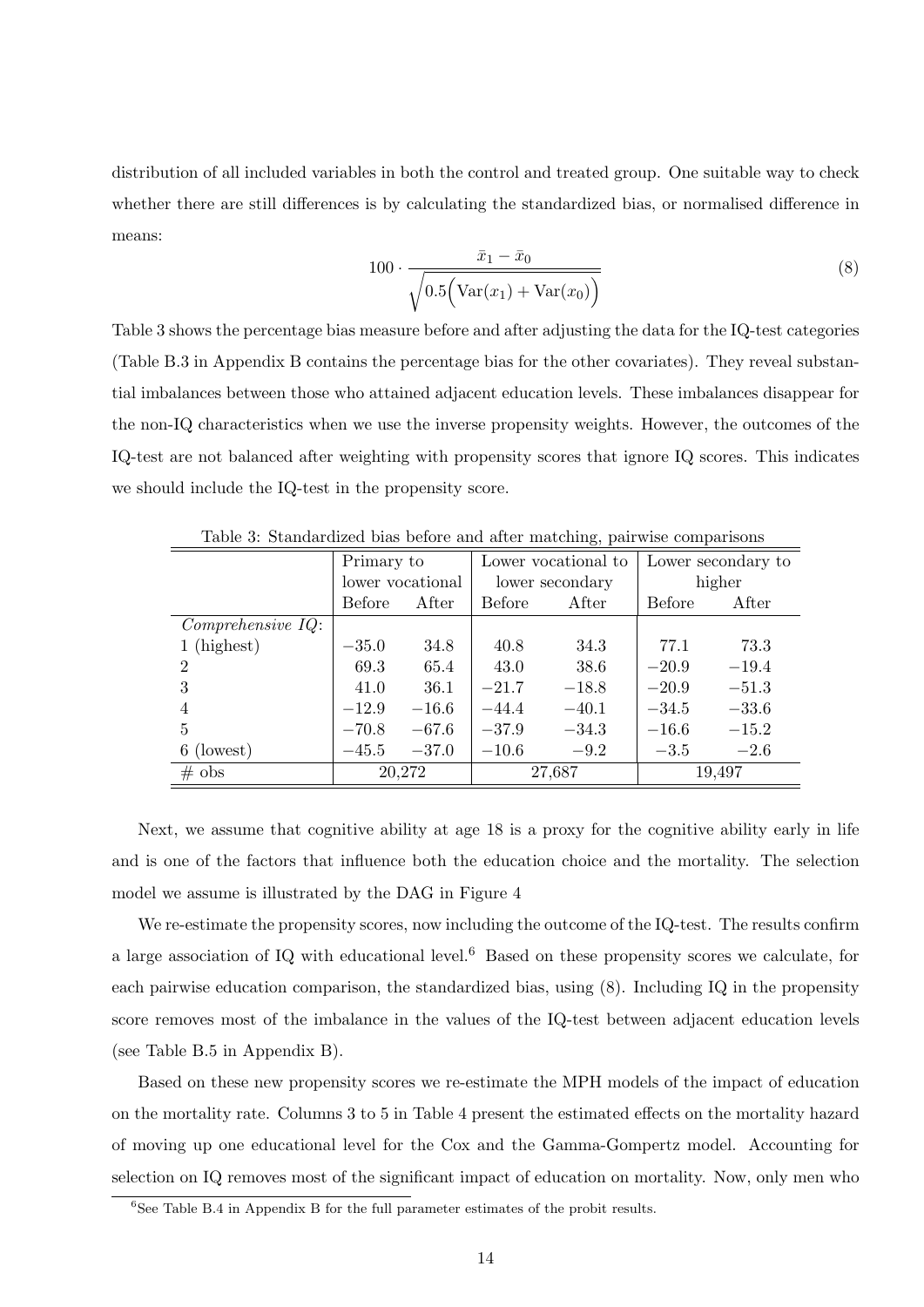

Figure 4: Directed acyclic graph of selection on IQ

have no more than a primary education would gain from moving up the education ladder, with a 12% reduction in mortality.

|                     |              | Cox            |            |              |
|---------------------|--------------|----------------|------------|--------------|
|                     | Unadjusted   |                | <b>IPW</b> |              |
|                     | Robust       | <b>ATE</b>     | <b>ATT</b> | ATU          |
| Primary to          | $-0.093^{+}$ | $-0.026$       | 0.024      | $-0.108^{+}$ |
| lower vocational    | (0.042)      | (0.056)        | (0.070)    | (0.050)      |
| Lower vocational to | 0.029        | 0.029          | 0.016      | 0.029        |
| lower secondary     | (0.034)      | (0.035)        | (0.037)    | (0.039)      |
| Lower secondary to  | $-0.104^{+}$ | $-0.091$       | $-0.090$   | $-0.088$     |
| higher              | (0.047)      | (0.061)        | (0.050)    | (0.076)      |
|                     |              | Gamma-Gompertz |            |              |
| Primary to          | $-0.101^{+}$ | $-0.026$       | 0.025      | $-0.115^{+}$ |
| lower vocational    | (0.056)      | (0.056)        | (0.070)    | (0.055)      |
| Lower vocational to | 0.033        | 0.029          | 0.016      | 0.032        |
| lower secondary     | (0.036)      | (0.035)        | (0.037)    | (0.042)      |
| Lower secondary to  | $-0.116+$    | $-0.109$       | $-0.104$   | $-0.104$     |
| higher              | (0.053)      | (0.073)        | (0.060)    | (0.088)      |

Table 4: IPW-total effect including IQ-score in propensity score

<sup>+</sup>*p <* 0*.*05 and *∗∗p <* 0*.*01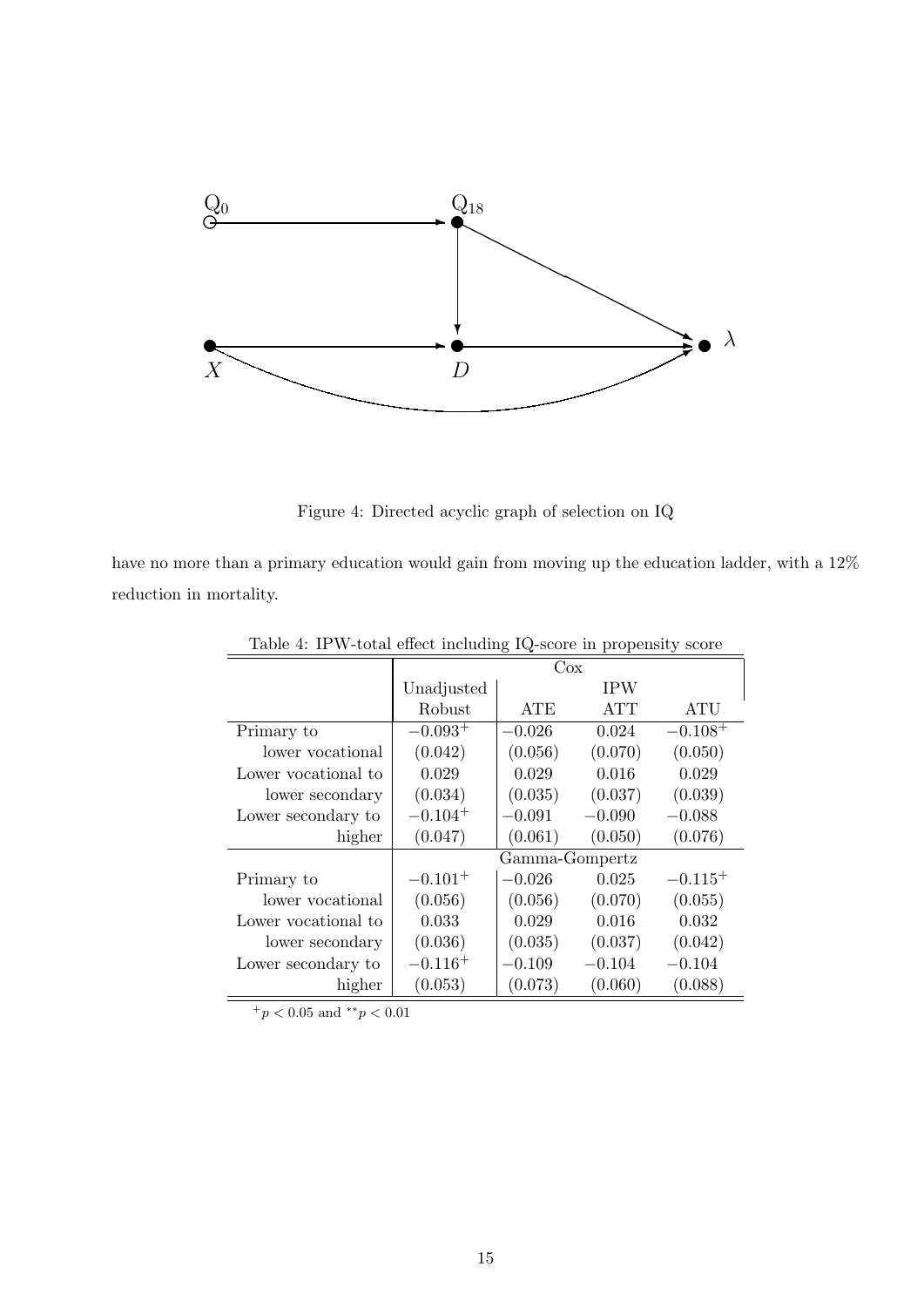#### **4.1 Sensitivity analyses**

Throughout we have assumed that the propensity scores are estimated consistently. Misspecification of the propensity score will generally produce bias. An approach to improve the robustness of the proposed methodology can be obtained using a doubly robust estimator which also includes a regression adjustment. Rotnitzky and Robins (1995) point out that if either the regression adjustment or the propensity score is correctly specified the resulting estimator will be consistent. Thus we also estimate doubly robust estimators of the models, including the observed characteristics and the IQ-test both in the propensity score and in the hazard regression. Including regression covariates hardly changes the IPW estimates (not shown here). Not surprisingly, including the covariates does change the "unadjusted" results, see column 2 in Table 4.

The critical assumption in propensity score weighting is that of no selection on unobservables. To test the sensitivity of matching estimators to the unconfoundedness assumption we build on the sensitivity analyses of Nannicini (2007) and Ichino et al. (2008). We extend this to the (mixed) proportional hazard.<sup>7</sup> The Ichino et al. (2008) sensitivity analysis assumes that the possible unobserved confounding factors can be summarised in a binary variable, *U*, and that the unconfoundedness assumption holds conditional on *X* and *U*, i.e.  $\lambda(t|0) \perp D|X, U$ . Given the values of the probabilities that characterize the distribution of *U* we can simulate a value of the unobserved confounding factor for each individual and re-estimate the IPW-Cox. The probabilities of the distribution of *U* depend on the value of the treatment and the outcome. The Ichino et al. (2008) sensitivity analysis assumes that the potential outcomes are binary, but Nannicini (2007) shows how to extend this to continuous outcomes by imposing a binary transformation. In survival analysis we have a natural binary transformation, the censoring indicator  $\delta_i = 1$  if individual *i* is still alive at the end of the observation period. Then, the distribution of the unobserved binary confounding factor *U* can be characterised by specifying the probabilities in each of the four groups.

$$
p_{ij} = \Pr(U = 1|D = i, \delta = j, X) = \Pr(U = 1|D = i, \delta = j)
$$
\n(9)

for  $i, j = 0, 1$ .

A measure of how the different configurations of  $p_{ij}$ , chosen to simulate  $U$ , translate into associations of *U* with the outcome and the treatment is  $\omega$ , the coefficient of *U* in a Cox model for the control group  $(D = 0)$  using *U* and *X* as covariates. Ichino et al. (2008) call this (exponentiated) coefficient the 'outcome effect'. A measure of the effect of *U* on the relative probability to be assigned to the

<sup>&</sup>lt;sup>7</sup>Here we only focus on the effect in the Cox model. The methods can easily be extended to the Gompertz model or the Gompertz model with unobserved heterogeneity.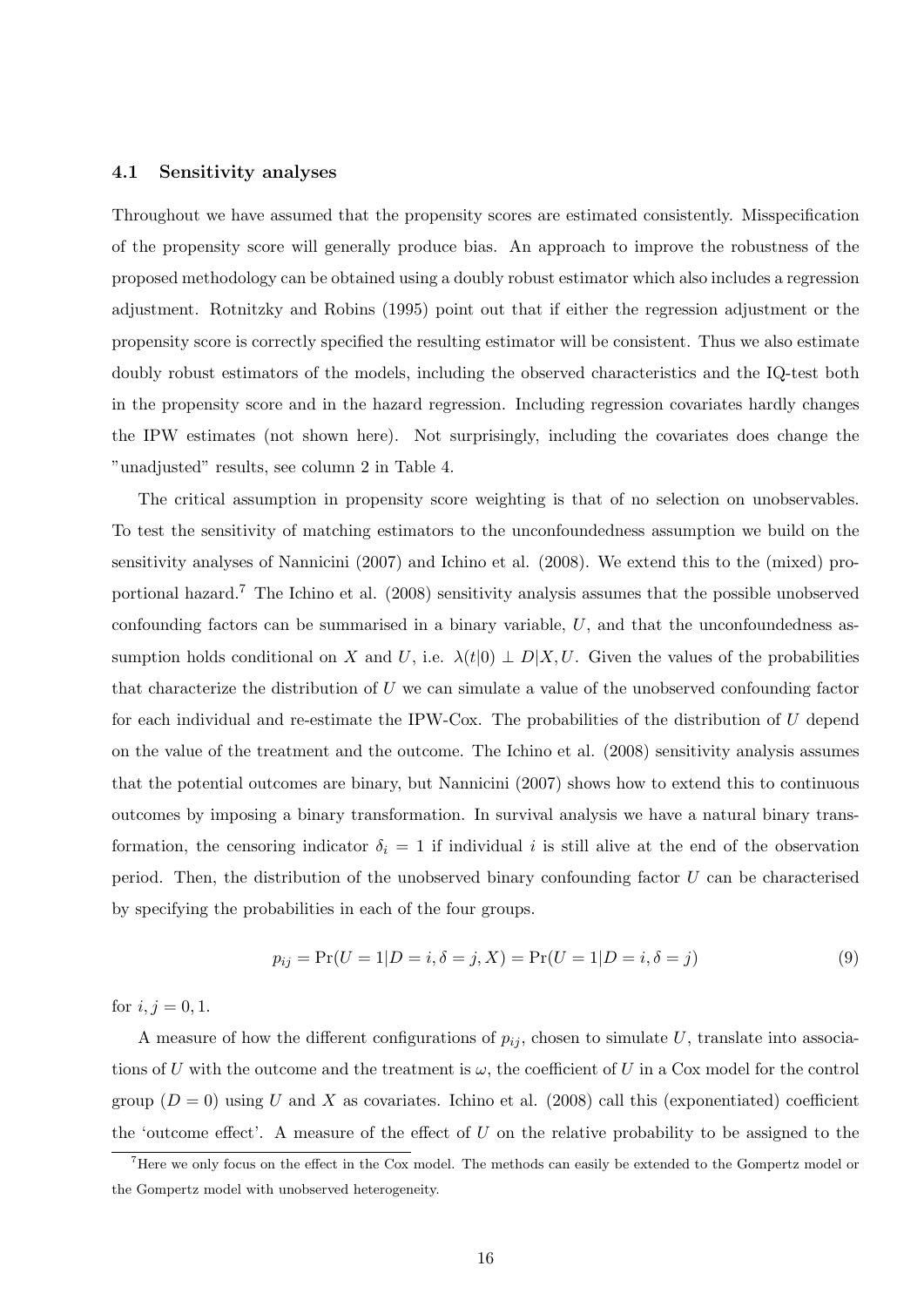treatment is  $\xi$ , with  $\xi$  the coefficient of *U* in a logit model on the treatment assignment  $(D = 1)$  using *U* and *X* as covariates. Ichino et al. (2008) call this (exponentiated) coefficient the 'selection effect'.

Next we re-estimate the IPW-Cox treatment effects including *U* in the propensity score. The probability values of the distribution for *U* are chosen so that they mimic the distribution for each included binary variable. For example, consider the probability that an individual in the lowest education group (primary and lower vocational education) is a catholic. Then,  $p_{00}$  is this probability for those with primary education who died before the end of the observation period,  $p_{01}$  is the probability for those with primary education who survived till the end,  $p_{10}$  is the probability for those with lower vocational education who died before the end, and  $p_{11}$  is the probability for those with lower vocational education who survived till the end. For each probability configuration of *U* we repeat the simulation of *U*, the estimation of the outcome effect, selection effect and the IPW-Cox treatment effects  $M = 100$  times and obtain the average of these 100 simulations. The total variance of these averages can be estimated from (see Ichino et al. (2008)):

$$
\text{Var}_f = \frac{1}{M} \sum_{m=1}^{M} s_m^2 + \frac{M-1}{M(M-1)} \sum_{m=1}^{M} (\hat{f}_m - \bar{f})^2
$$
(10)

with  $f \in \{\omega, \xi, \text{ATE}, \text{ATT}, \text{ATU}\}\$  of each pairwise education comparison,  $f_m$  is the estimated  $f$  in each simulation sample  $m$  and  $s_m^2$  is its estimated variance.

Table 5 shows the outcome and selection effects for the case in which *U* follows the distribution of each of the categories of the IQ-test (the outcome and selection effects based on the distribution of the other covariates are given in Table B.7 in Appendix B). The estimated outcome effect ranges from -4.5 to 0.4 and the selection effects range from -2.8 to 3.9. Only a few outcome effects are significant, but most of the selection effects are.

The IPW estimates using a Cox model that includes the additional variable *U* (along with the IQscore) given in Table 6 show that the impact of education on mortality changes slightly with respect to the baseline (not including *U*) in some cases, but none of these changes are significant. The ATU of education on the mortality rate for men with only primary education is, contrary to the baseline, only significant when *U* follows a distribution close to the middle IQ-values.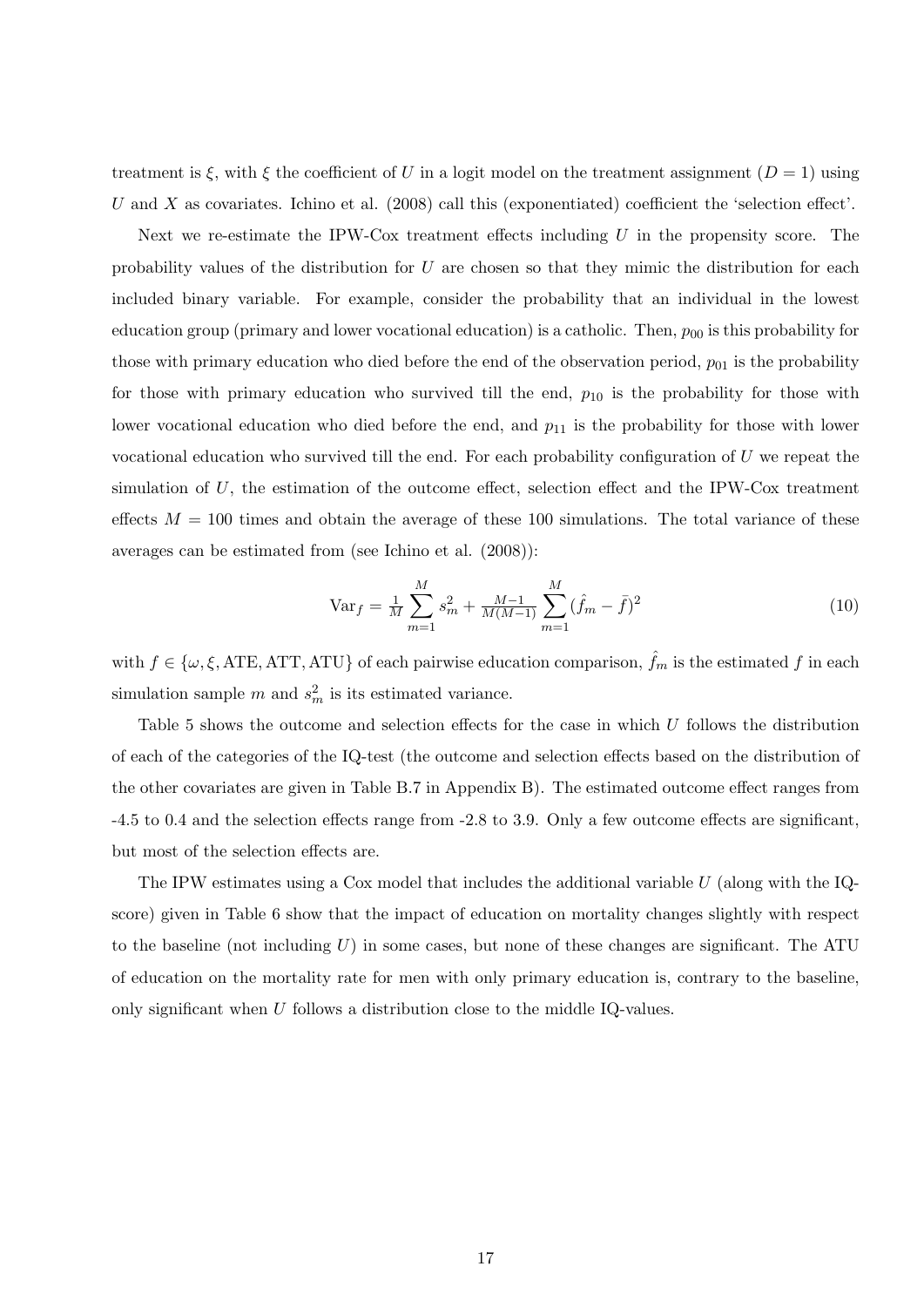|                | Primary to |                  |             | Lower vocational to |            | Lower secondary to |  |
|----------------|------------|------------------|-------------|---------------------|------------|--------------------|--|
|                |            | lower vocational |             | lower secondary     |            | higher             |  |
|                | $\omega$   |                  | $\omega$    | ξ                   | $\omega$   | ξ                  |  |
| IQ-test        |            |                  |             |                     |            |                    |  |
| $1$ (highest)  | $-4.26$    | $3.94**$         | $-0.44**$   | $1.30**$            | $-0.16$    | $1.58***$          |  |
|                | (11.99)    | (0.56)           | (0.15)      | (0.07)              | (0.09)     | (0.06)             |  |
| $\overline{2}$ | $-0.43$    | $2.27**$         | $-0.14^{+}$ | $0.89**$            | $-0.08$    | $-0.42**$          |  |
|                | (0.29)     | (0.12)           | (0.07)      | (0.04)              | (0.07)     | (0.05)             |  |
| 4              | $-0.05$    | $-0.29**$        | 0.08        | $-1.32**$           | $0.28^{+}$ | $-2.55***$         |  |
|                | (0.10)     | (0.06)           | (0.07)      | (0.06)              | (0.11)     | (0.26)             |  |
| 5              | 0.12       | $-1.70**$        | $0.20^{+}$  | $-1.95**$           | 0.40       | $-2.84**$          |  |
|                | (0.09)     | (0.07)           | (0.09)      | (0.12)              | (0.23)     | (0.68)             |  |
| 6 (lowest)     | 0.15       | $-2.74**$        | 0.20        | $-2.22**$           | $-0.22$    | $-0.79$            |  |
|                | (0.13)     | (0.18)           | (0.32)      | (0.50)              | (5.41)     | (1.12)             |  |

Table 5: Sensitivity analysis propensity score with IQ as selection variable: outcome and selection effects  $\overline{a}$ 

Based on adding  $U$  to propensity score with probabilities of  $U$  from observed probabilities of IQ-categories.

No effect would give  $\omega = 0$  and  $\xi = 0$ .  $^+p < 0.05$  and  $^{**}p < 0.01$ 

| Table 0. Demontrier of impact of caucation |            |                  |                       |         |                     |         |          |                    |          |  |
|--------------------------------------------|------------|------------------|-----------------------|---------|---------------------|---------|----------|--------------------|----------|--|
|                                            | Primary to |                  |                       |         | Lower vocational to |         |          | Lower secondary to |          |  |
|                                            |            | lower vocational |                       |         | lower secondary     |         |          | higher             |          |  |
|                                            | ATE        | ATT              | ATU                   | ATE     | <b>ATT</b>          | ATU     | ATE      | <b>ATT</b>         | ATU      |  |
| original                                   | $-0.026$   | 0.024            | $-0.108^{+}$          | 0.029   | 0.016               | 0.029   | $-0.091$ | $-0.090$           | $-0.088$ |  |
|                                            | (0.056)    | (0.070)          | (0.050)               | (0.035) | (0.037)             | (0.039) | (0.061)  | (0.050)            | (0.076)  |  |
| $IQ-test$                                  |            |                  |                       |         |                     |         |          |                    |          |  |
| 1 (highest)                                | 0.040      | 0.098            | $-0.085$              | 0.064   | 0.070               | 0.049   | $-0.019$ | $-0.035$           | $-0.011$ |  |
|                                            | (0.322)    | (0.401)          | (0.052)               | (0.038) | (0.044)             | (0.042) | (0.091)  | (0.070)            | (0.118)  |  |
| $\overline{2}$                             | 0.108      | 0.198            | $-0.079$              | 0.050   | 0.043               | 0.046   | $-0.080$ | $-0.098$           | $-0.069$ |  |
|                                            | (0.183)    | (0.250)          | (0.057)               | (0.038) | (0.042)             | (0.044) | (0.065)  | (0.051)            | (0.082)  |  |
| 4                                          | $-0.026$   | 0.023            | $-0.104$ <sup>+</sup> | 0.062   | 0.029               | 0.079   | $-0.087$ | $-0.068$           | $-0.096$ |  |
|                                            | (0.057)    | (0.072)          | (0.051)               | (0.042) | (0.040)             | (0.055) | (0.182)  | (0.053)            | (0.231)  |  |
| 5                                          | 0.031      | 0.079            | $-0.050$              | 0.064   | 0.036               | 0.076   | $-0.095$ | $-0.082$           | $-0.098$ |  |
|                                            | (0.079)    | (0.104)          | (0.080)               | (0.048) | (0.039)             | (0.070) | (0.076)  | (0.051)            | (0.100)  |  |
| 6 (lowest)                                 | $-0.004$   | 0.044            | $-0.085$              | 0.035   | 0.018               | 0.039   | $-0.091$ | $-0.089$           | $-0.088$ |  |
|                                            | (0.075)    | (0.080)          | (0.126)               | (0.039) | (0.037)             | (0.049) | (0.061)  | (0.050)            | (0.076)  |  |

Table 6: Sensitivity of impact of education

Based on adding  $U$  to propensity score with probabilities of  $U$  from observed for comprehensive IQ-test.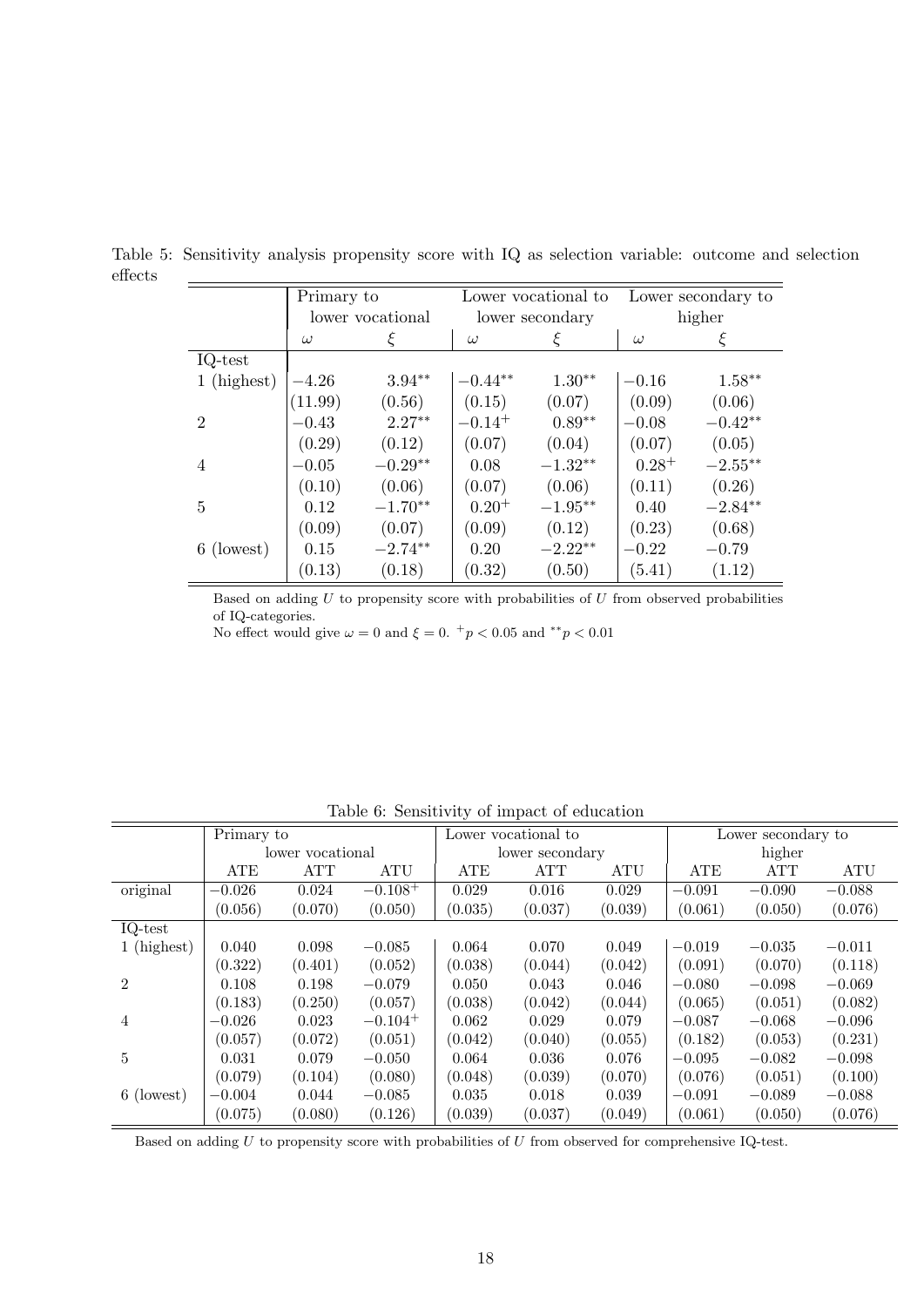## **5 Mediation analysis for the mortality hazard rate**

An alternative to assuming that cognitive ability at age 18 is a proxy for early childhood cognitive ability is to assume that education raises cognitive ability and that part of the impact of education on mortality runs through increased cognitive ability. In this section we discuss a model in which cognitive ability at age 18 mediates the impact of education on mortality. Mediation analysis aims to unravel the underlying causal mechanism into an effect running through changes of an intermediate variable, the *mediator*, and through other pathways. The counterfactual notation used in Section 3 for average treatment effects can be extended to define causal mediation, (see Huber 2014). We are particularly interested in the mediating effect of cognitive ability on mortality. It has been proven that high levels of cognitive ability is positively associated with high education, (Ceci 1991; Hansen et al. 2004; Carlsson et al. 2015). Note that this does not rule out that early childhood cognitive ability influences the education choice. We use  $Q_i$  to denote the observed cognitive ability (IQ-score), which is measured around age 18 when the men had their military examination and after they had completed secondary schooling. The mediation model we assume is illustrated by the DAG in Figure 5



Figure 5: Directed acyclic graph of mediation through Q<sup>18</sup> conditional on *X*

Traditionally, causal mediation analysis has been formulated with the framework of linear structural models (Baron and Kenny 1986). Recent papers have placed causal mediation analysis within the counterfactual/potential outcomes framework (Imai et al. 2010; Imai et al. 2011; Huber 2014). In the previous section the potential outcome was solely a function of the treatment, e.g. education choice, but in mediation analysis the potential outcomes also depend on the mediator. Because cog-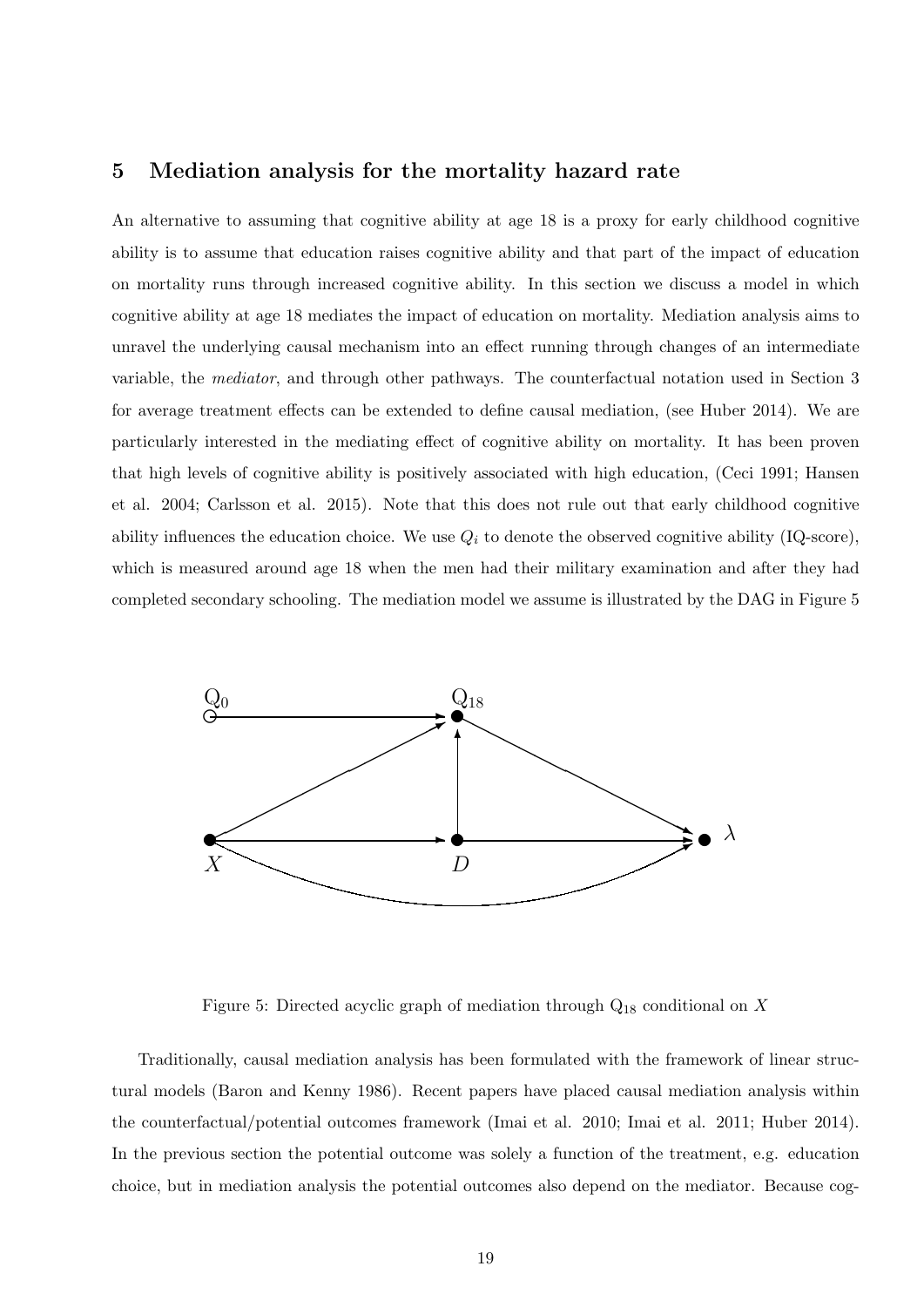nitive ability can be affected by the education attained<sup>8</sup>, there exist two potential values,  $Q_i(1)$  and  $Q_i(0)$ , only one of which will be observed, i.e.  $Q_i = D_i \cdot Q_i(1) + (1 - D_i) \cdot Q_i(0)$ . For example, if individual *i* actually attained education level 1, we would observe  $Q_i(1)$  but not  $Q_i(0)$ . Next we use  $\lambda_i(t|d, q(d))$  to denote the potential mortality hazard that would result from education equals *d* and cognitive ability equals *q*. For example, in the conscription data,  $\lambda_i(t|1,110)$  represents the mortality hazard that would have been observed if individual *i* had education level 1 and a measured IQ-score of 110. As before, we only observe one of the multiple hazards  $\lambda_i = \lambda_i (t | D_i, Q_i(D_i))$ .

Because we base our treatment effect on (mixed) proportional hazard models, it is again natural to define the mediator effects proportionally. Abbring and van den Berg (2003) also define, in a different setting with a dynamic treatment, a proportional treatment effect for a duration outcome. In other non-linear settings, such as count data regression, a proportional treatment effect has been defined (Lee and Kobayashi 2001). We define the average effect of other pathways, depending on treatment status *d* :

$$
\theta(d) = \frac{\mathcal{E}\left[\lambda(t|1, Q(d))\right]}{\mathcal{E}\left[\lambda(t|0, Q(d))\right]}
$$
\n(11)

This framework enables us to disentangle the underlying causal pathway from education to mortality into an effect of education through improvement of cognitive ability and an effect through other pathways. We assume conditional independence (given  $X$ ) of the treatment and the mediator:

**Assumption 3.** Sequential ignorability:  $\{\lambda(t|d', q), Q(d)\} \perp D|X$  and  $\lambda(t|d', q) \perp Q|D = d, X, \forall d, d' = d$ 0*,* 1 and *q* in the support of *Q*.

The first condition of Assumption 3 implies that, conditional on observed covariates *X*, no unobserved confounder exists that jointly affects the education choice, the cognitive ability and the mortality. The second condition implies that, conditional on observed covariates *X* and the education attained, no unobserved confounder exists that jointly affects cognitive ability and mortality. Assumption 3 is a strong assumption and nonrefutable. We therefore carry out a set of sensitivity analyses to quantify the robustness of our empirical findings to violation of the sequential ignorability assumption based on an extension of the sensitivity analyses of the total IPW effect used in the previous section. We also have a common support restriction:

#### **Assumption 4.** *Common support mediator:*  $0 < Pr(D = 1|Q, X) < 1$ .

<sup>8</sup>For example, Jones et al. (2011) discuss how performance in IQ tests could be influenced by coaching received by primary school pupils to prepare them for entrance tests for secondary school.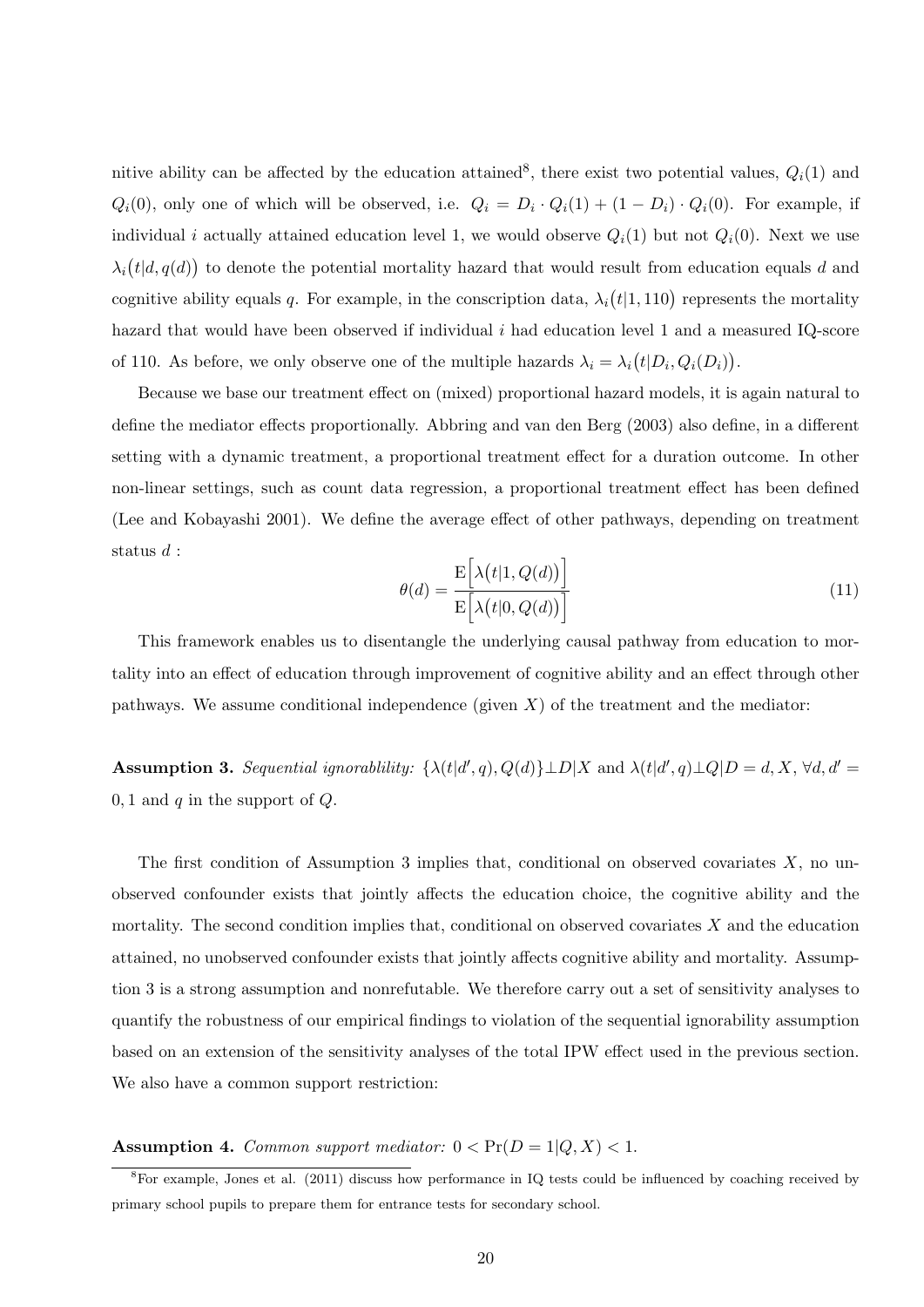In addition we assume:

## **Assumption 5.** Proportional mediator effect:  $\lambda(t|1, Q(d)) = e^{\theta(d)}\lambda(t|0, Q(d)).$

This is equivalent to assuming that the effect of the treatment, *D*, is not moderated by the value of the mediator. Thus, we assume no interaction effect,  $D \cdot Q$ , in the hazard. Note that Assumption 5 does not rule out an MPH model. It only assumes that the unobserved heterogeneity is independent of the treatment *D* (as before) and the mediator *Q*. Huber (2014) makes the same assumptions for identification of the direct and indirect effects in a 'standard' mean difference outcome model. This leads to the following identification theorem for the effect of a treatment on the hazard running through other pathways (holding the mediator constant):

#### **Theorem 1: Identification of other pathways effect** *θ*(*d*).

Under Assumptions 1 to 5 the other pathways effect is identified through a weighted Cox or MPH regression with weights:

$$
W(d) = \frac{\Pr(D = d|Q, X)}{\Pr(D = d|X)} \left( \frac{D}{\Pr(D = 1|Q, X)} + \frac{1 - D}{\Pr(D = 0|Q, X)} \right)
$$
(12)

with weight  $W(d)$  for  $\theta(d)$ , for  $d = 0, 1$ .

(See Appendix A for the proof.)

The 'total effect' of education on the mortality rate, from an IPW estimation in which the mediator is excluded from the propensity score, can be decomposed into an effect of education running through the mediator  $\eta(\cdot)$  and an effect of education running through other pathways  $\theta(\cdot)$ :

$$
\frac{\lambda(t|D=1, Q(1))}{\lambda(t|D=0, Q(0))} = \frac{\lambda(t|D=1, Q(1))}{\lambda(t|D=0, Q(1))} \cdot \frac{\lambda(t|D=0, Q(1))}{\lambda(t|D=0, Q(0))} = \exp(\theta(1) + \eta(0))
$$
\n(13)

$$
= \frac{\lambda(t|D=1, Q(1))}{\lambda(t|D=1, Q(0))} \cdot \frac{\lambda(t|D=1, Q(0))}{\lambda(t|D=0, Q(0))} = \exp(\eta(1) + \theta(0))
$$
(14)

The effect running through other pathways (holding the mediator constant) can be estimated solving (5), for a Cox model, or (7), for a MPH model, using *W*(*d*) from (12) as weights. The effect running through the mediator can be obtained from the log-difference of the estimated total and the estimated direct effect, using (13) or (14). The first effect represent the effect of education on the mortality hazard while holding cognitive ability constant at the level that would have been realized for chosen education level *d*. The second effect represents the effect education on mortality if one changes cognitive ability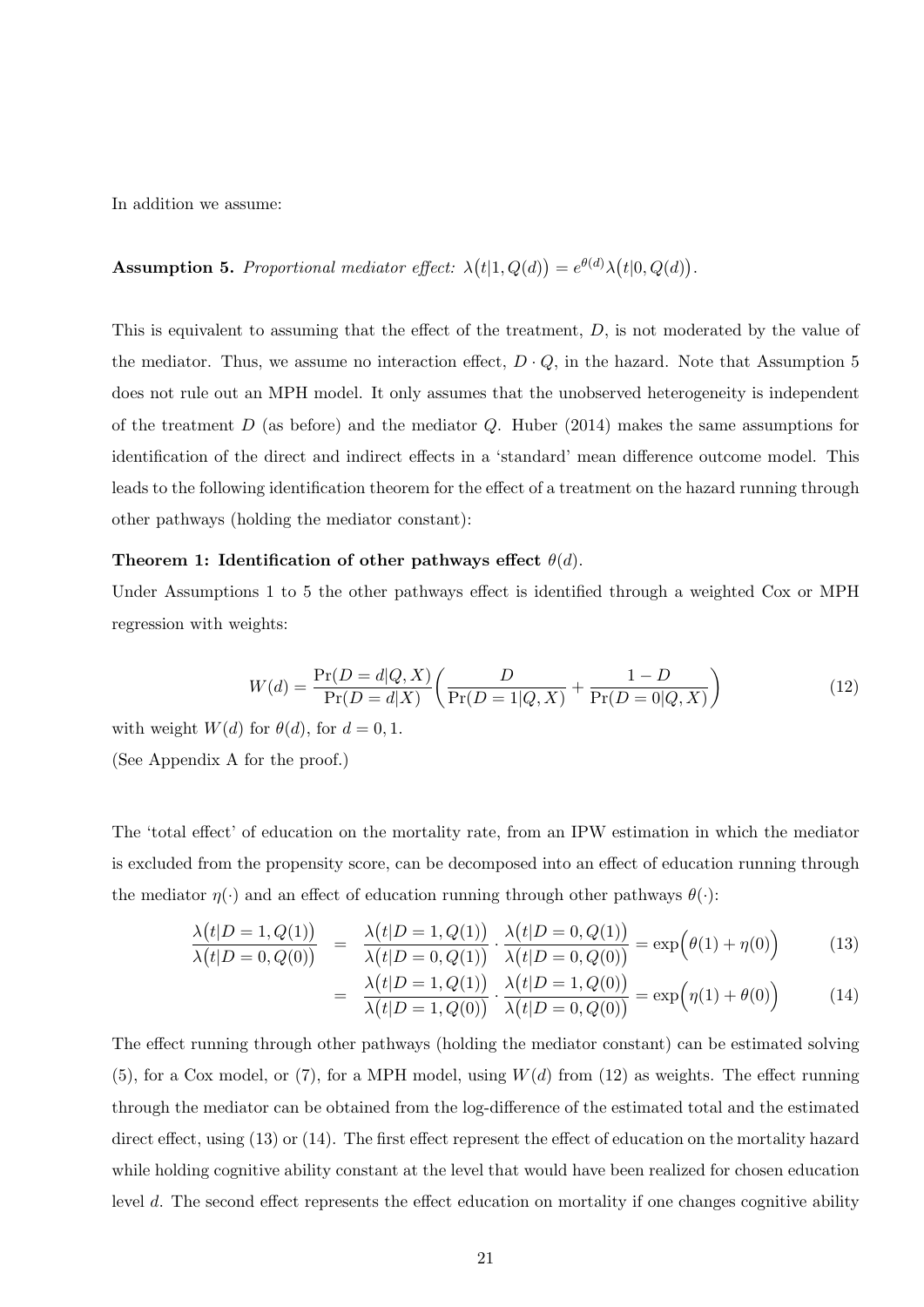from the value that would have been realized for education level 0 to the value that would have been observed for education level 1, while holding the education level at level *d*.

For estimation we use normalized versions of the sample implied by the weights in (12), such that the weights in either treatment or control groups add up to unity, as advocated earlier. We estimate the additional propensity scores conditional on the pre-treatment covariates and the mediator,  $Pr(D = 1 | X_i, Q_i)$ , by probit specifications.

To estimate the average treatment effect on the treated (ATT) through other pathways, we need to weight the contribution of  $W(1)$  by the propensity score  $\hat{p}(X_i)$ . Similarly, if we want to estimate the average direct effect on the untreated  $(ATU)$ , we reweight the contribution of  $W(0)$  by one minus the propensity score.<sup>9</sup> Note that the ATT and ATU weights for these effects are exactly the same as the ATT and ATU weights for the total IPW effect when including IQ in the propensity score.

A nice feature of Theorem 1 is that it is straightforward to implement, and only involves estimation of two propensity scores and plugging them into standard mixed proportional hazard estimation. No parametric restriction is imposed on the model of the mediator. Tchetgen Tchetgen (2013) also defines mediation analysis in (Cox) proportional hazard models. His method implies estimating a regression model for the mediator conditional on the treatment and pre-treatment covariates,  $f(Q|D, X)$ , and it is more difficult to formulate a suitable model for the mediator than for the propensity score.

#### **5.1 Empirical results for the mediation analysis**

In Table 7 we present the decomposition of the effects of education on the mortality rate. The effect of education through other pathways is only significant for the highest education group, about two-third of the mortality reduction for men moving from lower secondary to higher education runs through noncognitive ability effects, such as, for example, an increase in income. For the lowest education group the impact of education on mortality mainly runs through the increase in cognitive ability induced by the additional education. For these less educated men 90% of the reduction in mortality is explained by the mediation effect of cognitive ability. Focusing on the treatment effect on the untreated, the effect of improving education on the mortality hazard for those with the lower education level, the effect of education for the lowest education group runs through other pathways and explains about 50% of the reduction. Note that the direct ATT and ATU of education are exactly equal to the ATT and ATU in a selection model with the IQ-measures in the propensity score. Accounting for unobserved heterogeneity in the mortality hazard, through the Gamma-Gompertz specification, only affects the estimates for the highest education group, shown in the lower panel of Table 7.

<sup>&</sup>lt;sup>9</sup>Of course, only  $\theta(1)$  is relevant when interested in treatment on the treated and only  $\theta(0)$  when interested in the treatment on the untreated.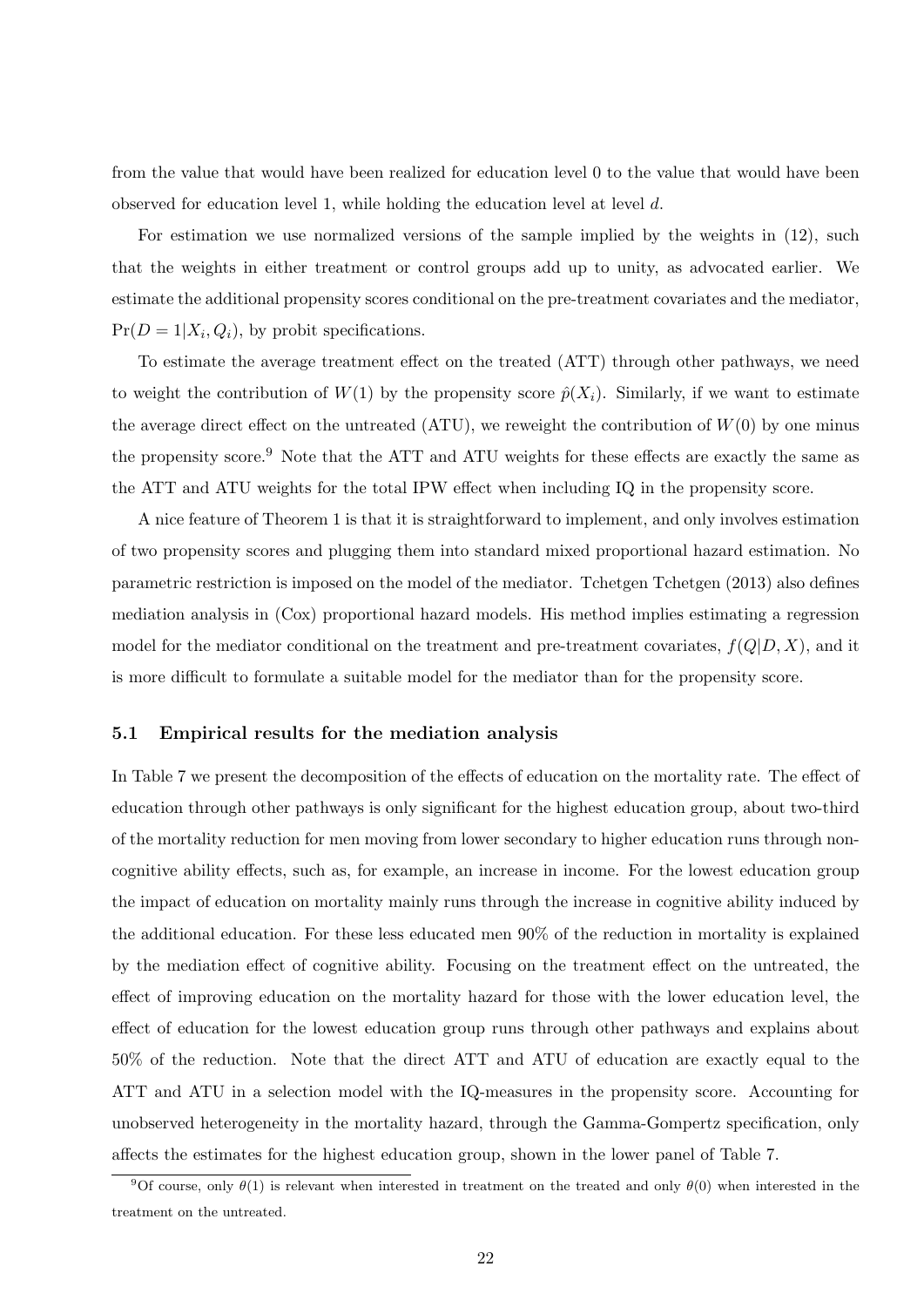|                     | дн содиннус артну ана ганинд тигоиди отног ратнуауз |                                |              |                          |                       |              |  |  |
|---------------------|-----------------------------------------------------|--------------------------------|--------------|--------------------------|-----------------------|--------------|--|--|
|                     |                                                     | Average treatment effect (ATE) |              |                          | <b>ATT</b>            | <b>ATU</b>   |  |  |
|                     |                                                     | <i>other pathways</i>          |              | <i>cognitive ability</i> | <i>other pathways</i> |              |  |  |
|                     | $\theta(1)$                                         | $\theta(0)$                    | $\eta(0)$    | $\eta(1)$                | $\theta(1)$           | $\theta(0)$  |  |  |
| $\cos$              |                                                     |                                |              |                          |                       |              |  |  |
| Primary to          | $-0.022$                                            | $-0.070$                       | $-0.164^{+}$ | $-0.116$                 | 0.024                 | $-0.108^{+}$ |  |  |
| lower vocational    | (0.068)                                             | (0.048)                        | (0.078)      | (0.062)                  | (0.070)               | (0.051)      |  |  |
| Lower vocational to | 0.038                                               | 0.036                          | $-0.090$     | $-0.088$                 | 0.016                 | 0.029        |  |  |
| lower secondary     | (0.035)                                             | (0.038)                        | (0.047)      | (0.049)                  | (0.037)               | (0.039)      |  |  |
| Lower secondary to  | $-0.124 +$                                          | $-0.079$                       | $-0.066$     | $-0.110$                 | $-0.090$              | $-0.086$     |  |  |
| higher              | (0.050)                                             | (0.069)                        | (0.068)      | (0.083)                  | (0.050)               | (0.076)      |  |  |
| Gamma-Gompertz      |                                                     |                                |              |                          |                       |              |  |  |
| Primary to          | $-0.021$                                            | $-0.069$                       | $-0.164^{+}$ | $-0.116$                 | 0.025                 | $-0.108^{+}$ |  |  |
| lower vocational    | (0.068)                                             | (0.048)                        | (0.079)      | (0.062)                  | (0.070)               | (0.051)      |  |  |
| Lower vocational to | 0.038                                               | 0.037                          | $-0.090$     | $-0.089$                 | 0.016                 | 0.032        |  |  |
| lower secondary     | (0.035)                                             | (0.040)                        | (0.047)      | (0.051)                  | (0.037)               | (0.042)      |  |  |
| Lower secondary to  | $-0.149+$                                           | $-0.094$                       | $-0.067$     | $-0.123$                 | $-0.104$              | $-0.104$     |  |  |
| higher              | (0.061)                                             | (0.081)                        | (0.080)      | (0.097)                  | (0.060)               | (0.088)      |  |  |

Table 7: Decomposition of the educational gradient on the mortality rate, into an effect running though cognitive ability and running through other pathways

To account for possible misspecification of the propensity scores we also estimate doubly robust estimators of the models, including the covariates both in the propensity score and in the hazard regression. Including regression covariates hardly changes the estimates (a table with detailed results can be found in Appendix B).

#### **5.2 Sensitivity analyses**

For identification of the mediation effects we impose sequential ignorability (Assumption 3). We extend the sensitivity analyses in Section 4.1 to assume that conditional on the binary (unobserved) factor the following two conditions hold (i)  $\{\lambda(t|d',m),Q(d)\}\perp D|X,U$  and (ii)  $\lambda(t|d',q)\perp Q|D=d,X,U$  for *∀d, d'* = 0,1 and *q* in the support of *Q*. These conditions lead to one of two following probabilities that define the distribution of *U*:

$$
p_{qj}^{\delta} = \Pr(U = 1 | Q = q, \delta = j, X) = \Pr(U = 1 | Q = q, \delta = j)
$$
\n(15)

$$
p_{qi}^{Q} = \Pr(U = 1|Q = q, D = i, X) = \Pr(U = 1|Q = q, D = i)
$$
\n(16)

where  $q = 1, \ldots, 6$  the six possible values of the IQ-tests.

As in the previous sensitivity analyses we define the outcome-effect as  $\omega$ , the coefficient of *U* in a Cox model for the control group  $(D = 0)$  using *U, X* and *Q* as covariates, the selection effect  $\xi$ , the coefficient of *U* in a logit model on the treatment assignment (*D*) using *U* and *X* as covariates. A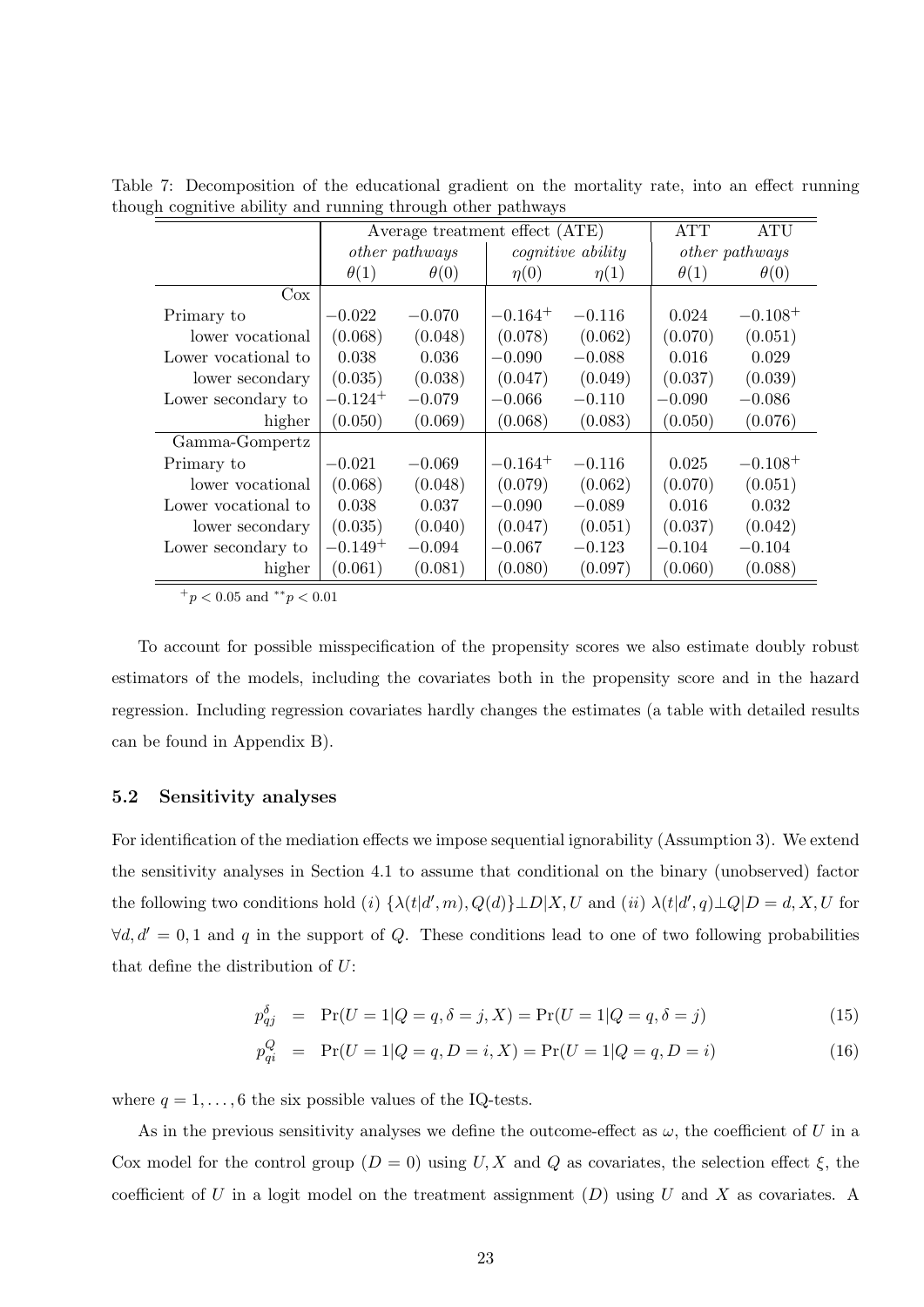new measure, the mediator-effect, is  $\psi$ , the coefficient of *U* in an ordered logit model on the IQ-test values for the control group using *U* and *X* as covariates.

The configurations of  $p_{qj}^{\delta}$  and  $p_{qi}^Q$  are chosen such that they mimic the probability that a binary variable is equal to one conditional on *Q* and *δ* or *Q* and *D* for each included binary variable. For each configuration we simulate *U* 100 times, calculate the outcome and selection effects and the implied IPW impact of education on the mortality rate. For all these calculation the value of the IQ-test is now also included. These outcome, selection and mediator effects are rather small and only a few are significantly different from zero. Next we re-estimate the decomposition of the effect of education using an IPW Cox including *U* in the propensity score. None of the assumed distributions of the unobserved confounder *U* leads to a substantial change in the estimated decomposition of the effects of education on mortality.<sup>10</sup>

## **6 Implied gain in life-expectancy**

From the Gompertz-hazards we can estimate the median survival age of the recruits and their post 18 life expectancy. The median survival age is the age at which half of the people have died (conditional on survival up to age 18). Assuming that the estimated Gompertz hazard holds, the life expectancy at age  $t_0 = 18$  can be very well approximated by (see Lenart (2014)):

$$
LE(t_0) = -\exp\left(e^{\alpha_0 + \alpha_1 t_0}\right)(\alpha_0 - \ln(\alpha_1) + \alpha_1 t_0 + 0.5772)/\alpha_1\tag{17}
$$

where  $0.5772$  is the Euler constant. For the unadjusted Gompertz model the estimated remaining life expectancies are 59.8 (primary); 62.5 (lower vocational); 63.3 (lower secondary) (63.8 based on last two education groups) and 66.4 (higher). Leading to educational gains of 2.6, 0.8 and 2.6 in life expectancy. The median survival ages are 80.1 (primary); 82.8 (lower vocational); 83.6 (lower secondary) (84.6) and 86.8 (higher). Thus leading to the same educational gains.

In Table 8 we report the gains in life expectancy. Based on the IPW estimates with IQ included as a selection variable, in the upper panel of the table. From primary to lower vocational education he would have gained 0.3 additional years (and his median age also would have improved by 0.3 years). If an individual had improved from lower vocational to lower secondary there would be a loss in life expectancy of 0.3 years. The gain in life expectancy if an individual had improved his education from lower secondary to higher education is 1.1 years. If the men with primary education had increased their education to lower vocational they would have gained 1.3 additional years of living (ATU). For the other two groups the ATTs and ATUs are close to the ATEs.

 $10$ <sup>10</sup>The full tables of results can be found in Table B.10 to B.13 in Appendix B.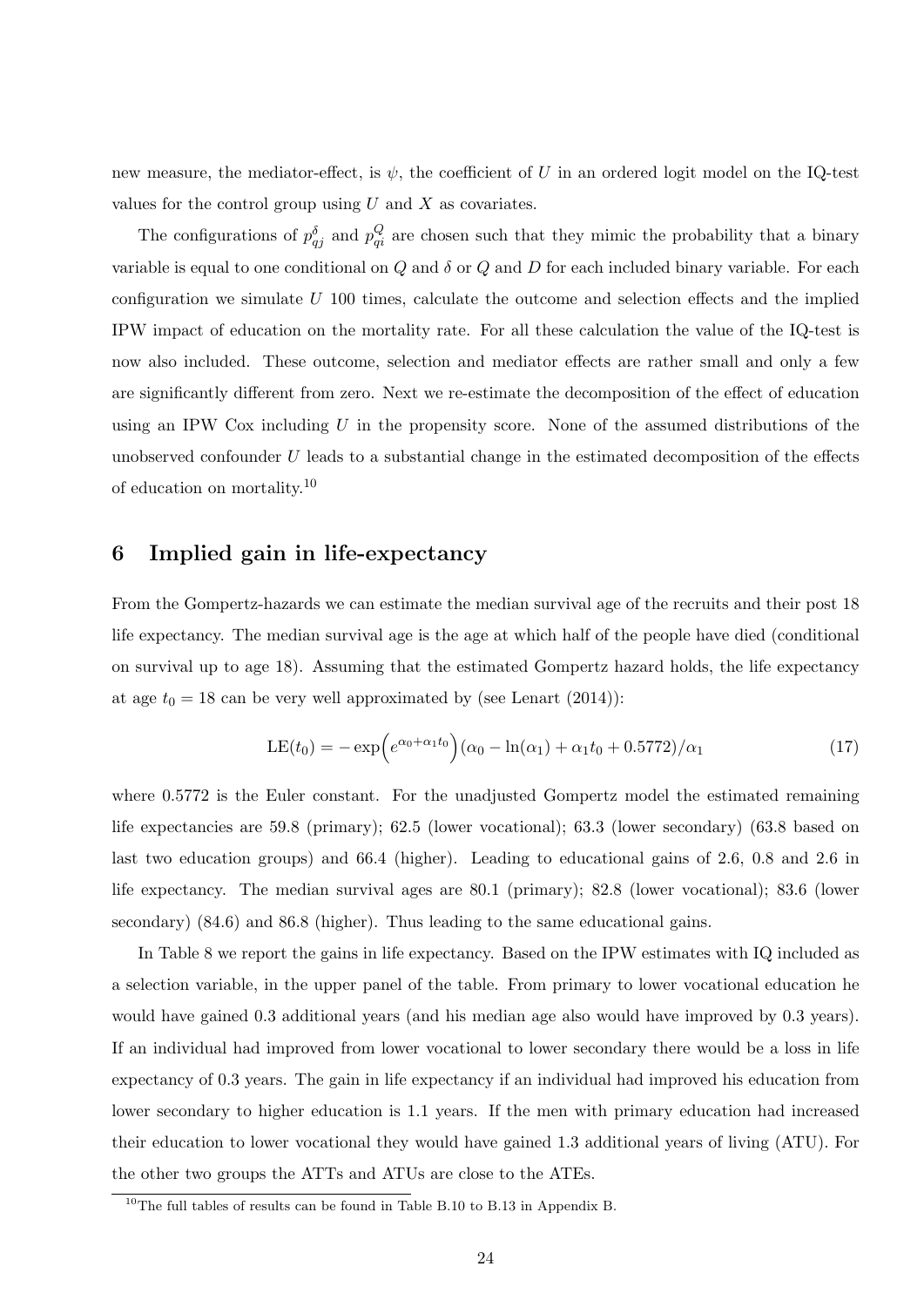The lower panel of Table 8 reports the gains in life expectancy based on the mediation analysis and decomposes the effects of education into an effect running through cognitive ability and an effect running through other pathways. Based on the IPW estimates we can conclude that if an individual had improved his education from primary to lower vocational he would have gained 2.1 additional years (and his median age also would have improved by 2.1 years), of which 1.3 years are attributable to an increases in cognitive ability induced by the higher education and 0.6 years to other changes induced by higher education (1.9 and 0.2 for those who have vocational education). If an individual had improved from lower vocational to lower secondary the gain in life expectancy is 0.6 years (1.0) attributable to an increase in cognitive ability and an negative impact of other changes). The gain in life expectancy if an individual had improved his education from lower secondary to higher education is 2.2 years. For those who attained higher education this gain in life expectancy is mainly attributable to the effect of education on other pathways (1.5 years), while for those with lower secondary education the effect running through an increase in cognitive ability is larger (1.3 years) than effect running through other pathways.

|                           | Primary to                          | Lower vocational to  | Lower secondary to |  |  |  |  |  |
|---------------------------|-------------------------------------|----------------------|--------------------|--|--|--|--|--|
|                           | lower vocational<br>lower secondary |                      | higher             |  |  |  |  |  |
| Unadjusted                | 2.7                                 | 0.8                  | 2.6                |  |  |  |  |  |
|                           |                                     | $IPW$ including $IQ$ |                    |  |  |  |  |  |
| <b>ATE</b>                | 0.3                                 | $-0.3$               | 1.1                |  |  |  |  |  |
| <b>ATT</b>                | $-0.3$                              | $-0.2$               | 1.1                |  |  |  |  |  |
| <b>ATU</b>                | 1.3                                 | $-0.3$               | 1.0                |  |  |  |  |  |
|                           |                                     | IPW mediation        |                    |  |  |  |  |  |
| ATE<br>total              | 2.1                                 | 0.6                  | 2.2                |  |  |  |  |  |
| Other pathways            |                                     |                      |                    |  |  |  |  |  |
| $\theta(1)$<br>ATE        | 0.2                                 | $-0.4$               | 1.5                |  |  |  |  |  |
| $\theta(0)$<br>ATE        | 0.8                                 | $-0.4$               | 0.9                |  |  |  |  |  |
| $\theta(1)$<br><b>ATT</b> | $-0.3$                              | $-0.2$               | 1.1                |  |  |  |  |  |
| $\theta(0)$<br><b>ATU</b> | 1.3                                 | $-0.3$               | 1.0                |  |  |  |  |  |
| Cognitive ability         |                                     |                      |                    |  |  |  |  |  |
| ATE<br>$\eta(0)$          | 1.9                                 | 1.0                  | 0.7                |  |  |  |  |  |
| ATE<br>$\eta(1)$          | 1.3                                 | $1.0\,$              | 1.3                |  |  |  |  |  |

Table 8: Gain in life expectancy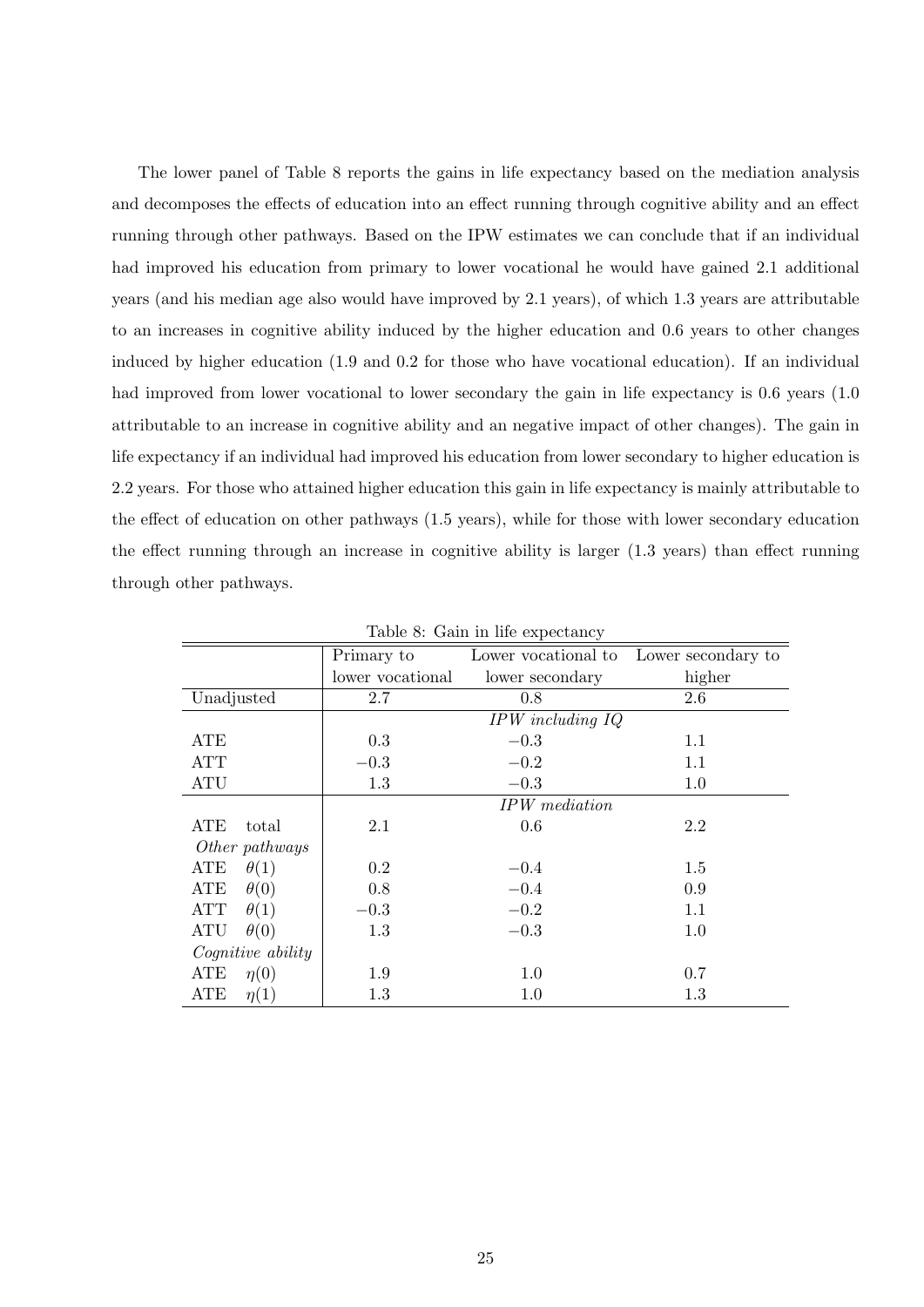## **7 Discussion**

A large literature documents that higher levels of education are positively associated with a longer life. Possible mechanisms include occupational risks, health behavior, the ability to process information and cognitive ability (Cutler and Lleras-Muney 2008). It is commonly acknowledged that education and cognitive ability are correlated. Cognitive ability may cause differences in educational outcomes or education may cause cognitive ability differences. Most of the economics literature on the causal effect of education on health focuses on accounting for endogenous selection into education due to confounding third factors, such as cognitive ability, either by exploiting natural experiments in education due to changes in compulsory schooling laws (Mazumder 2012) or by defining a structural model (Conti et al. 2010; Bijwaard et al. 2015). The estimates based on natural experiments find little to no effect of education on health, while the studies based on structural models find that around half of the difference in health by education is due to selection. An alternative perspective is that cognitive ability is part of the causal pathway from education to mortality. It has been proven that high scores on intelligence tests are positively associated with schooling level, (Ceci 1991; Hansen et al. 2004; Carlsson et al. 2015).

In this paper we show that making different assumptions about the place of cognitive ability, measured at late adolescence, in the causal path from education to mortality has little effect on the estimated impact of education on mortality. We estimate and compare two models. In the first model we assume that IQ measured at age 18 is a proxy for early childhood cognitive ability and is an important factor determining the education choice. In the second model we assume that this cognitive ability is affected by educational attainment and has a mediating effect on the mortality difference across education groups. For both models we developed an inverse probability weighting (IPW) method for hazard models to estimate the impact of education on the mortality rate. We use conscription data of Dutch men born in 1944-1947 who were examined for military service between 1961-1965, and linked to national death records, in which we identified four education groups. Using the IPW methods we estimate, for each adjacent education group, the impact of improving education on the mortality risk. In the first model we obtain the total impact of education on mortality, while in the second model we decompose the impact of education into an effect running through cognitive ability and an effect running through other pathways.

The results show that controlling for cognitive ability, either as a selection factor or as a mediating factor, leaves only limited evidence of a educational gain in mortality. In the selection model, the only significant result we find is that men with only primary education would have reduced their mortality rate by 11% if they had improved their education to lower vocational (Average treatment on the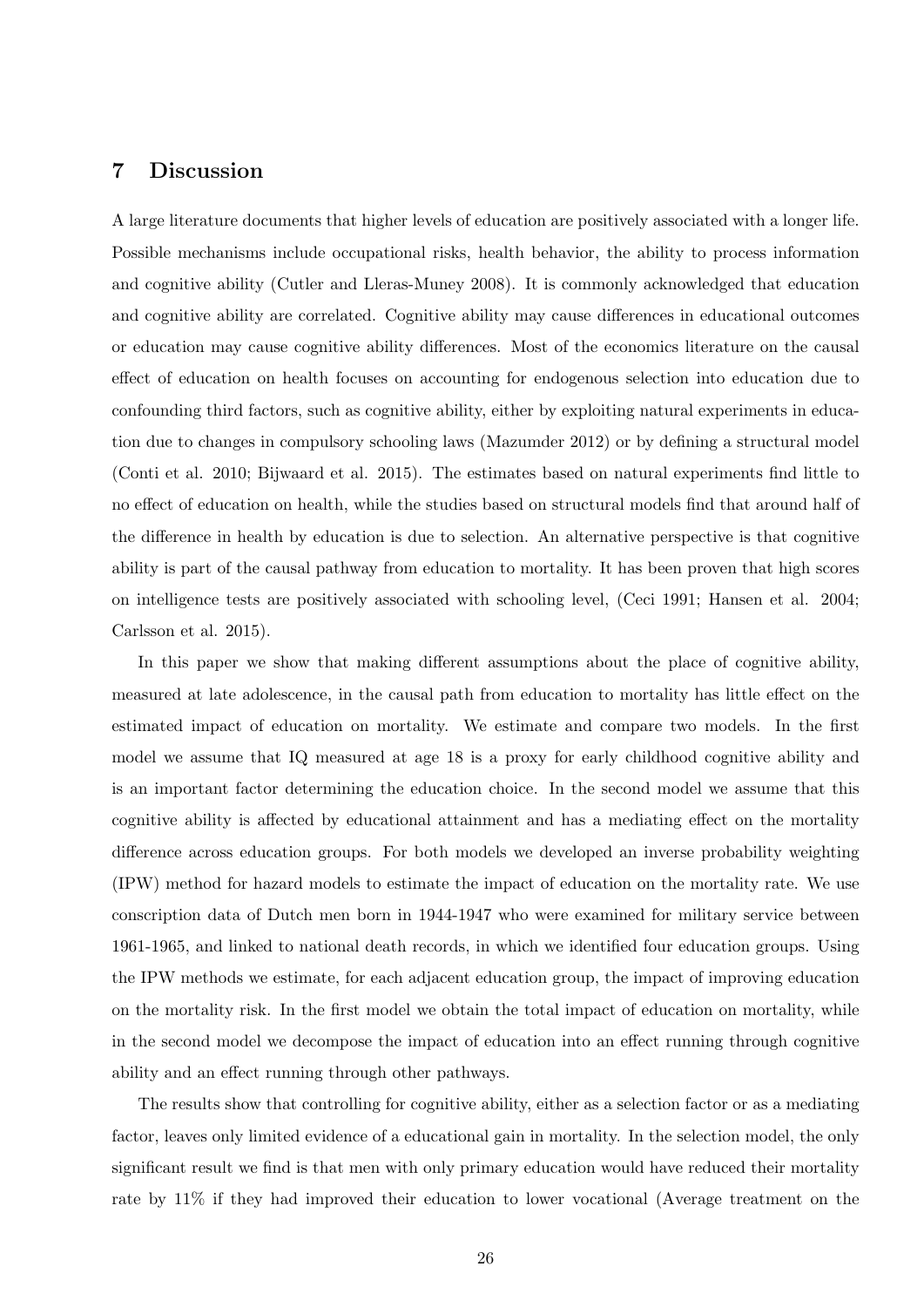untreated). This amounts to 1.3 additional years of life.

When accounting for cognitive ability as a mediator in the causal pathway from education to mortality, for men with primary school we find that only the effect of education running through an increase in cognitive ability significantly reduces the mortality risk (about 15% reduction in the mortality rate), which is equivalent to 1.9 years longer life expectancy. For the highest education group only the effect of education running through other pathways, such as income effects of education, is significant (about 12% reduction in the mortality rate), leading to 1.5 additional years of life.

When accounting for cognitive ability as a mediator in the causal pathway from education to mortality, the direct effect of education is only significant for highest education group (about 12% reduction in the mortality rate), leading to 1.5 additional years of life. For men with primary school we find a significant indirect effect of cognitive ability, through education, on mortality risk (about 15% reduction in the mortality rate), which is equivalent to 1.9 years longer life expectancy.

A limitation of our data, based on military entrance examination, is that we only observe men and no information on women is available. Bijwaard et al. (2015) found that educational gains for women appear to be higher than for men, in spite of the higher survival difference of women with lower versus higher education. These findings are based on much smaller numbers than the current study however and therefore need to be interpreted with caution. Another issue is that in the 1960s a major change occurred in the education system in the Netherlands and some of the specific education strata in this study no longer exist. In addition, the percentage of people with more than six years of post-primary school education is currently much higher compared to the past. These changes are not likely to affect our general conclusion that increased education only has a small effect on survival, but further long term studies will be needed to quantify these effects for contemporary school types. The issue of reverse causality that early childhood health affects educational attainment might distort our analyses (Case et al. 2005; Currie 2009). We have no information about childhood health status, which prevents us from investigating the possibility of reverse causality from health to education in our sample.

## **References**

- Aalen, O. O., O. Borgan, and H. K. Gjessing (2009). *Survival and Event History Analysis*. New York: Springer–Verlag.
- Abbring, J. H. and G. J. van den Berg (2003). The non–parametric identification of treatment effects in duration models. *Econometrica 71*, 1491–1517.
- Albouy, V. and L. Lequien (2009). Does compulsory education lower mortality? *Journal of Health Economics 28* (1), 155–168.

Andersen, P. K. and O. Borgan (1985). Counting process models for life history data: A review.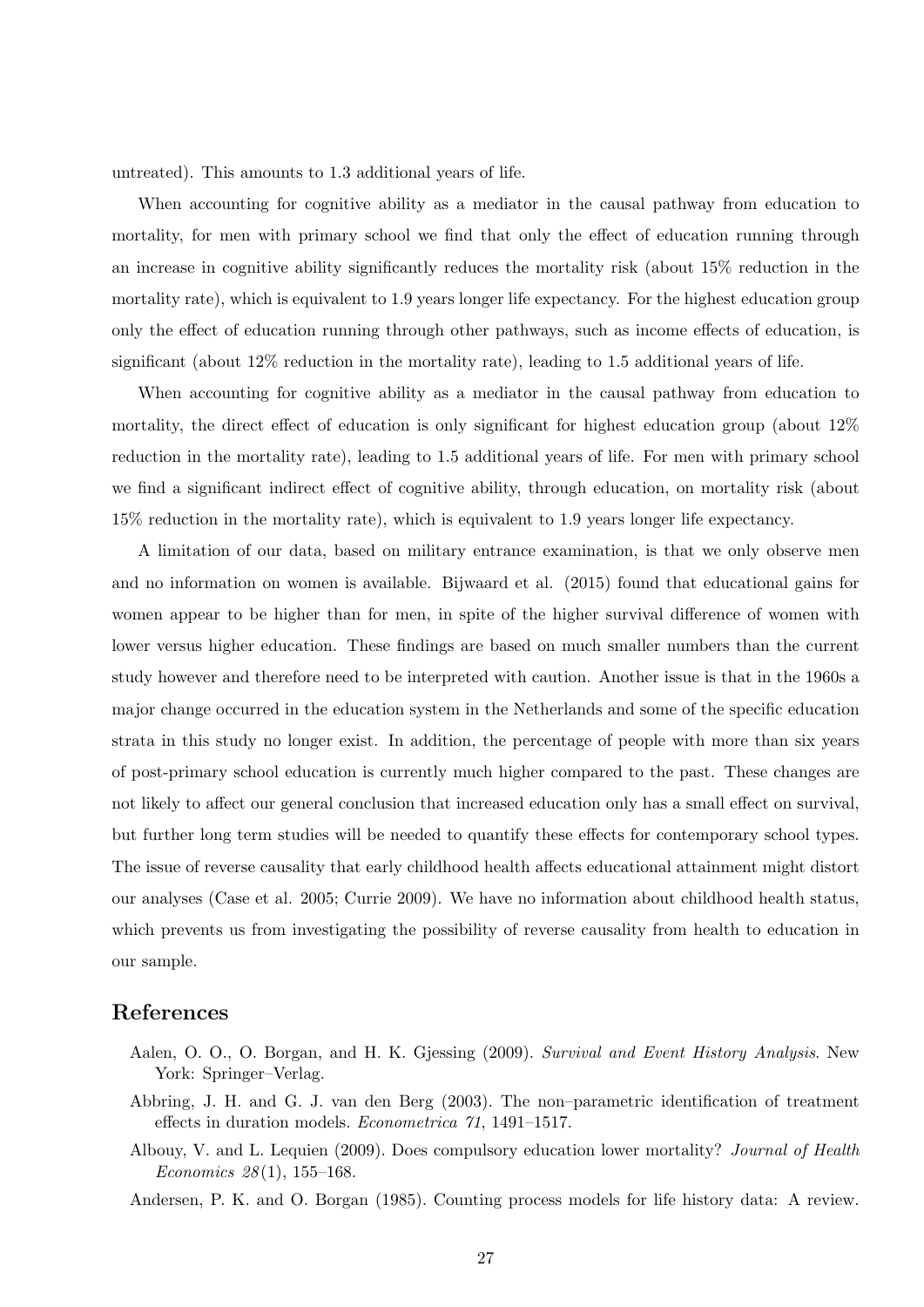*Scandinavian Journal of Statistics 12*, 97–158.

- Andersen, P. K., O. Borgan, R. D. Gill, and N. Keiding (1993). *Statistical Models Based on Counting Processes*. New York: Springer–Verlag.
- Auld, M. C. and N. Sidhu (2005). Schooling, cognitive ability and health. *Health Economics 14* (10), 1019–1034.
- Austin, P. C. (2014). A tutorial on the use of propensity score methods with survival or time-toevent outcomes: Reporting measures of effect similar to those used in randomized experiments. *Statistics in Medicine 33*, 1242–1258.
- Baron, R. M. and D. A. Kenny (1986). The moderator–mediator variable distinction in social psychological research: Conceptual, strategic, and statistical considerations. *Journal of Personlaity and Social Psychology 51*, 1173–1182.
- Basu, A., A. M. Jones, and P. Rosa Dias (2014). Long-term effects of school quality on health and lifestyle: Evidence from comprehensive schooling reforms in England. Working paper no. 20811, NBER.
- Batty, G. and G. David (2004). Early life intelligence and adult health. *British Medical Journal 329* (7466), 585–586.
- Batty, G., G. David, I. J. Deary, and L. S. Gottfredson (2007). Premorbid (early life) IQ and later mortality risk: Systematic review. *Annals of Epidemiology 17* (4), 278–288.
- Bijwaard, G. E. and H. van Kippersluis (2015). Efficiency of health investment: Education or intelligence? Discussion Paper 15–004, Tinbergen Institute.
- Bijwaard, G. E., H. van Kippersluis, and J. Veenman (2015). Education and health: the role of cognitive ability. *Journal of Health Economics 42*, 29–43.
- Bruggink, J. W. (2009). Ontwikkelingen in de (gezonde) levensverwachting naar opleidingsniveau. *Bevolkingstrends 57* (4), 71–74.
- Caliendo, M. and S. Kopeinig (2008). Some practical guidance for the implementation of propensity score matching. *Journal of Economic Surveys 22*, 31–72.
- Calvin, C. M., I. J. Deary, C. Fenton, B. A. Roberts, G. Der, N. Leckenby, and G. D. Batty (2011). Intelligence in youth and all-cause-mortality: Systematic review with meta-analysis. *International Journal of Epidemiology 40* (3), 626–640.
- Carlsson, M., G. B. Dahl, B. Öckert, and D.-O. Rooth (2015). The effect of schooling on cognitive skills. *The Review of Economics and Statistics 97*, 533–547.
- Case, A., A. Fertig, and C. Paxson (2005). The lasting impact of childhood health and circumstance. *Journal of Health Economics 24*, 365–389.
- Ceci, S. J. (1991). How much does schooling influence general intelligence and its cognitive components? a reassessment of the evidence. *Developmental Psychology 27*, 703–722.
- Clark, D. and H. Royer (2013). The effect of education on adult mortality and health: Evidence from Britain. *American Economic Review 103* (6), 2087–2120.
- Cole, S. R. and M. A. Hernán (2004). Adjusted survival curves with inverse probability weights. *Computer Methods and Programs in Biomedicine 75*, 45–49.
- Conti, G. and J. J. Heckman (2010). Understanding the early origins of the education-health gradient: A framework that can also be applied to analyze gene-environment interactions. *Perspectives on Psychological Science 5*, 585–605.
- Conti, G., J. J. Heckman, and S. Urzua (2010). The education-health gradient. *American Economic Review 100*, 234–238.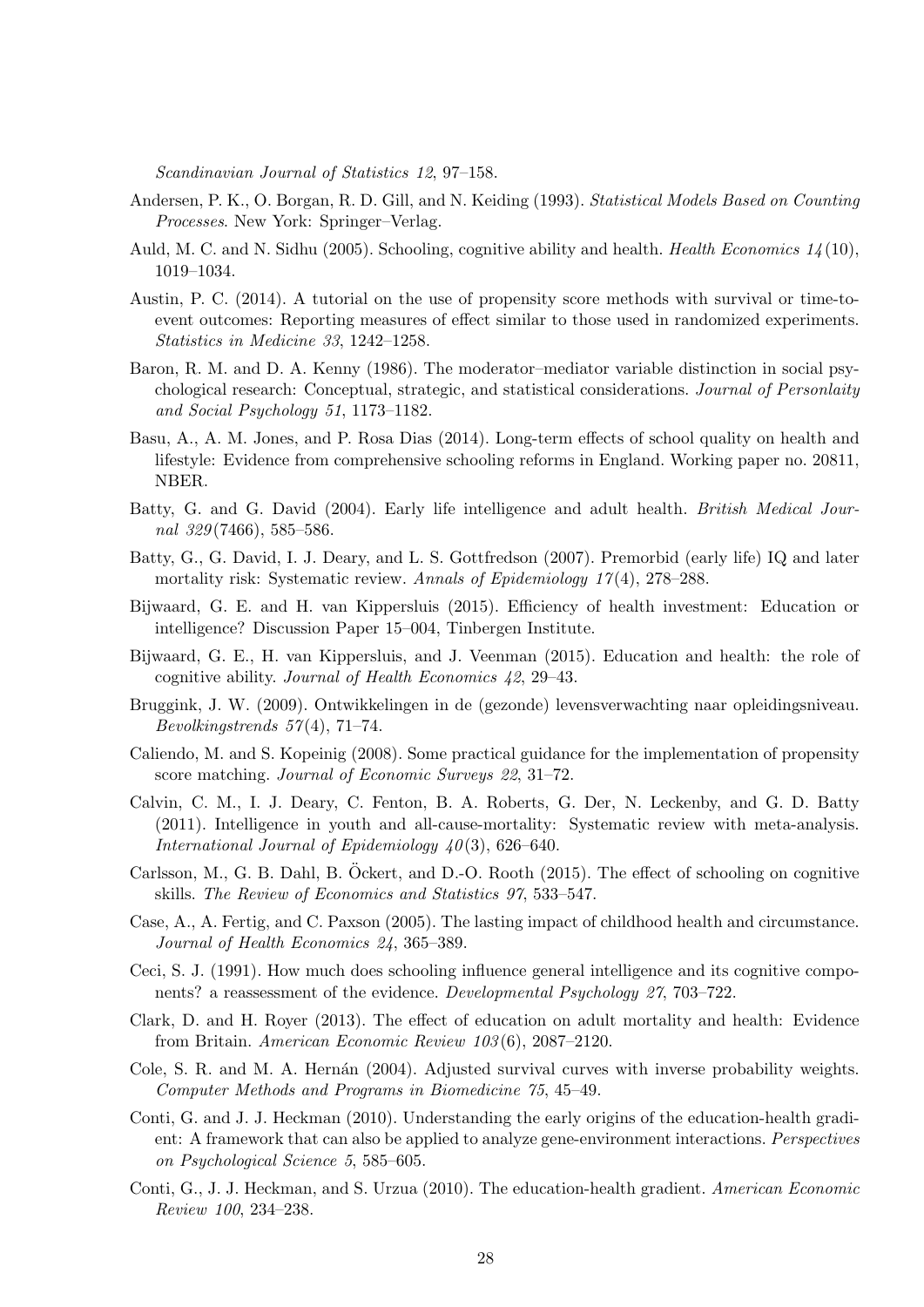- Currie, J. (2009). Healthy, wealthy, and wise: Socioeconomics status, poor health in childhood, and human capital development. *Journal of Economic Literature 41*, 87–122.
- Cutler, D. and A. Lleras-Muney (2008). Education and health: Evaluating theories and evidence. In J. S. House, R. F. Schoeni, G. A. Kaplan, and H. Pollack (Eds.), *Making Americans Healthier: Social and Economic Policy as Health Policy*. New-York: Russell Sage Foundation.
- Deary, I. J. and W. Johnson (2010). Intelligence and education: causal perceptions drive analytic processes and therefore conclusions. *International Journal of Epidemiology 39*, 1362–1369.
- Doob, L. J. (1953). *Stochastic Processes*. New York: Wiley.
- Doornbos, G. and D. Kromhout (1990). Educational level and mortality in a 32-year follow-up study of 18-year-old men in the Netherlands. *International Journal of Epidemiology 19*, 374–379.
- Ekamper, P., F. van Poppel, A. D. Stein, and L. H. Lumey (2014). Independent and additive association of prenatal famine exposure and intermediary life conditions with adult mortality between age 18–63 years. *Social Science & Medicine 119*, 232–239.
- Feng, P., X.-H. Zhou, Q.-M. Zou, M.-Y. Fan, and Z.-S. Li (2012). Generalized propensity score for estimating the average treatment effect of multiple treatments. *Statistics in Medicine 31*, 681–697.
- Fletcher, J. M. (2015). New evidence of the effects of education on health in the US: Compulsory schooling laws revisited. *Social Science & Medicine 127*, 101–107.
- Gavrilov, L. A. and N. S. Gavrilova (1991). *The Biology of Life Span: A Quantitative Approach*. New York: Harwood Academic Publisher.
- Grossman, M. (2015). The relationship between health and schooling: What's new? *Nordic Journal of Health Economics 3*, 7–17.
- Hansen, K. T., J. J. Heckman, and K. J. Mullen (2004). The effect of schooling and ability on achievement test scores. *Journal of Econometrics 121*, 39–98.
- Hartog, J. and H. Oosterbeek (1998). Health, wealth, and happiness: Why pursue higher education? *Economic Education Review 17*, 245–256.
- Hirano, K., G. W. Imbens, and G. Ridder (2003). Efficient estimation of average treatment effects using the estimated propensity score. *Econometrica 71*, 1161–1189.
- Huber, M. (2014). Identifying causal mechanisms (primarily) based on inverse probability weighting. *Journal of Applied Econometrics 29*, 920–943.
- Ichino, A., F. Mealli, and T. Nannicini (2008). From temporary help jobs to permanent employment: What can we learn from matching estimators and their sensitivity? *Journal of Applied Econometrics 23*, 305–327.
- Imai, K., L. Keele, and D. Tingley (2010). A general approach to causal mediation analysis. *Psychological Methods 15*, 309–334.
- Imai, K., L. Keele, D. Tingley, and T. Yamamoto (2011). Unpacking the black box of causality: Learning about causal mechanisms from experimental and observational studies. *American Political Science Review 105*, 765–789.
- Imai, K. and D. A. van Dyk (2004). Causal inference with general treatment regimes: Generalizing the propensity score. *Journal of the American Statistical Association 99*, 854–866.
- Imbens, G. W. (2004). Nonparametric estimation of average treatment effects under exogeneity. *The Review of Economics and Statistics 86*, 4–29.
- Jones, A. M., N. Rice, and P. Rosa Dias (2011). Long-term effects of school quality on health and lifestyle: Evidence from comprehensive schooling reforms in England. *Journal of Human Capital 5*, 342–376.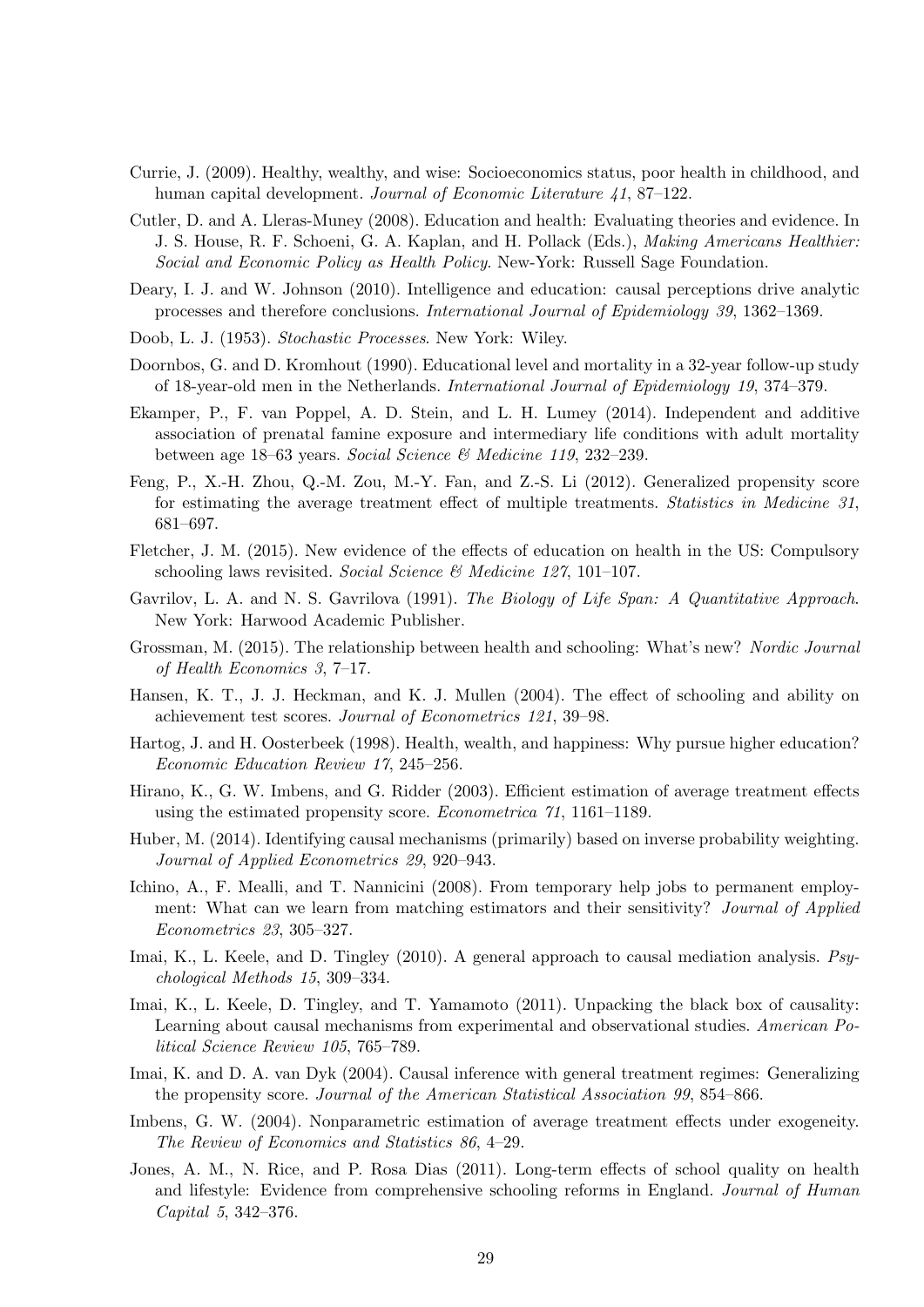- Jürges, H., E. Kruk and S. Reinhold (2013)., The Effect of Compulsory Schooling on Health: Evidence from Biomarkers. *Journal of Population Economics 26*, 645–672.
- Kaestner, R. and K. Callison (2011). Adolescent cognitive and non-cognitive correlates of health. *Journal of Human Capital 5* (1), 29–69.
- Kalbfleisch, J. D. and R. L. Prentice (2002). *The Statistical Analysis of Failure Time Data, second edition*. John Wiley and Sons.
- Klein, J. P. and M. L. Moeschberger (1997). *Survival Analysis: Techniques for Censored and Truncated Data*. New York: Springer–Verlag.
- Lechner, M. (2002). Some practical issues in the evaluation of heterogeneous labour market programmes by matching methods. *Journal of the Royal Statistical Society: Series A 165*, 59–82.
- Lee, M.-J. and S. Kobayashi (2001). Proportional treatment effects for count response panel data: Effects of binary excercise on health care demand. *Health Economics 10*, 411–428.
- Lenart, A. (2014). The moments of the Gompertz distribution and the maximum likelihood of its parameters. *Scandinavian Actuarial Journal of the Institute of Actuaries 3*, 255–277.
- Lleras-Muney, A. (2005). The Relationship Between Education and Adult Mortality in the United States. *Review of Economic Studies 72*, 189–221.
- Mazumder, B. (2008). Does education improve health: A reexamination of the evidence from compulsory schooling laws. *Economic Perspectives 33*, 2–16.
- Mazumder, B. (2012). The effects of education on health and mortality. *Nordic Economic Policy Review 1*, 261–301.
- McCartney, G., C. Collins, and M. Mackenzie (2013). What (or who) causes health inequalities: Theories, evidence and implications? *Health Policy 113*, 221–227.
- Meghir, C., M. Palme, and E. Simeonova (2013). Education, cognition and health: Evidence from a social experiment. Working paper no. 19002, NBER.
- Meyer, P.-A. (1963). Decomposition of supermartingales: The uniqueness theorem. *Illinois Journal of Mathematics 7*, 1–17.
- Nannicini, T. (2007). A simulation-based sensitivity analysis for matching estimators. *STATA Journal 7*, 334–350.
- Pearl, J. (2000). *Causality: Models, Reasoning and Inference*. New York: Cambridge University Press.
- Pearl, J. (2012). The mediation formula: A guide to the assessment of causal pathways in nonlinear models. In C. Berzuini, P. Dawid, and L. Bernardinelli (Eds.), *Causality: Statistical Perspectives and Applications*, pp. 151–179. Chichester: John Wiley.
- Ravelli, G. P., Z. A. Stein, and M. W. Susser (1976). Obesity in young men after famine exposure in utero and early pregnancy. *New England Journal of Medicine 7*, 349–354.
- Robins, J. M. (1999). Marginal structural models versus structural nested models as tools for causal inference. In M. E. Halloran and D. Berry (Eds.), *Statistical Models in Epidemiology, the Environment, and Clinical Trials*, pp. 95–133. New York: Springer.
- Robins, J. M., M. A. Hernán, and B. Brumback (2000). Marginal structural models and causal inference in epidemiology. *Epidemiology 11*, 550–560.
- Robins, J. M. and A. Rotnitzky (1992). Recovery of information and adjustment for dependent censoring using surrogate markers. In N. Jewell, K. Dietz, and V. Farewell (Eds.), *AIDS Epidemiology– Methodological Issues*, pp. 297–331. Boston: Birkhäuser.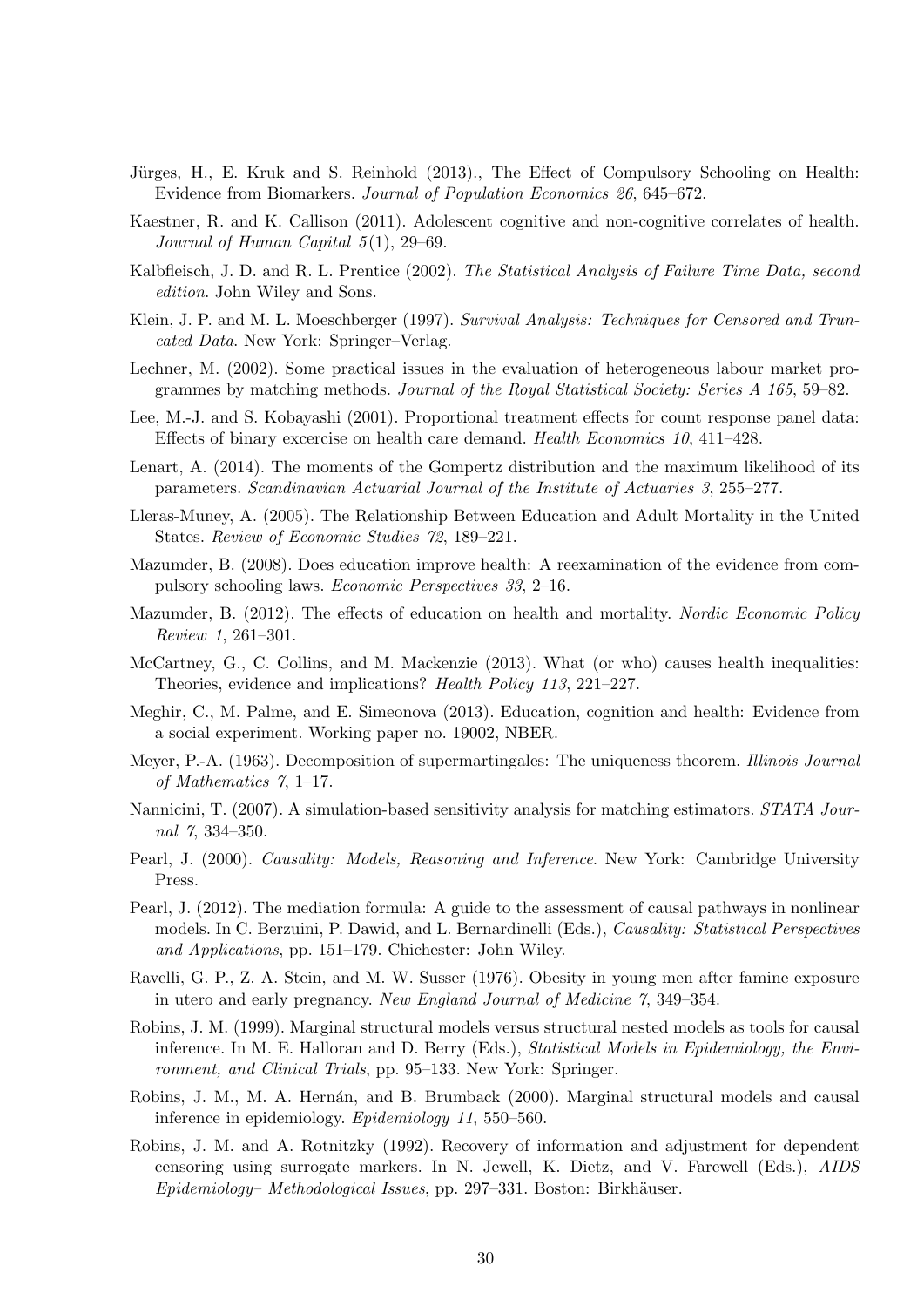- Rosenbaum, P. and D. B. Rubin (1983). The central role of the propensity score in observational studies for causal effects. *Biometrika 70*, 41–55.
- Rotnitzky, A. and J. M. Robins (1995). Semiparametric regression estimation in the presence of dependent censoring. *Biometrika 82*, 805–820.
- Rubin, D. B. (1974). Estimating causal effects of treatments in randomized and non–randomized studies. *Journal of Educational Psychology 66*, 688–701.
- Schröder, H. and H. B. G. Ganzeboom (2014). Measuring and modelling level of education in European societies. *European Sociological Review 47* (9), 119–136.
- Tchetgen Tchetgen, E. J. (2013). Inverse odds ratio-weighted estimation for causal mediation analysis. *Statistics in Medicine 32*, 4567–4580.
- Therneau, T. and P. Grambsch (2000). *Modeling Survival Data: Extending the Cox Model*. New York: Springer–Verlag.
- Van den Berg, G. J. (2001). Duration models: Specification, identification, and multiple duration. In J. Heckman and E. Leamer (Eds.), *Handbook of Econometrics, Volume V*, Chapter 55, pp. 3381–3460. Amsterdam: North–Holland.
- Van Kippersluis, H., O. O'Donnell, and E. van Doorslaer (2011). Long run returns to education: Does schooling lead to an extended old age? *Journal of Human Resources 46* (4), 695–721.
- Vrooman, J. C. and J. Dronkers (1986). Changing educational attainment processes: Some evidence from the Netherlands. *Sociology of Education 59* (2), 69–78.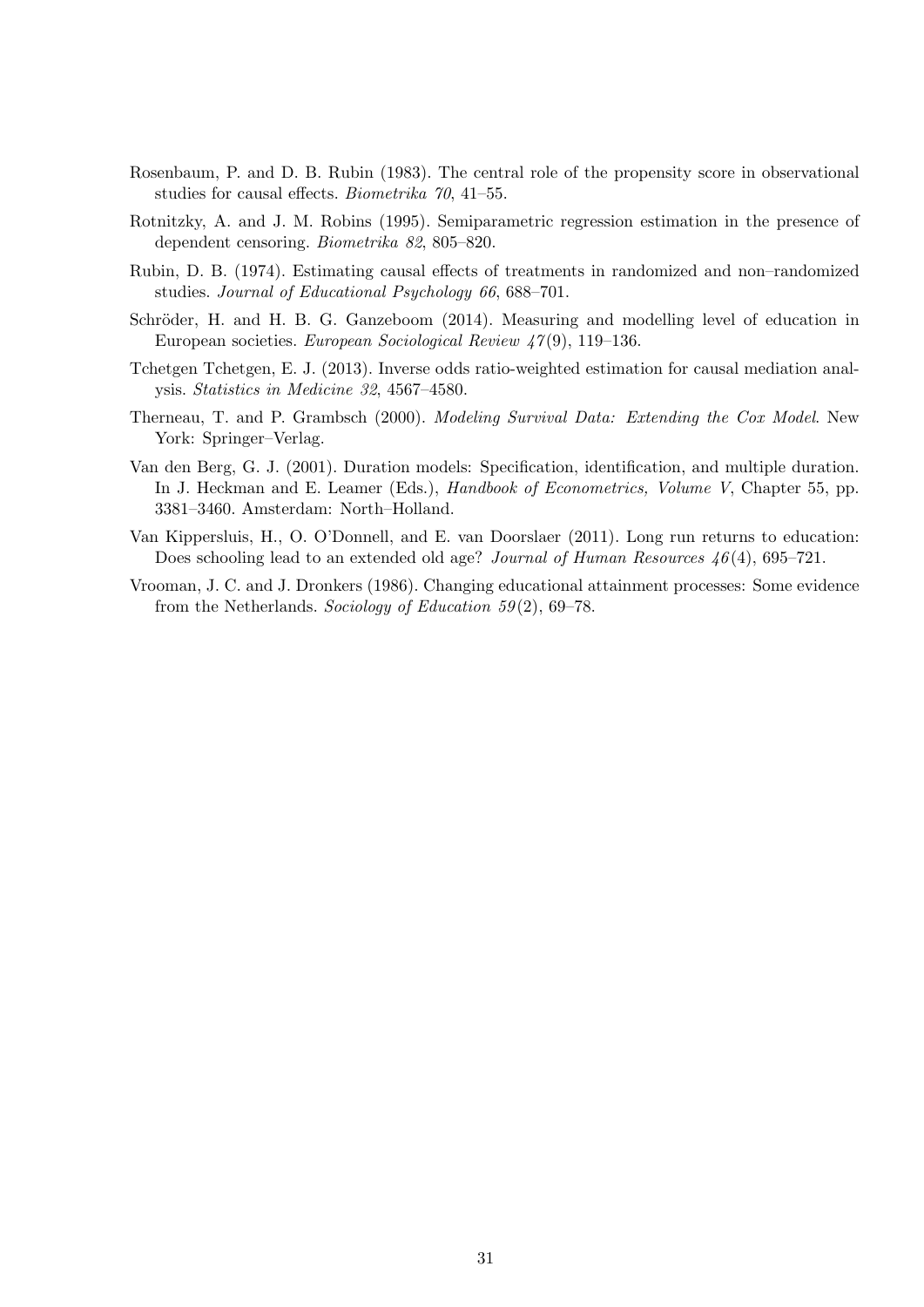## **Appendix A Counting processes and proofs**

To prove the consistency and the properties of our estimation strategy we rely on counting process theory for duration models. In a Cox-model the waiting time to some event *T* has a conditional distribution given observed *X*, treatment *D* and mediator *Q* with hazard rate

$$
\lambda(t|D, X, Q) = \lambda_0(t)e^{\beta'X + \gamma D} \tag{A.1}
$$

The cdf and pdf of the distribution of the duration *T* can be expressed as functions of the hazard rate. The counting process approach has increasingly become the standard framework for analyzing duration data and Andersen et al. (1993) have provided an excellent survey of this literature. Less technical surveys have been given by Klein and Moeschberger (1997), Therneau and Grambsch (2000), and Aalen et al. (2009). The main advantage of this framework is that it allows us to express the duration distribution as a regression model with an error term that is a martingale difference. Regression models with martingale difference errors are the basis for inference in time series models with dependent observations. Hence, it is not surprising that inference is much simplified by using a similar representation in duration models.

To start the discussion, we first introduce some notation. A counting process  $\{N(t); t \geq 0\}$  is a stochastic process describing the number of events in the interval [0*, t*] as time proceeds. The process contains only jumps of size  $+1$ . For single duration data, the event can only occur once, because the units are observed until the event occurs. Therefore we introduce the observation indicator  $Y(t) = I(T \ge t)$  that equal to 1 if the unit is under observation at time *t* and zero after the event has occurred. The counting process is governed by its random intensity process  $Y(t)\lambda(t)$ , with  $\lambda(t)$  is the hazard in (4). If we consider a small interval  $(t - dt, t]$  of length  $dt$ , then  $Y(t)\lambda(t)$  is the conditional probability that the increment  $dN(t) = N(t) - N(t - dt)$  jumps in that interval given all that has happened until just before *t*. By specifying the intensity as the product of this observation indicator and the hazard rate we effectively limit the number of occurrences of the event to one. It is essential that the observation indicator only depends on events up to time *t*.

Usually, some of the observations are right-censored  $\tilde{T} = \min(T, C_r)$ . By defining the observation indicator as the product of the indicator  $I(t \leq T)$  and, if necessary, an indicator of the observation plan, we capture when a unit is at risk for the event. A related concept is *left-truncation*. Left truncation occurs when individuals are only observed conditional on survival up till some duration *C<sup>l</sup>* , the age of military examination in our application. In the case of right censoring and left-truncation the at-risk indicator:  $Y(t) = I(t \leq T)I(t \leq C_r)I(t \geq C_l)$ . We assume that  $C_r, C_l$  and T are conditionally independent given X. The history up to  $t$ ,  $\overline{Y}(t)$  is assumed to be a left continuous function of t. The history of the whole process also includes the (history of the) the covariates treatment and mediator. Thus, we have

$$
Pr(dN(t) = 1|\overline{Y}(t), D, X, Q) = Y(t)\lambda(t|X, D, Q)
$$
\n(A.2)

A fundamental result in the theory of counting processes, the *Doob-Meyer decomposition*11, allows us to write

$$
dN(t) = Y(t)\lambda(t|\overline{X}(t)D, X, Q)dt + dM(t)
$$
\n(A.3)

with  $M(t)$ ,  $t \geq 0$  a martingale with conditional mean and variance

$$
E(dM(t)|\overline{Y}(t), D, X, Q) = 0 \qquad (A.4)
$$

$$
Var(dM(t)|\overline{Y}(t), D, X, Q) = Y(t)\lambda(t|D, X, Q)dt
$$
\n(A.5)

The (conditional) mean and variance of the counting process are equal, so that the disturbances in (A.3) are heteroscedastic. The probability in (A.2) is 0, if the unit is no longer under observation.

 $11$ Doob (1953) published the Doob decomposition theorem which gives a unique decomposition for certain discrete time martingales. Meyer (1963) proved a continuous time version of the theorem, which became known as the Doob-Meyer decomposition. Both Andersen et al. (1993) and Aalen et al. (2009) provide a thorough discussion of this theorem.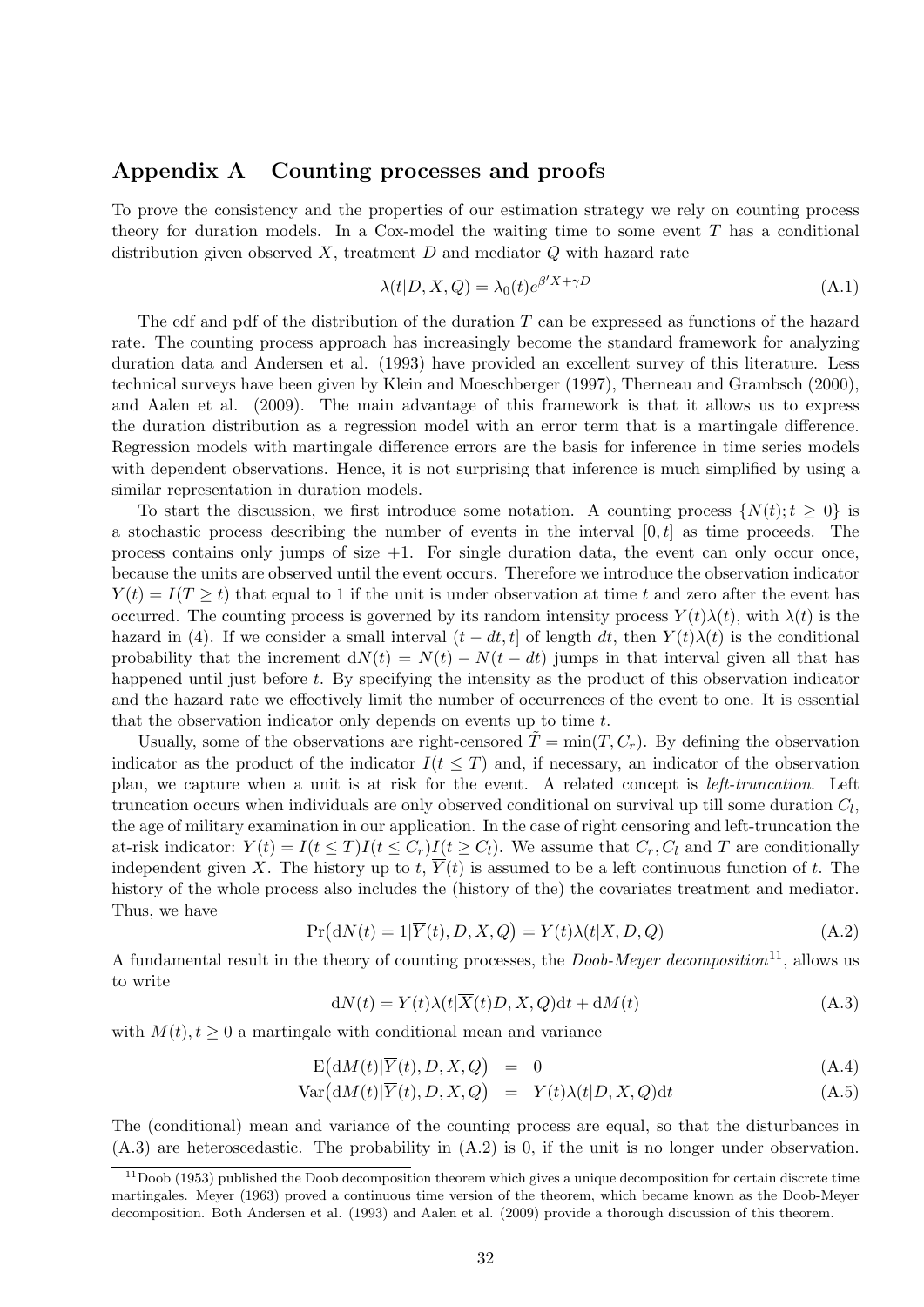A counting process can be considered as a sequence of Bernoulli experiments because, if d*t* is small, (A.4) and (A.5) give the mean and variance of a Bernoulli random variable. The relation between the counting process and the sequence of Bernoulli experiments is given in (A.3), which can be considered as a regression model with an additive error that is a martingale difference. This equation resembles a time-series regression model. The Doob-Meier decomposition is the key to the derivation of the distribution of the estimators, because the asymptotic behavior of partial sums of martingales is well-known.

Note that the standard Cox model solves  $E[U(\theta)] = 0$  with

$$
U(\theta) = \int \Big[ X^* - \frac{\sum Y(t)X^* e^{\theta X^*}}{\sum Y(t) e^{\theta X^*}} \Big] dN(t)
$$
 (A.6)

where  $X^* = (X, D, Q)'$  and  $\theta = (\beta, \gamma, \alpha)'$ .

We begin with a proof of the unbiased of the inverse probability weighted Cox estimator give in equation (5). This applies for the case of the pure selection model in which the hazard function does not include a mediator *Q*.

#### **Proof of equation** (5)**: IPW Cox is unbiased**:

First we derive  $E[\sum Y(t)WDe^{\gamma D}]$ ,  $E[\sum Y(t)We^{\gamma D}]$ ,  $E[WdN(t)]$ , and  $E[WDdN(t)]$ . Redefine the propensity score  $p(d) = Pr(D_i = d | X_i)$ , with  $d = 0, 1$ . Note that the integral of the sum is equal to the sum of the integrals.

$$
\begin{aligned} \mathcal{E}\left[\sum Y(t) W D e^{\gamma D}\right] &= \mathcal{E}\left[S(t|D, X) W D e^{\gamma D}\right] \\ &= \int \sum_{d} p(d) \mathcal{E}\left[S(t|D=d, X=x) \frac{de^{\gamma d}}{p(d)}\right] f_X(x) \, \mathrm{d}x \\ &= e^{\gamma} S(t|D=1) \end{aligned} \tag{A.7}
$$

and

$$
E[\sum Y(t)We^{\gamma D}] = E[S(t|D, X)We^{\gamma D}]
$$
  
= 
$$
\int \sum_{d} p(d)E[S(t|D = d, X = x)\frac{e^{\gamma d}}{p(d)}]f_X(x)dx
$$
  
= 
$$
e^{\gamma}S(t|D = 1) + S(t|D = 0)
$$
 (A.8)

and

$$
E[WdN(t)] = E[\lambda(t|D, X)S(t|D, X)Wdt]
$$
  
= 
$$
\int \sum_{d} p(d)E[f(t|D = d, X = x)\frac{1}{p(d)}]dt f_X(x)dx
$$
  
= 
$$
[f(t|D = 1) + f(t|D = 0)]dt
$$
 (A.9)

and

$$
E[WDdN(t)] = E[\lambda(t|D, X)S(t|D, X)WDdt]
$$
  
= 
$$
\int \sum_{d} p(d)E[f(t|D = d, X = x)\frac{d}{p(d)}]dt f_X(x)dx
$$
 (A.10)  
= 
$$
f(t|D = 1)dt
$$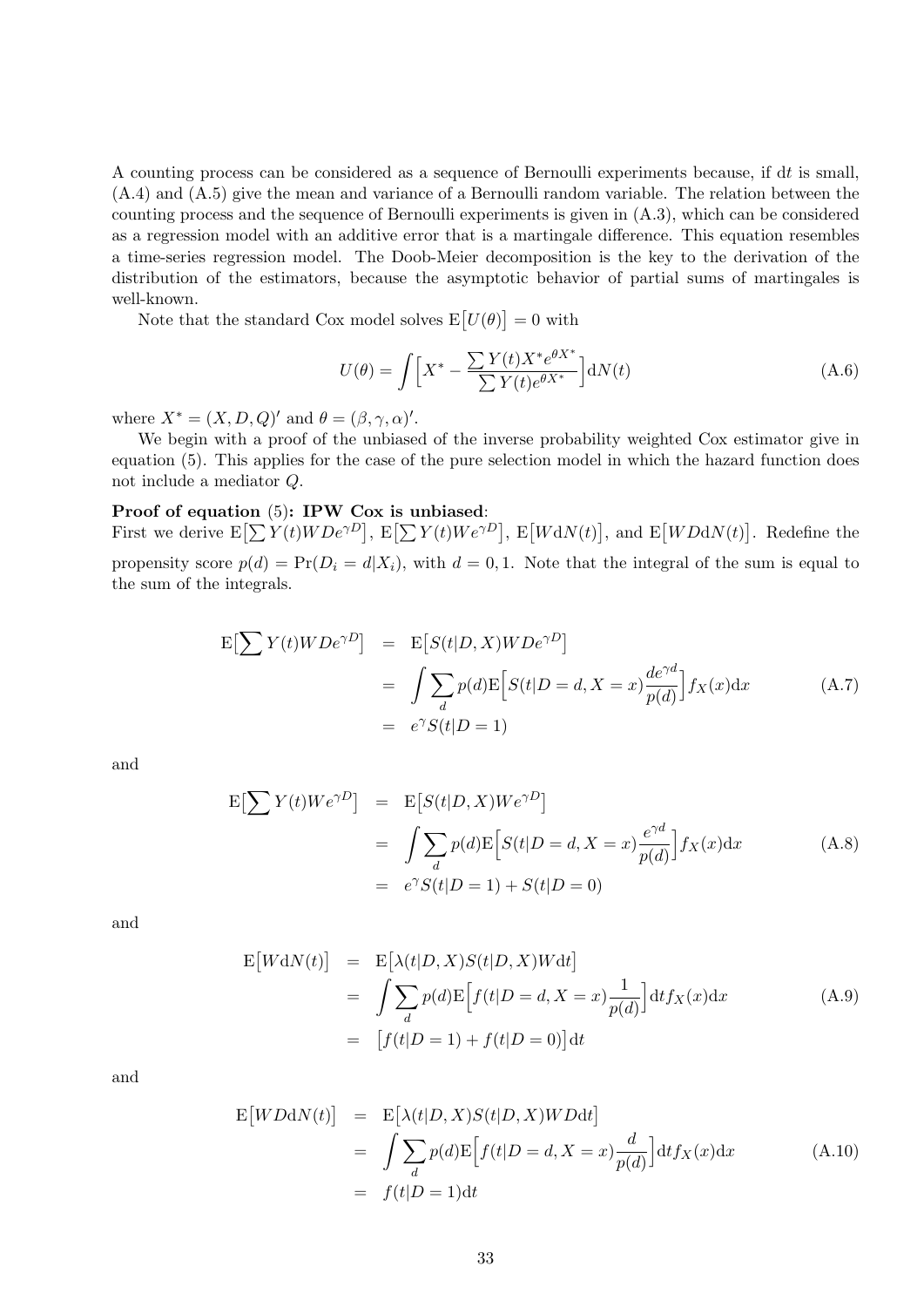This implies:

$$
E[U(\gamma)] = \int \Big\{ E[W \cdot DdN(t)] - E[WdN(t)] \frac{E[\sum Y(t) \cdot W \cdot De^{\gamma D}]}{E[\sum Y(t)We^{\gamma D}]} \Big\}
$$
  
= 
$$
\int dt \Big\{ f(t|D = 1) - [f(t|D = 1) + f(t|D = 0)] \frac{e^{\gamma} S(t|D = 1)}{e^{\gamma} S(t|D = 1) + S(t|D = 0)} \Big\}
$$
  
= 
$$
\int dt \Big\{ f(t|D = 1) - [f(t|D = 1) + f(t|D = 0)] \times
$$
  

$$
\frac{e^{\gamma} \lambda(t|D = 0) S(t|D = 1)}{e^{\gamma} \lambda(t|D = 0) S(t|D = 1) + \lambda(t|D = 0) S(t|D = 0)} \Big\}
$$
  
= 
$$
\int dt \Big\{ f(t|D = 1) - [f(t|D = 1) + f(t|D = 0)] \frac{f(t|D = 1)}{f(t|D = 1) + f(t|D = 0)} \Big\} = 0
$$

In moving to the last line we assume  $\lambda(t|D=1) = e^{\gamma} \lambda(t|D=0)$ .

#### **Proof of equation** (7)**: IPW Gompertz is unbiased**

In a parametric PH model the log-likelihood in counting process notation is (Andersen and Borgan 1985):

$$
\ln L_i = \int \left[ \ln \lambda_0(t_i; \alpha) + \gamma D_i \right] dN(t_i) - \int_0^1 Y_i(s) \lambda_0(s; \alpha) e^{\gamma D_i} ds \tag{A.11}
$$

where  $\lambda_0(t; \alpha)$  is the baseline hazard with parameters  $\alpha$ , e.g. for a Gompertz baseline hazard  $\lambda_0(t; \alpha)$  =  $e^{\alpha_0 + \alpha_1 t}$ . Standard maximum likelihood estimation solves the roots of the derivatives of the loglikelihood:

$$
U_{\alpha}(\theta) = \sum_{i=1}^{N} \left[ \int \frac{\partial \lambda_0(t_i; \alpha) / \partial \alpha}{\lambda_0(t_i; \alpha)} dN(t_i) - \int_0^1 Y_i(s) \frac{\partial \lambda_0(s; \alpha)}{\partial \alpha} e^{\gamma D_i} ds \right]
$$
(A.12)

$$
U_{\gamma}(\theta) = \sum_{i=1}^{N} \Bigl[ \int D_i \, \mathrm{d}N(t_i) - D_i \int_0^1 Y_i(s) \lambda_0(s; \alpha) e^{\gamma D_i} \, \mathrm{d}s \Bigr] \tag{A.13}
$$

with  $\theta = (\alpha, \gamma)'$  and  $U_{\alpha}(\theta)$  and  $U_{\gamma}(\theta)$  are the gradients of the log-likelihood w.r.t.  $\alpha$  and  $\gamma$ . The IPW version includes the weights *W* in equation (A.12) and (A.13). Because our main parameter of interest is  $\gamma$  we only focus on  $U_{\gamma}(\theta)$ . To proof (7) we use similar reasoning as above. First, we derive  $E[WDdN(t)]$  and  $E[\sum Y(t)\lambda_0(t;\alpha)e^{\gamma D}WD]$ .

$$
E\left[\sum Y(t)W\lambda_0(t;\alpha)e^{\gamma D}WD\right] = E\left[\lambda_0(t;\alpha)e^{\gamma D}S(t|D,X)WD\right]
$$
\n
$$
= \int \sum_d p(d)E\left[\lambda_0(t;\alpha)e^{\gamma D}S(t|D=d,X=x)\frac{de^{\gamma d}}{p(d)}\right]f_X(x)dx
$$
\n
$$
= e^{\gamma}\lambda_0(t;\alpha)S(t|D=1) = f(t|D=1)
$$
\n(A.14)

From (A.10) we have  $E[WDdN(t)] = f(t|D = 1)dt$ . Thus, if we assume the right parametric model this implies that  $U_\gamma(\theta)$  has zero mean.

#### **Proof of equation** (7)**: IPW Gamma-Gompertz is unbiased**

In a MPH model with a parametric baseline hazard and a unit-mean Gamma-distributed unobserved heterogeneity with variance  $\sigma^2$  the (unconditional) hazard is:

$$
\lambda(t|D) = \frac{\lambda_0(t;\alpha)e^{\gamma D}}{1 + \sigma^2 \int_0^t \lambda_0(s;\alpha)e^{\gamma D} ds}
$$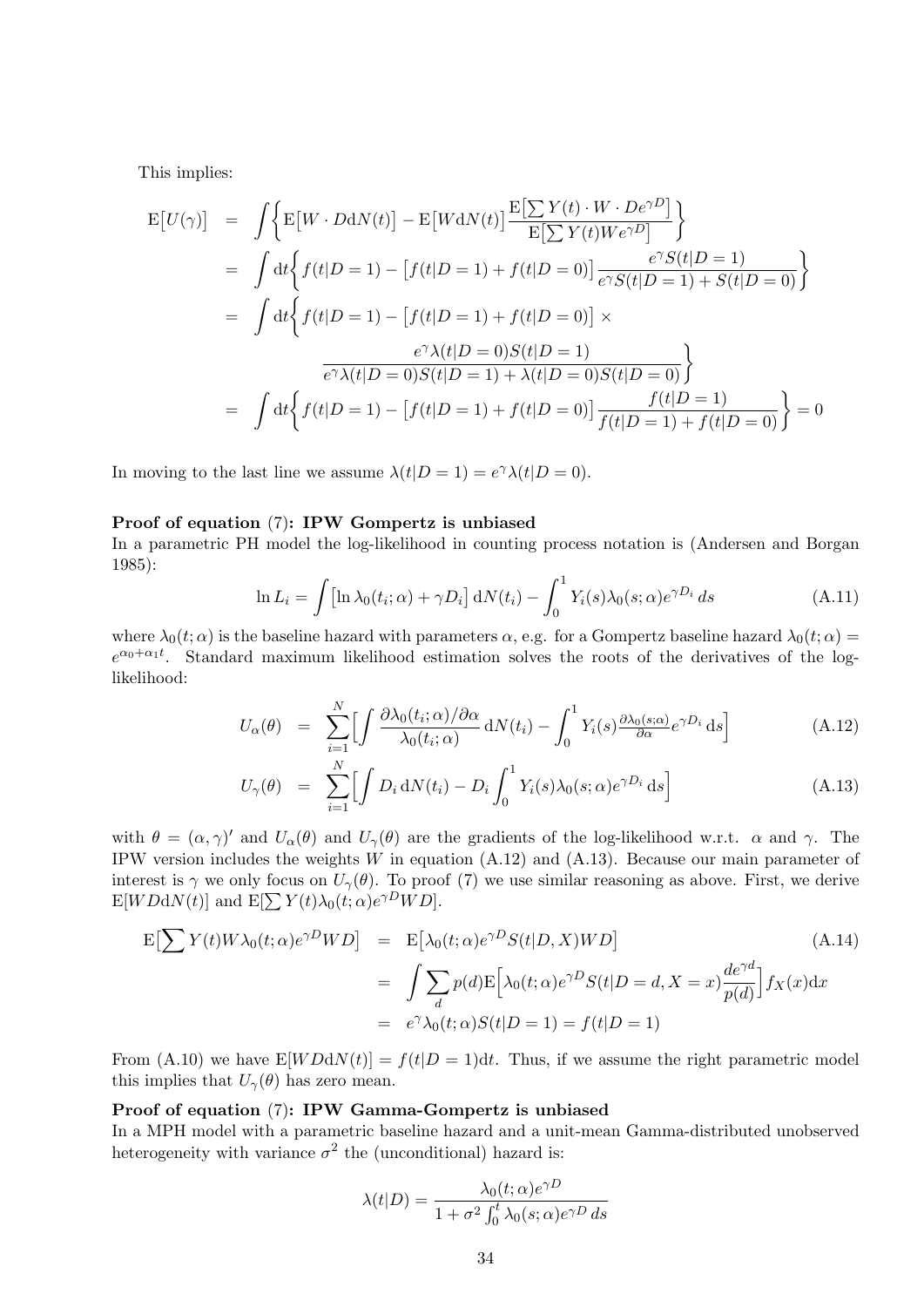and the likelihood (in counting process notation) is:

$$
L_i = \left[\frac{\lambda_0(t;\alpha)e^{\gamma D}}{1+\sigma^2\int Y_i(s)\lambda_0(s;\alpha)e^{\gamma D}ds}\right]^{dN_i(t)} \left[1+\sigma^2\int Y_i(s)\lambda_0(s;\alpha)e^{\gamma D}ds\right]^{-1/\sigma^2}
$$
(A.15)

IPW solves the roots of the weighted derivatives of the log-likelihood. The weighted derivative w.r.t. *γ* is:

$$
U_{\gamma}(\theta) = \sum_{i=1}^{N} \Big[ \int \frac{W_i D_i}{1 + \sigma^2 \int Y_i(s) \lambda_0(s; \alpha) e^{\gamma D} ds} dN_i(t) - \frac{W_i D_i \int Y_i(t) \lambda_0(t; \alpha) e^{\gamma D} dt}{1 + \sigma^2 \int Y_i(s) \lambda_0(s; \alpha) e^{\gamma D} ds} \Big]
$$
(A.16)

To prove (7) we use similar reasoning as above. First, we derive

$$
E\left[\frac{WD}{1+\sigma^2 \int Y(s)\lambda_0(s;\alpha)e^{\gamma D} ds}dN(t)\right] = E\left[\frac{WD\lambda_0(t;\alpha)e^{\gamma D}Y(t)dt}{1+\sigma^2 \int_0^t \lambda_0(s;\alpha)e^{\gamma D} ds}\right]
$$
(A.17)  

$$
= \int \sum_d p(d)E\left[\frac{\lambda_0(t;\alpha)e^{\gamma D}S(t|D=d,X=x)}{1+\sigma^2 \int_0^t \lambda_0(s;\alpha)e^{\gamma D} ds}\frac{de^{\gamma d}}{p(d)}\right]dt f_X(x)dx
$$
  

$$
= \frac{\lambda_0(t;\alpha)e^{\gamma D}}{1+\sigma^2 \int_0^t \lambda_0(s;\alpha)e^{\gamma D} ds}S(t|D=1)dt = f(t|D=1)dt
$$

and

$$
\mathcal{E}\left[\sum \frac{WDY(t)\lambda_0(t;\alpha)e^{\gamma D}}{1+\sigma^2\int Y(s)\lambda_0(s;\alpha)e^{\gamma D}ds}\right] = \int \sum_d p(d)\mathcal{E}\left[\frac{\lambda_0(t;\alpha)e^{\gamma D}S(t|D=d,X=x)}{1+\sigma^2\int_0^t \lambda_0(s;\alpha)e^{\gamma D}ds}\frac{de^{\gamma d}}{p(d)}\right]f_X(x)dx
$$
  
=  $f(t|D=1)$  (A.18)

Thus, if we assume the right parametric model for the baseline hazard and a Gamma distribution for the unobserved heterogeneity  $(A.17)$  has mean zero.<sup>12</sup>

We now turn our attention to specifications that include a mediator *Q* and provide a proof for Theorem 1 on the identification of the decomposition.

#### **Proof Theorem 1 and equation** (12) **for Cox PH**13:

The direct effect  $\theta(d)$  solves  $E[U(\theta(d))] = 0$  with  $U(\theta(d))$ 

$$
U(\theta(d)) = \int W(d) \Big[ D - \frac{\sum Y(t)W(d)De^{\gamma D}}{\sum Y(t)W(d)e^{\theta D}} \Big] dN(t)
$$
\n(A.19)

Again we first derive  $E[\sum Y(t)W(d)De^{\theta D}]$ ,  $E[\sum Y(t)W(d)e^{\theta D}]$ ,  $E[W(d)dN(t)]$ , and  $E[W(d)DAN(t)]$ .

$$
E\left[\sum Y(t)W(d)De^{\theta D}\right] = E\left[S(t|D,Q,X) \cdot W(d) \cdot De^{\theta(d)D}\right]
$$
  
\n
$$
= \int e^{\theta(d)}E\left[S(t|D=1,Q=q,X=x)\frac{\Pr(D=d|Q,X)f_Q(q|x)}{\Pr(D=d|X)}\right] dq f_X(x) dx
$$
  
\n
$$
= \int e^{\theta(d)}E\left[S(t|D=1,Q=q,X=x)f_Q(q|D=d,X)\right] dq f_X(x) dx
$$
  
\n
$$
= e^{\theta(d)}S(t|D=1,Q(d))
$$

<sup>12</sup>The proof for any other MPH model with known functional form of the baseline hazard and given distribution of the unobserved heterogeneity is essentially the same.

<sup>&</sup>lt;sup>13</sup>The proofs for the Gompertz PH and the Gamma-Gompertz MPH model are very similar and not shown here.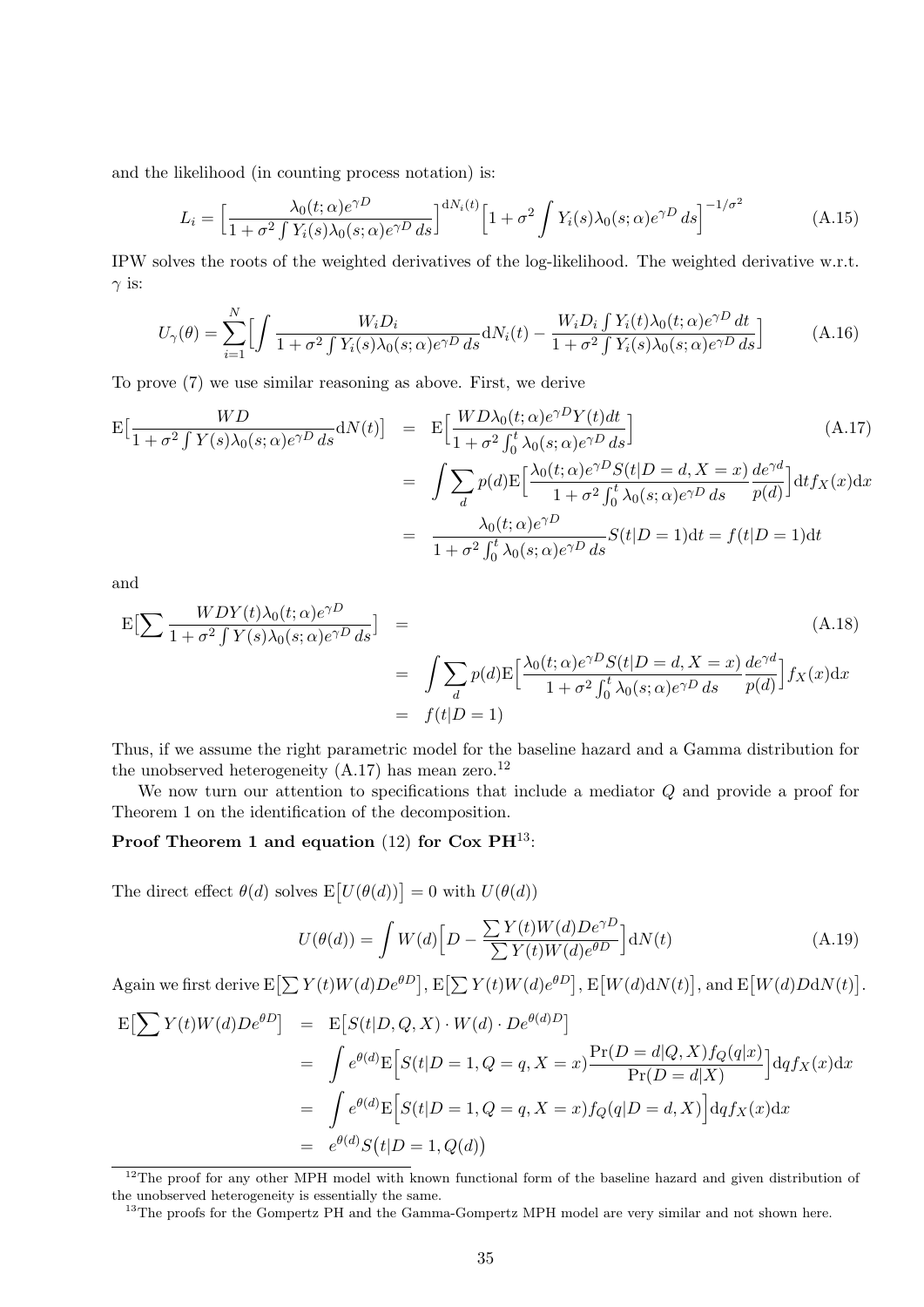From line two to three we use Bayes' rule.

$$
\begin{aligned} \mathcal{E}\left[\sum Y(t)W(d)e^{\theta(d)D}\right] &= \mathcal{E}\left[S(t|D,Q,X)\cdot W(d)e^{\theta(d)D}\right] \\ &= \int \sum_{k} \mathcal{E}\left[S(t|D=k,Q=q,X=x)f_Q(q|D=d,X)\right] dq f_X(x) dx \\ &= e^{\theta(d)}S\left(t|D=1,Q(d)\right) + S\left(t|D=0,Q(d)\right) \end{aligned}
$$

and

$$
\begin{aligned} \mathcal{E}\big[W(d)\mathrm{d}N(t)\big] &= \mathcal{E}\big[\lambda(t|D,Q,X)S(t|D,Q,X)\cdot W(d)\mathrm{d}t\big] \\ &= \int \sum_{k} \mathcal{E}\Big[f(t|D=k,Q=q,X=x)f_Q(q|D=d,X)\Big] \mathrm{d}t \mathrm{d}q f_X(x) \mathrm{d}x \\ &= \Big[f\big(t|D=1,Q(d)\big)+f\big(t|D=0,Q(d)\big)\Big] \mathrm{d}t \end{aligned}
$$

and

$$
E[W(d)DAN(t)] = E[\lambda(t|D, Q, X)S(t|D, Q, X) \cdot W(d) \cdot Ddt]
$$
  
= 
$$
\int E[f(t|D = 1, Q = q, X = x) f_Q(q|D = d, X)] dt f_X(x) dx
$$
  
= 
$$
f(t|D = 1, Q(d)) dt
$$

This implies:

$$
E[U(\theta(d))] = \int \Big\{ E[W(d) \cdot DdN(t)] - E[W(d)dN(t)] \frac{E[\sum Y(t) \cdot W(d) \cdot De^{\theta(d)D}]}{E[\sum Y(t) \cdot W(d)e^{\theta(d)D}]} \Big\}
$$
  
\n
$$
= \int dt \Big\{ f(t|D = 1, Q(d)) - \Big[ f(t|D = 1, Q(d)) + f(t|D = 0, Q(d)) \Big] \times
$$
  
\n
$$
\frac{e^{\theta(d)}S(t|D = 1, Q(d))}{e^{\theta(d)}S(t|D = 1, Q(d)) + S(t|D = 0, Q(d))} \Big\}
$$
  
\n
$$
= \int dt \Big\{ f(t|D = 1, Q(d)) - \Big[ f(t|D = 1, Q(d)) + f(t|D = 0, Q(d)) \Big] \times
$$
  
\n
$$
\frac{e^{\theta(d)}\lambda(t|D = 0, Q(d))S(t|D = 1, Q(d))}{e^{\theta(d)}\lambda(t|D = 0, Q(d))S(t|D = 1, Q(d))} + \lambda(t|D = 0, Q(d))S(t|D = 0, Q(d))} \Big\}
$$
  
\n
$$
= \int dt \Big\{ f(t|D = 1, Q(d)) - \Big[ f(t|D = 1, Q(d)) + f(t|D = 0, Q(d)) \Big] \times
$$
  
\n
$$
\frac{f(t|D = 1, Q(d))}{f(t|D = 1, Q(d)) + f(t|D = 0, Q(d))} \Big\} = 0
$$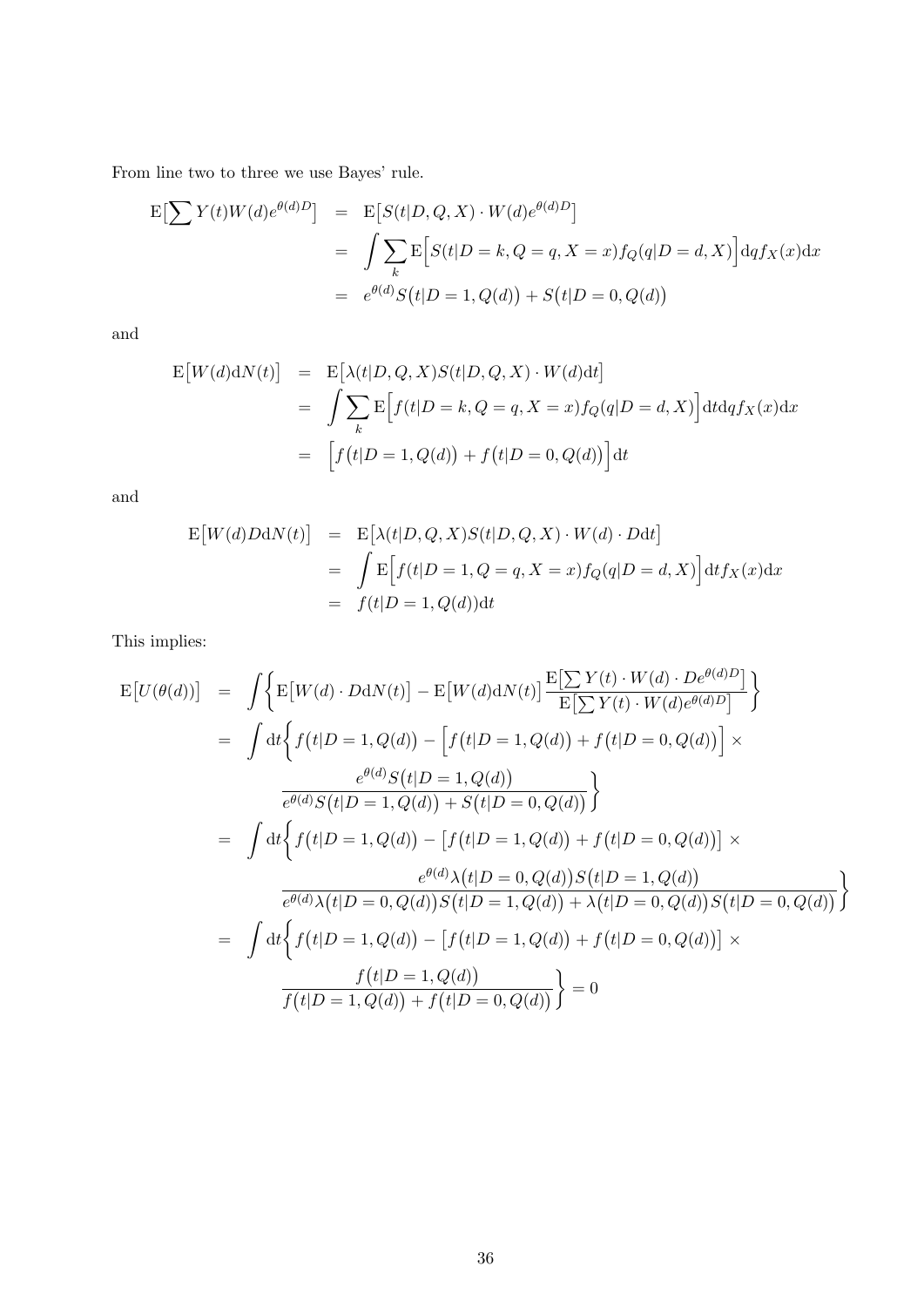## **Appendix B Additional Tables and Figures**

|                      | Primary to          | Lable D.I. Ordered I robbe commates of Le Tever, by Tevels of education<br>lower vocational to | Lower secondary to  |
|----------------------|---------------------|------------------------------------------------------------------------------------------------|---------------------|
|                      | lower vocational    | lower secondary                                                                                | higher              |
| Education:           |                     |                                                                                                |                     |
| Lower vocational     | $1.100**$           |                                                                                                |                     |
| Lower secondary      |                     | $0.692**$                                                                                      |                     |
| Higher               |                     |                                                                                                | $0.872**$           |
| Father's occupation: |                     |                                                                                                |                     |
| Professional         | 0.012               | 0.010                                                                                          | $-0.047^+$          |
| Self-employed        | $-0.096**$          | $-0.175**$                                                                                     | $-0.185**$          |
| Clerical             |                     |                                                                                                |                     |
| Skilled              | $-0.202**$          | $-0.184**$                                                                                     | $-0.119**$          |
| Unskilled            | $-0.291^{\ast\ast}$ | $-0.291**$                                                                                     | $-0.257^{\ast\ast}$ |
| <b>Missing</b>       | $-0.302**$          | $-0.249**$                                                                                     | $-0.168**$          |
|                      |                     |                                                                                                |                     |
| Family size          | $0.080**$           | 0.013                                                                                          | $-0.138**$          |
| Born in Utrecht      | $-0.137**$          | $-0.117**$                                                                                     | $-0.093**$          |
| Religion:            |                     |                                                                                                |                     |
| Catholic             | $0.039+$            | 0.014                                                                                          | $-0.016$            |
| Dutch Reformed       | $0.006\,$           | $\,0.013\,$                                                                                    | $0.005\,$           |
| Calvinist            | $0.210**$           | $0.179**$                                                                                      | $0.110**$           |
| Other religion       | 0.062               | 0.086                                                                                          | $-0.233**$          |
| None                 |                     |                                                                                                |                     |
| Health:              |                     |                                                                                                |                     |
| Bad general health   | $-0.102**$          | $-0.114**$                                                                                     | $-0.163**$          |
| Bad hearing          | $-0.504^{\ast\ast}$ | $-0.539**$                                                                                     | $-0.538**$          |
| Bad sight            | $0.221**$           | $0.197**$                                                                                      | $0.134**$           |
| Bad psychological    | $-0.383^{\ast\ast}$ | $-0.294**$                                                                                     | $-0.259^{\ast\ast}$ |
| Famine cohorts:      |                     |                                                                                                |                     |
| A1                   | $0.102**$           | $0.084 +$                                                                                      | $0.143**$           |
| $\rm A2$             | $0.204**$           | $0.094 +$                                                                                      | $0.124**$           |
| B1                   | $0.167**$           | $0.141**$                                                                                      | $0.158***$          |
| $\rm B2$             | $0.178**$           | $0.149**$                                                                                      | $0.172**$           |
| D1                   | $0.161**$           | $0.145***$                                                                                     | $0.179**$           |
| $\mathrm{D}2$        | $0.190**$           | $0.140**$                                                                                      | $0.113**$           |

| Table B.1: Ordered Probit estimates of IQ-level, by levels of education |  |  |  |  |
|-------------------------------------------------------------------------|--|--|--|--|
|-------------------------------------------------------------------------|--|--|--|--|

<sup>+</sup>*p <* 0*.*05 and *∗∗p <* 0*.*01

Famine cohorts from Ravelli et al. (1976): born in 7 cities in the West of Netherlands and A1: born Jan 1944- May 1944; A2: born Jun 1944- Oct 1944; B1: born Nov 1944- Jan 1944; B2: born Feb 1945- May 1945; D1: born Jun 1945- Sep 1945; D2: born Oct 1945- Dec 1945.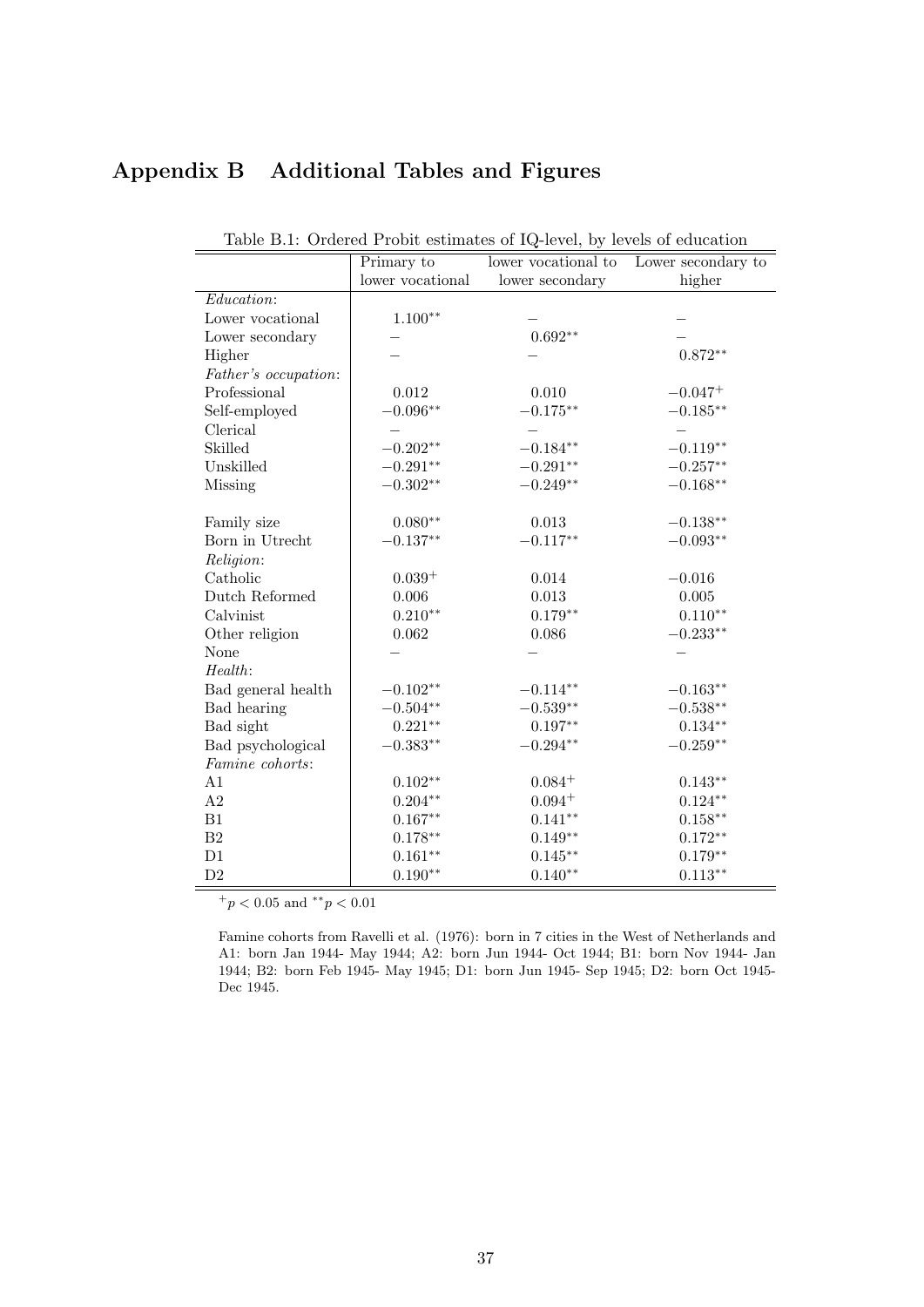|                      | Primary to       | Lower vocational to | Lower secondary to  |
|----------------------|------------------|---------------------|---------------------|
|                      | lower vocational | lower secondary     | higher              |
| Father's occupation: |                  |                     |                     |
| Professional         | $-0.221**$       | $0.123**$           | $0.478**$           |
| Self-employed        | $-0.386**$       | $-0.030$            | $-0.276**$          |
| Clerical             |                  |                     |                     |
| Skilled              | $-0.404**$       | $-0.413**$          | $-0.581^{\ast\ast}$ |
| Unskilled            | $-0.581**$       | $-0.460**$          | $-0.616**$          |
| Missing              | $-0.443**$       | $-0.334**$          | $-0.205**$          |
| Family size          | $0.260**$        | $0.151**$           | 0.001               |
| Born in Utrecht      | $-0.252**$       | 0.057               | $0.082^{+}$         |
| Religion:            |                  |                     |                     |
| Catholic             | $-0.089**$       | $-0.037$            | 0.043               |
| Dutch Reformed       | $0.154**$        | $-0.002$            | $-0.040$            |
| Calvinist            | $0.403**$        | $-0.068+$           | 0.048               |
| Other religion       | 0.136            | $0.232^{+}$         | 0.086               |
| None                 |                  |                     |                     |
| Health:              |                  |                     |                     |
| Bad general health   | $-0.066+$        | $0.109**$           | $-0.034$            |
| Bad hearing          | $-0.192**$       | $-0.213**$          | $-0.060$            |
| Bad sight            | $0.139**$        | $0.374**$           | $0.267**$           |
| Bad psychological    | $-0.448**$       | $-0.061**$          | $-0.077**$          |
| Famine cohorts:      |                  |                     |                     |
| A1                   | $0.199**$        | 0.052               | $-0.028$            |
| A2                   | $0.117^{+}$      | 0.035               | $-0.062$            |
| B1                   | $0.105***$       | $0.099**$           | 0.020               |
| B <sub>2</sub>       | $0.071^{+}$      | $0.058 +$           | $-0.058+$           |
| D1                   | $-0.017$         | 0.026               | $-0.088 +$          |
| D2                   | 0.008            | $0.099**$           | 0.049               |

Table B.2: Probit estimates of propensity scores ignoring IQ, pairwise comparisons

Famine cohorts from Ravelli et al. (1976): born in 7 cities in the West of Netherlands and A1: born Jan 1944- May 1944; A2: born Jun 1944- Oct 1944; B1: born Nov 1944- Jan 1944; B2: born Feb 1945- May 1945; D1: born Jun 1945- Sep 1945; D2: born Oct 1945- Dec 1945.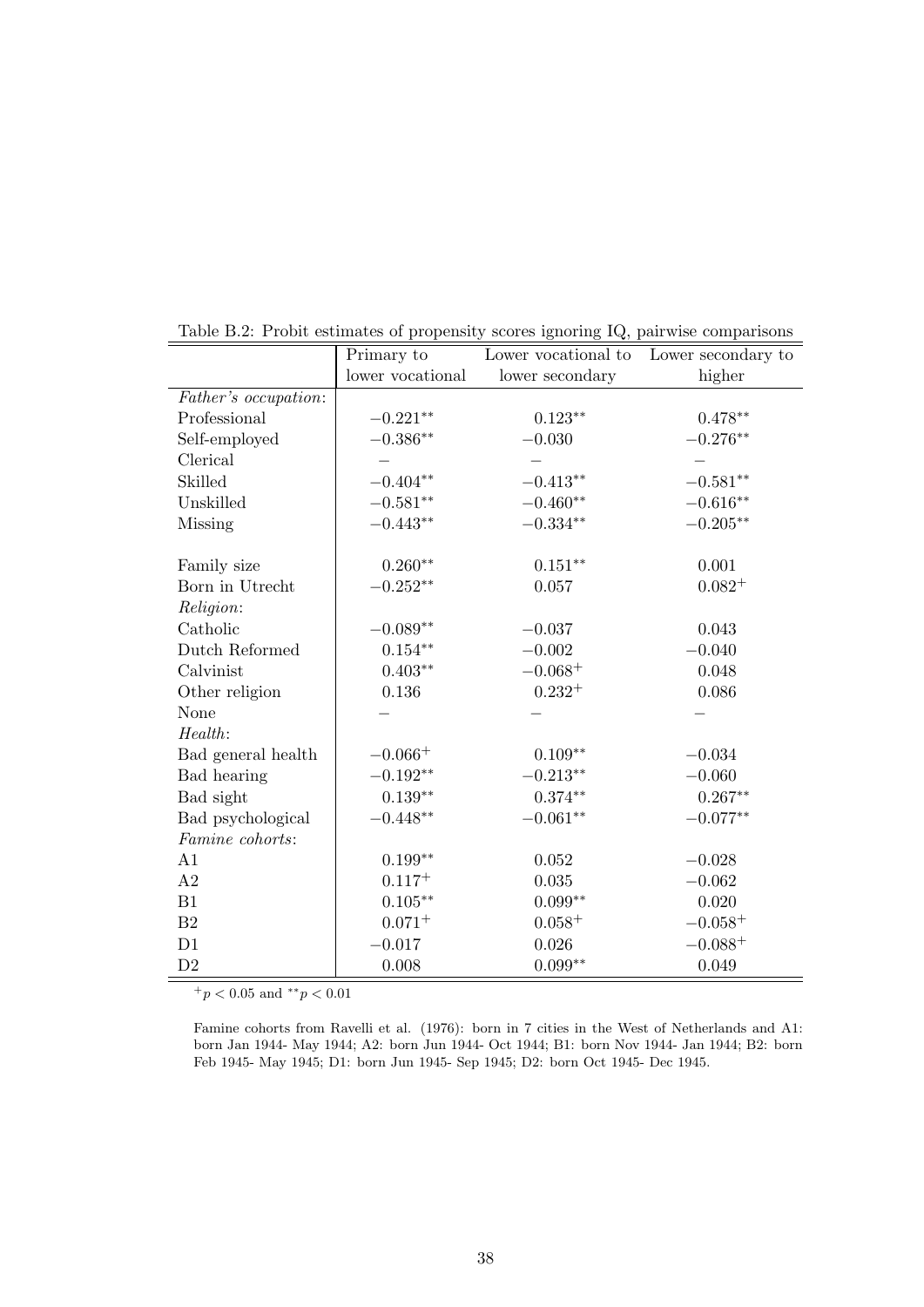|                     | Primary to       |          | Lower vocational to |                 | Lower secondary to |          |
|---------------------|------------------|----------|---------------------|-----------------|--------------------|----------|
|                     | lower vocational |          |                     | lower secondary |                    | higher   |
|                     | <b>Before</b>    | After    | Before              | After           | <b>Before</b>      | After    |
| Father's occupation |                  |          |                     |                 |                    |          |
| Professional        | 4.9              | $-0.6$   | 20.2                | $-0.2$          | 48.8               | $-0.3$   |
| self-employed       | $-0.9$           | $-0.3$   | 5.4                 | $-0.0$          | $-10.1$            | $-0.3$   |
| Skilled             | $-9.8$           | 0.2      | $-22.9$             | 0.0             | $-38.9$            | 0.5      |
| Unskilled           | $-20.4$          | 0.4      | $-17.0$             | $-0.1$          | $-24.2$            | 0.1      |
| Missing             | $-5.9$           | $-0.7$   | $-4.8$              | 0.1             | $-6.1$             | 0.1      |
|                     |                  |          |                     |                 |                    |          |
| Family size         | 7.6              | $-0.2$   | 7.5                 | $-0.1$          | $-2.4$             | 0.7      |
| Born in Utrecht     | $-11.9$          | 0.0      | 2.4                 | $-0.1$          | 3.8                | $-0.4$   |
| Religion            |                  |          |                     |                 |                    |          |
| Catholic            | $-16.1$          | $-0.5$   | $-4.9$              | 0.2             | 2.3                | 0.5      |
| Dutch Reformed      | 12.6             | 0.8      | 0.7                 | $-0.1$          | $-2.5$             | 0.0      |
| Calvinist           | 17.4             | $-1.1$   | $3.5\,$             | 0.1             | $2.2\,$            | 0.6      |
| Other religion      | $-0.3$           | $-0.1$   | 3.1                 | $-0.2$          | 2.4                | $-0.9$   |
| Health              |                  |          |                     |                 |                    |          |
| Bad general health  | $-9.2$           | $-0.7$   | 6.9                 | 0.1             | $-1.0$             | $-0.1$   |
| Bad hearing         | $-8.6$           | 0.4      | $-5.1$              | 0.1             | $-2.2$             | $-0.3$   |
| Bad sight           | 9.9              | $-0.2$   | 29.6                | $-0.2$          | 21.6               | $-0.8$   |
| Bad psychological   | $-35.9$          | $\!-0.2$ | $-2.2$              | 0.1             | $-3.9\,$           | 0.1      |
| Famine cohorts:     |                  |          |                     |                 |                    |          |
| A1                  | $4.6\,$          | 0.0      | 0.0                 | 0.0             | $-0.8$             | $\!-0.2$ |
| A2                  | 2.7              | $-0.3$   | $-0.3$              | $-0.1$          | $-0.8$             | $-0.4$   |
| B1                  | 2.8              | $-0.4$   | 2.7                 | 0.0             | 0.5                | $-0.5$   |
| B <sub>2</sub>      | 4.1              | 0.0      | 2.4                 | $-0.2$          | $-3.6$             | 0.6      |
| D1                  | $-2.8$           | $-0.3$   | 0.4                 | 0.0             | $-2.9$             | $-0.3$   |
| D2                  | 0.6              | $-0.2$   | 3.7                 | 0.1             | 4.8                | $-0.1$   |
| $#$ obs             | 20,272           |          |                     | 27,687          |                    | 19,497   |

Table B.3: Standardized bias before and after matching, pairwise comparisons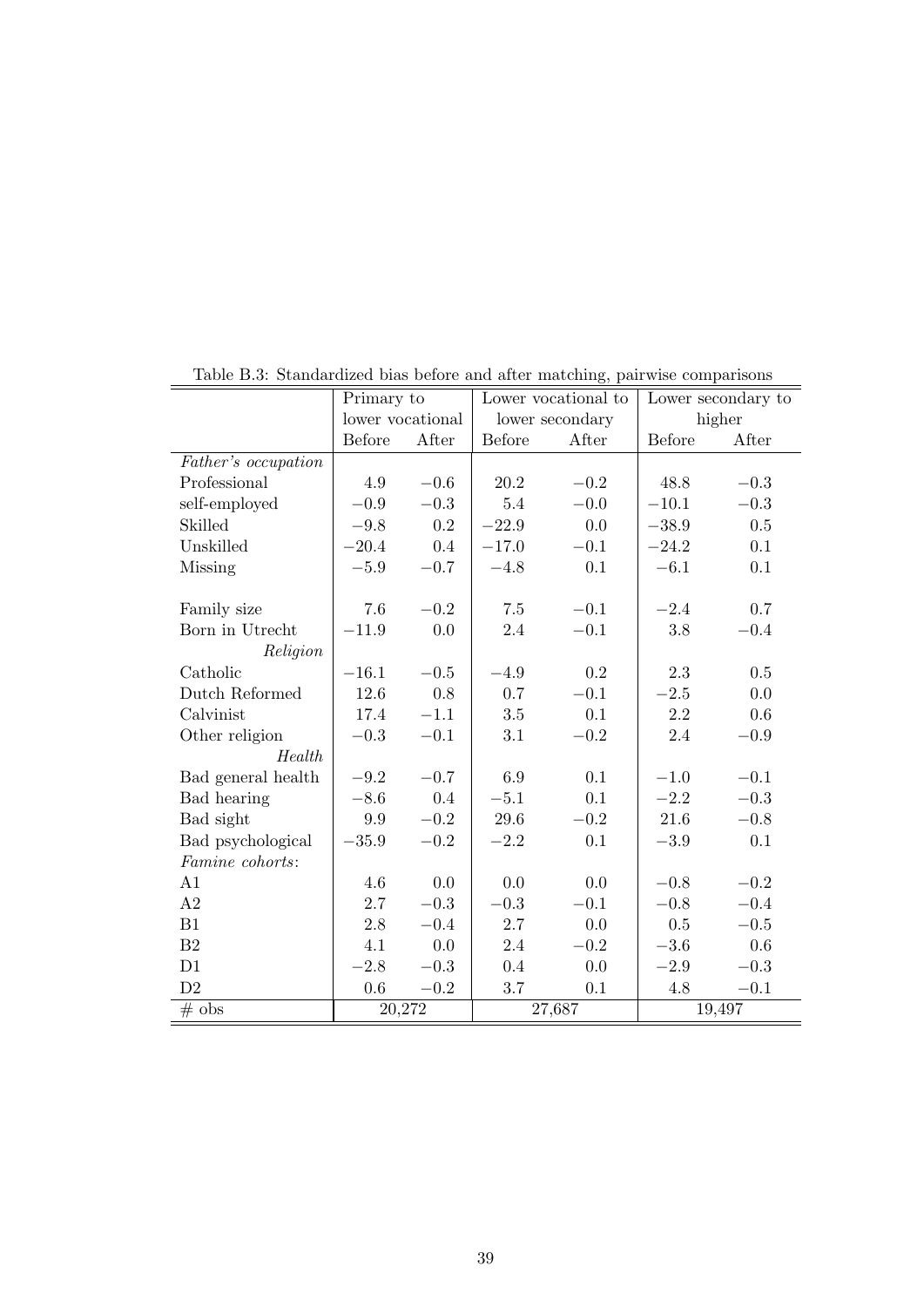|                      | Primary to       | Lower vocational to | Lower secondary to |
|----------------------|------------------|---------------------|--------------------|
|                      | lower vocational | lower secondary     | higher             |
| Father's occupation: |                  |                     |                    |
| Professional         | $-0.196**$       | $0.110**$           | $0.485**$          |
| Self-employed        | $-0.333**$       | 0.051               | $-0.175**$         |
| Clerical             |                  |                     |                    |
| Skilled              | $-0.263**$       | $-0.319**$          | $-0.511**$         |
| Unskilled            | $-0.371**$       | $-0.310**$          | $-0.481**$         |
| <b>Missing</b>       | $-0.250**$       | $-0.231**$          | $-0.141**$         |
| Family size          | $0.207**$        | $0.149**$           | $0.074 +$          |
| Born in Utrecht      | $-0.135**$       | $0.125**$           | $0.139**$          |
| Religion:            |                  |                     |                    |
| Catholic             | $-0.135***$      | $-0.047^{+}$        | $0.066+$           |
| Dutch Reformed       | $0.143**$        | $-0.011$            | $-0.041$           |
| Calvinist            | $0.278**$        | $-0.009$            | 0.008              |
| Other religion       | 0.053            | $0.232^{+}$         | $0.259^{+}$        |
| None                 |                  |                     |                    |
| Health:              |                  |                     |                    |
| Bad general health   | $-0.060^{+}$     | $0.111***$          | $-0.021$           |
| Bad hearing          | $-0.041$         | $-0.147**$          | $-0.008$           |
| Bad sight            | $-0.042$         | $0.244**$           | $0.169**$          |
| Bad psychological    | $-0.154**$       | $0.068**$           | 0.047              |
| Famine cohorts:      |                  |                     |                    |
| A1                   | 0.119            | 0.041               | $-0.049$           |
| $\rm A2$             | $-0.003$         | 0.019               | $-0.089$           |
| B1                   | $0.010**$        | $0.064^{+}$         | $0.010\,$          |
| $\rm B2$             | $-0.030^{+}$     | $0.012\,$           | $-0.107**$         |
| D1                   | $-0.114**$       | $-0.020$            | $-0.146**$         |
| D2                   | $-0.127^{+}$     | 0.047               | 0.024              |
| Comprehensive IQ     |                  |                     |                    |
| 1 (highest)          | $1.317**$        | $0.826**$           | $1.502**$          |
| $\sqrt{2}$           | $0.602**$        | $0.527**$           | $0.763**$          |
| 3                    |                  |                     |                    |
| $\overline{4}$       | $-0.590**$       | $-0.450**$          | $-0.420**$         |
| $\overline{5}$       | $-1.254**$       | $-0.835**$          | $-0.429+$          |
| 6 (lowest)           | $-1.985**$       | $-1.017**$          | 0.112              |
| missing              | $-0.759**$       | $0.302**$           | $0.970**$          |

Table B.4: Probit estimates of propensity scores, pairwise comparisons including IQ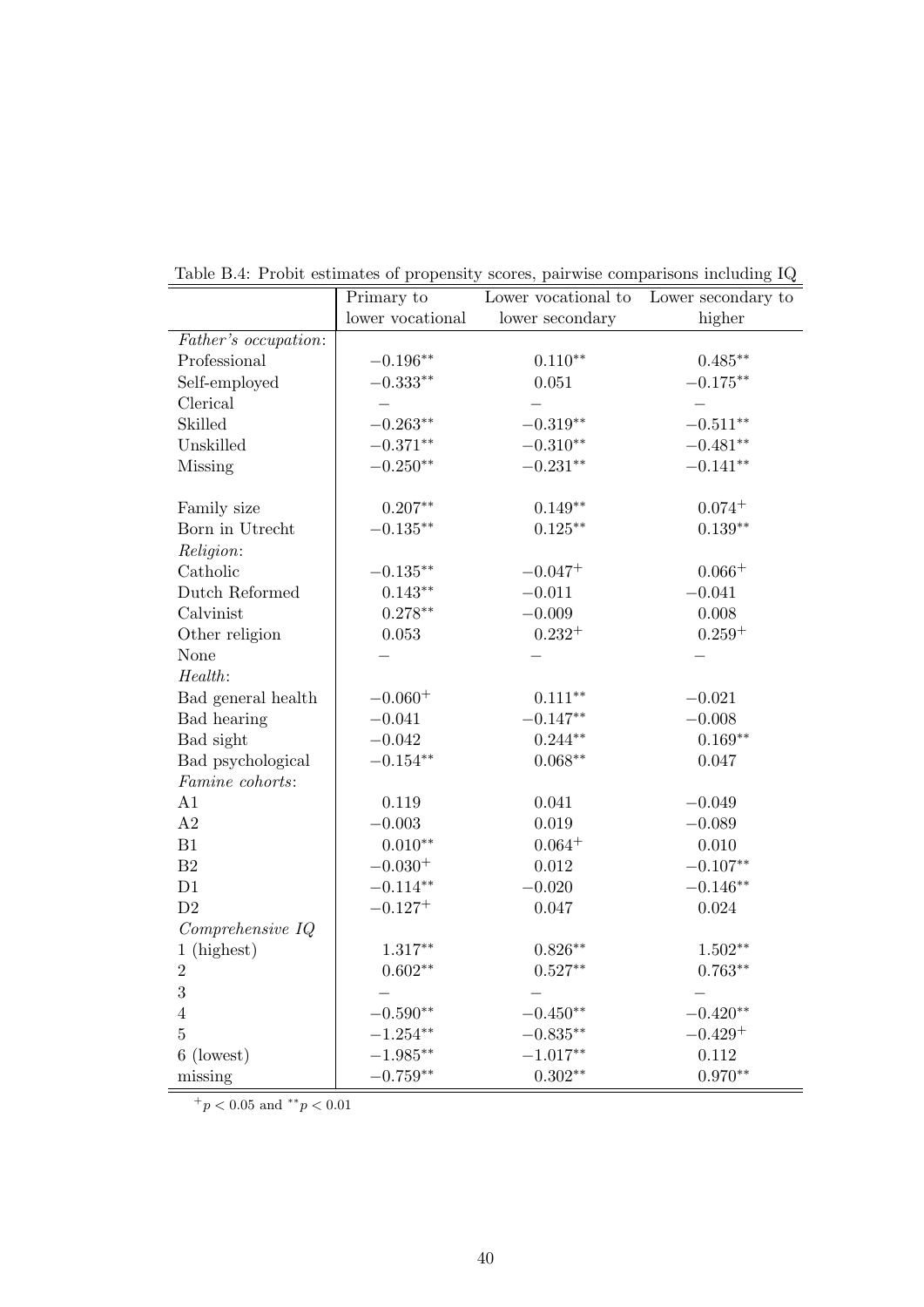|                     | Primary to       |         |         | Lower vocational to |         | Lower secondary to |
|---------------------|------------------|---------|---------|---------------------|---------|--------------------|
|                     | lower vocational |         |         | lower secondary     |         | higher             |
|                     | <b>Before</b>    | After   | Before  | After               | Before  | After              |
| Father's occupation |                  |         |         |                     |         |                    |
| Professional        | 4.9              | 1.1     | 20.2    | $-0.6$              | 48.8    | $-0.7$             |
| self-employed       | $-0.9$           | 0.7     | 5.4     | 0.3                 | $-10.1$ | $-0.8$             |
| Skilled             | $-9.8$           | 0.5     | $-22.9$ | 0.1                 | $-38.9$ | $2.9\,$            |
| Unskilled           | $-20.4$          | 2.1     | $-17.0$ | 0.1                 | $-24.2$ | $-1.0$             |
| Missing             | $-5.9$           | 0.9     | $-4.8$  | $-0.6$              | $-6.1$  | 1.1                |
| Family size         | 7.6              | $-1.0$  | 7.5     | $-0.4$              | $-2.4$  | 1.3                |
| Born in Utrecht     | $-11.9$          | 0.4     | 2.4     | $-0.2$              | $3.8\,$ | $-1.2$             |
| Religion            |                  |         |         |                     |         |                    |
| Catholic            | $-16.1$          | $-1.5$  | $-4.9$  | $-0.0$              | 2.3     | 0.5                |
| Dutch Reformed      | 12.6             | 1.8     | 0.7     | 0.1                 | $-2.5$  | $-2.6$             |
| Calvinist           | 17.4             | $-2.7$  | 3.5     | $-0.4$              | 2.2     | $\!-0.3$           |
| Other religion      | $-0.3$           | 2.7     | 3.1     | $-0.3$              | 2.4     | $1.2\,$            |
| Health              |                  |         |         |                     |         |                    |
| Bad general health  | $-9.2$           | 1.7     | 6.9     | 0.1                 | $-1.0$  | $-0.1$             |
| Bad hearing         | $-8.6$           | 0.4     | $-5.1$  | $-0.3\,$            | $-2.2$  | $-0.8$             |
| Bad sight           | $\rm 9.9$        | 0.9     | 29.6    | $-0.8$              | 21.6    | $-1.7$             |
| Bad psychological   | $-35.9$          | 1.8     | $-2.2$  | $-0.3$              | $-3.9$  | 1.1                |
| Comprehensive IQ    |                  |         |         |                     |         |                    |
| 1 (highest)         | $-35.0$          | $-4.8$  | 40.8    | $-1.2$              | 77.1    | $-0.6$             |
| $\overline{2}$      | 69.3             | $-1.8$  | 43.0    | 0.8                 | $-20.9$ | $-0.8$             |
| $\overline{3}$      | 41.0             | $1.5\,$ | $-21.7$ | $0.5\,$             | $-20.9$ | 0.2                |
| $\overline{4}$      | $-12.9$          | 1.1     | $-44.4$ | $-0.2$              | $-34.5$ | 1.1                |
| $\overline{5}$      | $-70.8$          | 1.0     | $-37.9$ | $-0.7$              | $-16.6$ | 4.1                |
| 6 (lowest)          | $-45.5$          | 0.3     | $-10.6$ | $0.7\,$             | $-3.5$  | $-0.7$             |
| missing             | $-9.2$           | 0.4     | $4.5\,$ | 0.1                 | 3.8     | $-0.3$             |

Table B.5: Standardized bias before and after matching, pairwise comparisons (propensity score with IQ)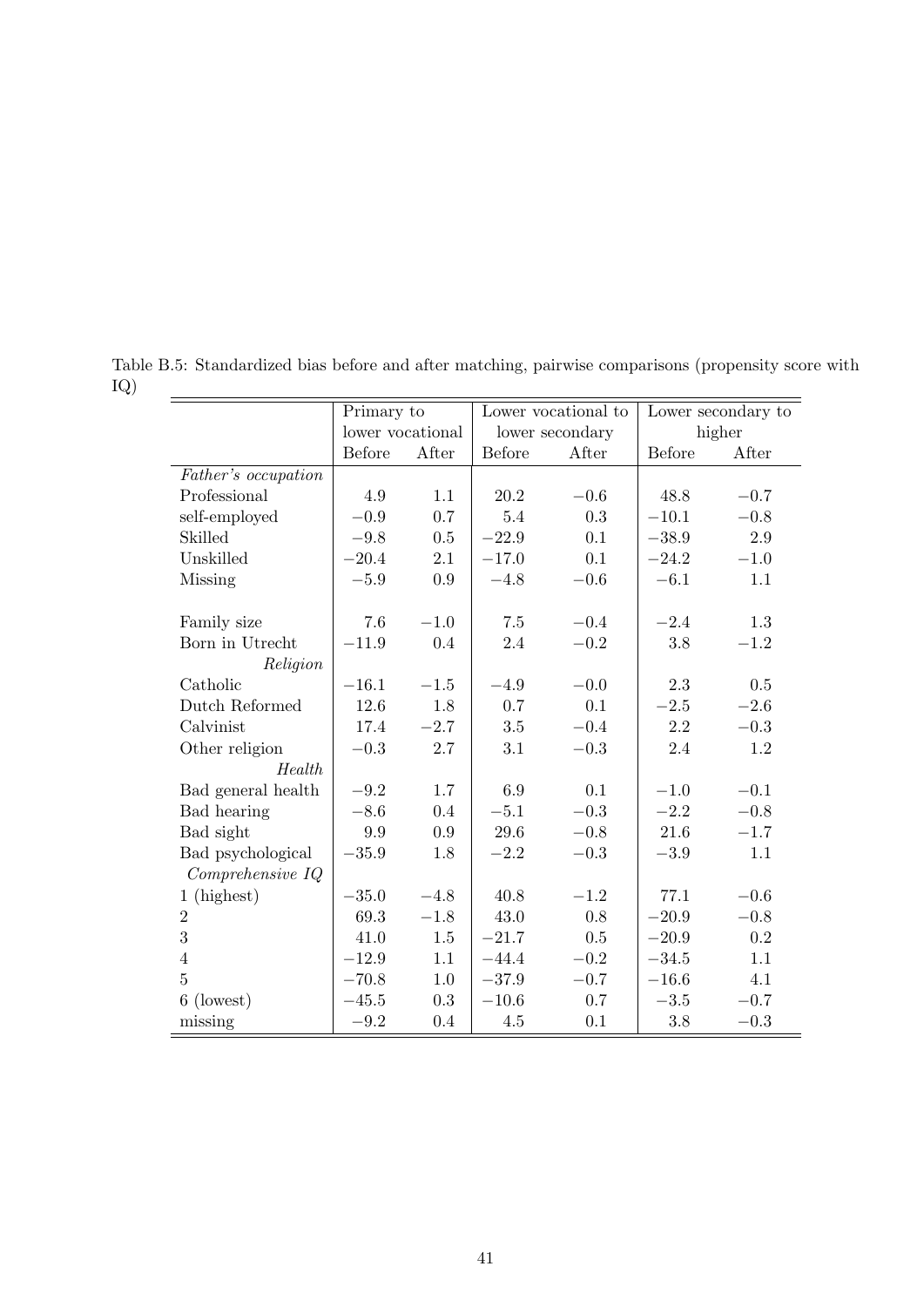|                      | Primary to         | Lower vocational to | Lower secondary to |
|----------------------|--------------------|---------------------|--------------------|
|                      | lower vocational   | lower secondary     | higher             |
| Father's occupation: |                    |                     |                    |
| Professional         | $-0.026$           | 0.001               | 0.030              |
| Self-employed        | $0.160^{+}$        | $0.124 +$           | 0.136              |
| Clerical             |                    |                     |                    |
| Skilled              | $-0.016$           | 0.025               | $0.159^{\ast\ast}$ |
| Unskilled            | 0.030              | 0.043               | $0.165^{+}$        |
| Missing              | $0.201**$          | $0.184**$           | 0.123              |
| Family size          | $0.180^{+}$        | $0.107 +$           | 0.100              |
| Born in Utrecht      | $0.281^{\ast\ast}$ | $0.194**$           | 0.102              |
| Religion:            |                    |                     |                    |
| Catholic             | $-0.095^{+}$       | $-0.096+$           | $-0.029$           |
| Dutch Reformed       | $-0.071$           | $-0.041$            | $-0.034$           |
| Calvinist            | $-0.077$           | $-0.116$            | $-0.217**$         |
| Other religion       | $-0.285$           | $-0.222$            | $-0.399$           |
| None                 |                    |                     |                    |
| Health:              |                    |                     |                    |
| Bad general health   | 0.094              | $0.173**$           | $0.254**$          |
| Bad hearing          | $0.342**$          | $0.195^{+}$         | 0.114              |
| Bad sight            | $-0.041$           | $-0.047$            | $-0.023$           |
| Bad psychological    | $0.170**$          | $0.134**$           | $0.109 +$          |
| Scale (constant)     | $-10.011**$        | $-10.091**$         | $-10.155**$        |
| Shape (age)          | $0.091**$          | $0.088^{\ast\ast}$  | $0.088**$          |
| Gamma-var            | $0.754**$          | $0.235***$          | $0.932**$          |

Table B.6: Estimated coefficients included variables in Gamma-Gompertz robust (unadjusted) esti- $\begin{array}{c|c}\n\hline\n\text{mation} & \text{mation} \\
\hline\n\end{array}$ Primary to Lower vocational to Lower secondary to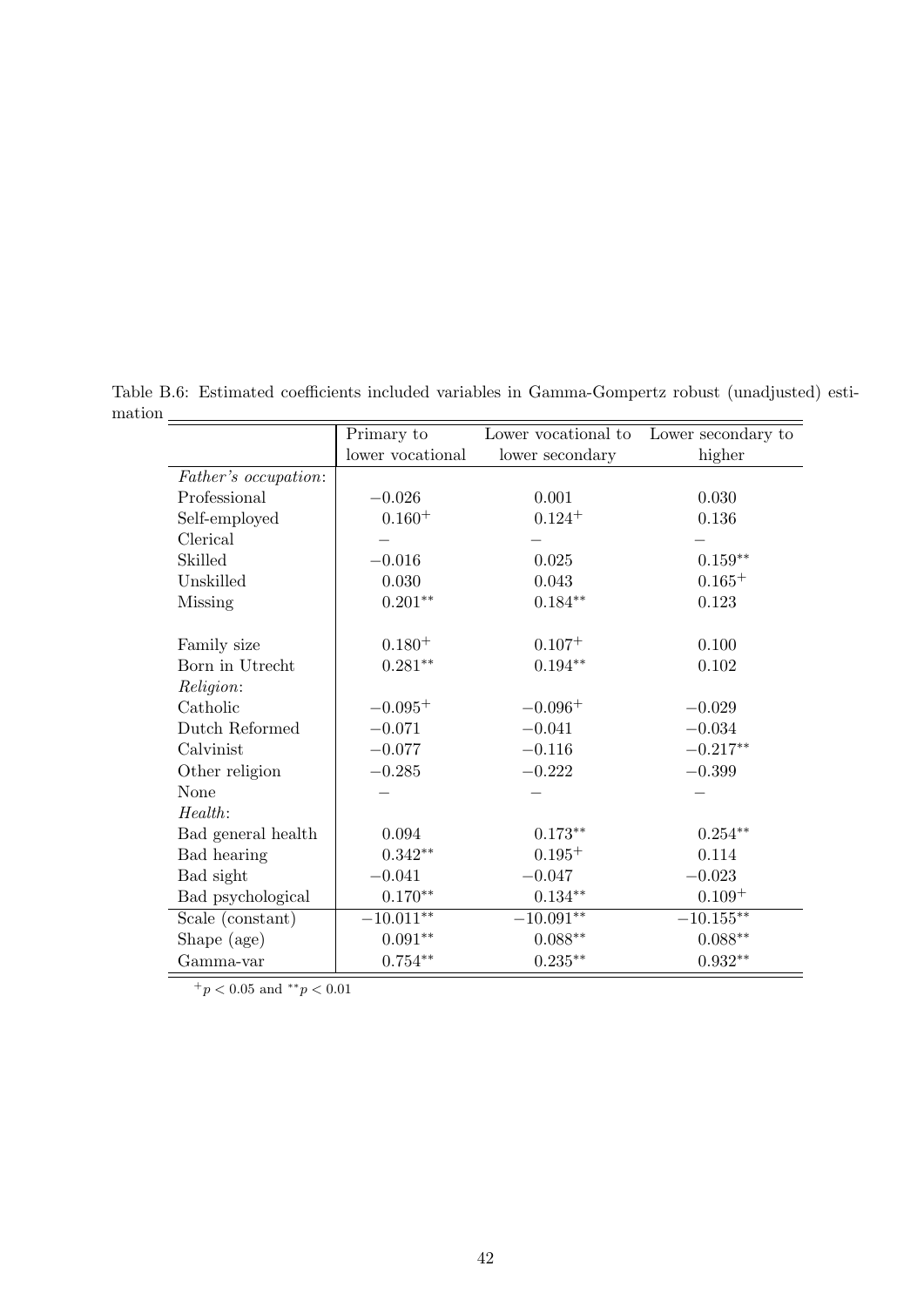|                    | Primary to  |                  |                | Lower vocational to   |             | Lower secondary to |
|--------------------|-------------|------------------|----------------|-----------------------|-------------|--------------------|
|                    |             | lower vocational |                | lower secondary       |             | higher             |
|                    | $\omega$    | $\xi$            | $\omega$       | ξ                     | $\omega$    | ξ                  |
| neutral            | $\theta$    | $\overline{0}$   | $\overline{0}$ | $\overline{0}$        | $\theta$    | $\overline{0}$     |
| Professional       | $-0.188$    | 0.168            | $-0.005$       | $0.601**$             | $-0.075$    | $1.105***$         |
|                    | (0.163)     | (0.095)          | (0.097)        | (0.059)               | (0.088)     | (0.061)            |
| Self-employed      | 0.180       | $-0.037$         | 0.118          | $0.220 +$             | 0.051       | $-0.426**$         |
|                    | (0.160)     | (0.113)          | (0.114)        | (0.078)               | (0.120)     | (0.111)            |
| Skilled            | 0.023       | $-0.200**$       | $-0.085$       | $-0.506**$            | 0.111       | $-1.105**$         |
|                    | (0.087)     | (0.058)          | (0.059)        | (0.043)               | (0.075)     | (0.080)            |
| Unskilled          | 0.071       | $-0.520**$       | $-0.023$       | $-0.525**$            | 0.082       | $-1.056**$         |
|                    | (0.105)     | (0.068)          | (0.084)        | (0.061)               | (0.101)     | (0.127)            |
| Missing            | 0.050       | $-0.227^{+}$     | $0.282^{+}$    | $-0.200^{+}$          | 0.031       | $-0.308^{+}$       |
|                    | (0.155)     | (0.104)          | (0.107)        | (0.087)               | (0.144)     | (0.138)            |
| Born in Utrecht    | 0.247       | $-0.411**$       | $0.236+$       | 0.094                 | 0.091       | 0.132              |
|                    | (0.131)     | (0.092)          | (0.102)        | (0.074)               | (0.114)     | (0.094)            |
| Catholic           | 0.044       | $-0.334**$       | $-0.105$       | $-0.104$ <sup>+</sup> | 0.017       | 0.047              |
|                    | (0.089)     | (0.058)          | (0.061)        | (0.042)               | (0.069)     | (0.055)            |
| Dutch Reformed     | $-0.052$    | $0.284**$        | 0.037          | 0.020                 | 0.337       | $-0.057$           |
|                    | (0.102)     | (0.060)          | (0.060)        | (0.042)               | (0.070)     | (0.055)            |
| Calvinist          | $-0.304$    | $0.791**$        | 0.018          | 0.131                 | $-0.207$    | 0.069              |
|                    | (0.274)     | (0.133)          | (0.109)        | (0.073)               | (0.122)     | (0.093)            |
| Other religion     | $-0.270$    | $-0.005$         | $-0.086$       | 0.359                 | $-0.184$    | 0.229              |
|                    | (0.653)     | (0.377)          | (0.444)        | (0.248)               | (0.408)     | (0.284)            |
| Bad general health | 0.082       | $-0.236**$       | 0.131          | $0.188**$             | $0.234**$   | $-0.022$           |
|                    | (0.111)     | (0.071)          | (0.073)        | (0.051)               | (0.079)     | (0.066)            |
| Bad hearing        | 0.363       | $-0.455***$      | 0.278          | $-0.307+$             | 0.143       | $-0.191$           |
|                    | (0.182)     | (0.146)          | (0.158)        | (0.126)               | (0.224)     | (0.196)            |
| Bad sight          | $-0.008$    | $0.235***$       | $-0.030$       | $0.639**$             | $-0.032$    | $0.436**$          |
|                    | (0.109)     | (0.066)          | (0.066)        | (0.044)               | (0.065)     | (0.051)            |
| Bad psychological  | $0.215^{+}$ | $-0.771**$       | $0.137^{+}$    | $-0.048$              | $0.184^{+}$ | $-0.099$           |
|                    | (0.088)     | (0.063)          | (0.067)        | (0.048)               | (0.077)     | (0.064)            |

Table B.7: Sensitivity analysis propensity score with IQ as selection variable: outcome and selection effects (additional covariates)

Based on adding *U* to propensity score with probabilities of *U* from observed probabilities of covariates. No effect would give  $\omega = 0$  and  $\xi = 0$ .  $^{+}p < 0.05$  and  $^{*}p < 0.01$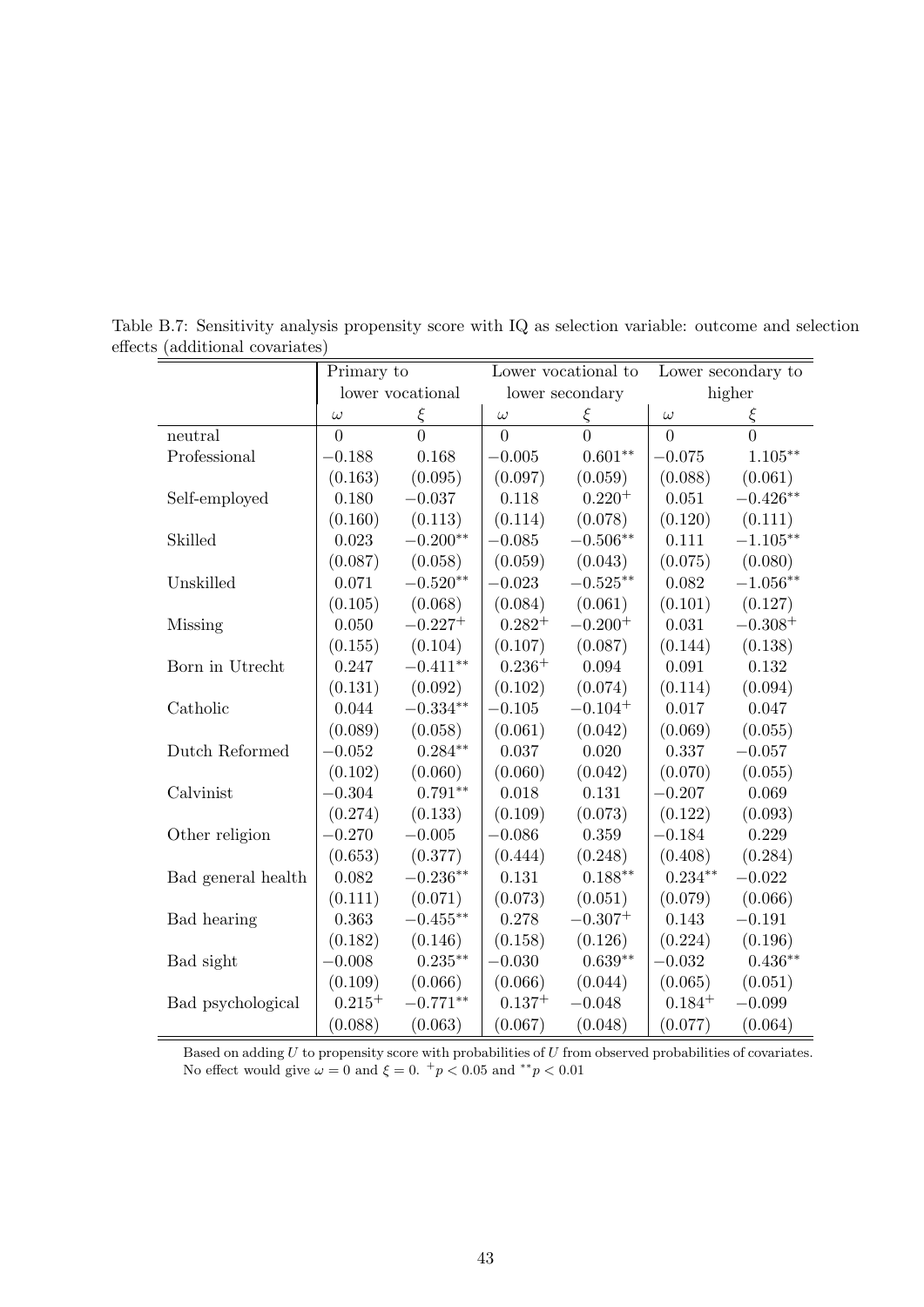|                                                                                                                                       |                                                          |                  |                                                                                                              |         |                     |         |          |                    | тара Осторов С. 2004 года и 100 км представит и 100 км представить с 100 км представить с 100 км представить с |
|---------------------------------------------------------------------------------------------------------------------------------------|----------------------------------------------------------|------------------|--------------------------------------------------------------------------------------------------------------|---------|---------------------|---------|----------|--------------------|----------------------------------------------------------------------------------------------------------------|
|                                                                                                                                       | Primary to                                               |                  |                                                                                                              |         | Lower vocational to |         |          | Lower secondary to |                                                                                                                |
|                                                                                                                                       |                                                          | lower vocational |                                                                                                              |         | lower secondary     |         |          | higher             |                                                                                                                |
|                                                                                                                                       | ATE                                                      | ATT              | ATU                                                                                                          | ATE     | ATT                 | ATU     | ATE      | ATT                | ATU                                                                                                            |
| neutral                                                                                                                               | .026<br>$ \vec{\cdot} $                                  | 0.025            | $-0.109$ <sup>+</sup>                                                                                        | 0.029   | 0.016               | 0.030   | $-0.088$ | $-0.089$           | $-0.084$                                                                                                       |
|                                                                                                                                       | (056)                                                    | (0.070)          | (0.050)                                                                                                      | (0.035) | (0.037)             | (0.039) | (0.062)  | (0.051)            | (0.076)                                                                                                        |
| Professional                                                                                                                          | .024                                                     | 0.027            | $-0.108 +$                                                                                                   | 0.032   | 0.016               | 0.034   | $-0.087$ | $-0.075$           | $-0.089$                                                                                                       |
|                                                                                                                                       | (056)                                                    | (0.071)          | (0.051)                                                                                                      | (0.036) | (0.038)             | (0.040) | (0.074)  | (0.059)            | (0.095)                                                                                                        |
| Self-employed                                                                                                                         | .026                                                     | 0.025            | $-0.108 +$                                                                                                   | 0.028   | 0.014               | 0.029   | $-0.089$ | $-0.088$           | $-0.086$                                                                                                       |
|                                                                                                                                       | (056)                                                    | (0.070)          | (0.050)                                                                                                      | (0.035) | (0.037)             | (0.039) | (0.063)  | (0.051)            | (0.078)                                                                                                        |
| Skilled                                                                                                                               | .026                                                     | 0.027            | $-0.112$ <sup>+</sup>                                                                                        | 0.031   | 0.008               | 0.041   | $-0.067$ | $-0.073$           | $-0.063$                                                                                                       |
|                                                                                                                                       | (056)                                                    | (0.071)          | (0.051)                                                                                                      | (0.036) | (0.038)             | (0.041) | (0.088)  | (0.054)            | (0.116)                                                                                                        |
| Unskilled                                                                                                                             | .021                                                     | 0.032            | $-0.111$ <sup>+</sup>                                                                                        | 0.031   | 0.015               | 0.034   | $-0.077$ | $-0.084$           | $-0.071$                                                                                                       |
|                                                                                                                                       | (858)                                                    | (0.075)          | (0.052)                                                                                                      | (0.036) | (0.037)             | (0.041) | (0.076)  | (0.052)            | (0.099)                                                                                                        |
| Missing                                                                                                                               | 025                                                      | 0.025            | $-0.104+$                                                                                                    | 0.030   | 0.020               | 0.029   | $-0.088$ | $-0.089$           | $-0.084$                                                                                                       |
|                                                                                                                                       | (056)                                                    | (0.071)          | (0.051)                                                                                                      | (0.035) | (0.037)             | (0.039) | (0.062)  | (0.051)            | (0.077)                                                                                                        |
| Born in Utrecht                                                                                                                       | 710.                                                     | 0.035            | $-0.101 +$                                                                                                   | 0.028   | 0.014               | 0.029   | $-0.092$ | $-0.091$           | $-0.083$                                                                                                       |
|                                                                                                                                       | (056)                                                    | (0.072)          | (0.051)                                                                                                      | (0.035) | (0.037)             | (0.039) | (0.062)  | (0.051)            | (0.076)                                                                                                        |
| Catholic                                                                                                                              | .024                                                     | 0.031            | $-0.116^{+}$                                                                                                 | 0.028   | 0.014               | 0.030   | $-0.092$ | $-0.090$           | $-0.089$                                                                                                       |
|                                                                                                                                       | (57)                                                     | (0.073)          | (0.051)                                                                                                      | (0.035) | (0.037)             | (0.039) | (0.061)  | (0.050)            | (0.076)                                                                                                        |
| Dutch Reformed                                                                                                                        | 024                                                      | 0.028            | $-0.110^{+}$                                                                                                 | 0.028   | 0.016               | 0.029   | $-0.091$ | $-0.089$           | $-0.088$                                                                                                       |
|                                                                                                                                       | .057                                                     | (0.072)          | (0.051)                                                                                                      | (0.035) | (0.037)             | (0.039) | (0.062)  | (0.050)            | (0.076)                                                                                                        |
| Calvinist                                                                                                                             | 710                                                      | 0.037            | $-0.108 +$                                                                                                   | 0.030   | 0.016               | 0.031   | $-0.090$ | $-0.089$           | $-0.087$                                                                                                       |
|                                                                                                                                       | (659)                                                    | (0.076)          | (0.051)                                                                                                      | (0.035) | (0.037)             | (0.039) | (0.062)  | (0.050)            | (0.076)                                                                                                        |
| Other religion                                                                                                                        | .026                                                     | 0.025            | $-0.108 +$                                                                                                   | 0.029   | 0.016               | 0.030   | $-0.090$ | $-0.090$           | $-0.087$                                                                                                       |
|                                                                                                                                       | (056)                                                    | (0.070)          | (0.050)                                                                                                      | (0.035) | (0.037)             | (0.039) | (0.062)  | (0.050)            | (0.076)                                                                                                        |
| Bad general health                                                                                                                    | 023                                                      | 0.028            | $-0.104$ <sup>+</sup>                                                                                        | 0.023   | 0.012               | 0.022   | $-0.090$ | $-0.089$           | $-0.088$                                                                                                       |
|                                                                                                                                       | (056)<br><u>Specie e cheche presidente e cheche e co</u> | (120.0)          | (0.051)                                                                                                      | (0.035) | (0.037)             | (0.039) | (0.061)  | (0.050)            | (0.076)                                                                                                        |
| <b>Bad</b> hearing                                                                                                                    | 020                                                      | 0.032            | $-0.103+$                                                                                                    | 0.030   | 0.018               | 0.030   | $-0.090$ | $-0.089$           | $-0.087$                                                                                                       |
|                                                                                                                                       | (36)                                                     | (120.0)          | (0.051)                                                                                                      | (0.035) | (0.037)             | (0.039) | (0.062)  | (0.050)            | (0.076)                                                                                                        |
| Bad sight                                                                                                                             | 025                                                      | 0.025            | $-7.01.0$                                                                                                    | 0.033   | 0.020               | 0.034   | $-0.097$ | $-0.086$           | $-0.098$                                                                                                       |
|                                                                                                                                       | (056)                                                    | (0.072)          | (0.051)                                                                                                      | (0.036) | (0.039)             | (0.042) | (0.065)  | (0.052)            | (0.082)                                                                                                        |
| Bad psychological                                                                                                                     | 012                                                      | 0.070            | $-0.087$                                                                                                     | 0.030   | 0.017               | 0.031   | $-0.090$ | $-0.087$           | $-0.088$                                                                                                       |
|                                                                                                                                       | (63)                                                     | (0.083)          | (0.056)                                                                                                      | (0.035) | (0.037)             | (0.039) | (0.062)  | (0.051)            | (0.076)                                                                                                        |
| Based on adding $U$ to propensity score with probabilities of $U$ from observed probabilities for observed variables.                 |                                                          |                  |                                                                                                              |         |                     |         |          |                    |                                                                                                                |
| Original estimates are ATE: $-0.026$ (Primary to lower voc.); 0.029 (Lower voc. to lower sec.); $-0.091$ (Lower sec. to higher); ATT: |                                                          |                  |                                                                                                              |         |                     |         |          |                    |                                                                                                                |
| $0.024$ (Primary to lower                                                                                                             |                                                          |                  | voc.); 0.016 (Lower voc. to lower sec.); -0.090 (Lower sec. to higher); ATU: -0.108 (Primary to lower voc.); |         |                     |         |          |                    |                                                                                                                |
| 0.029 (Lower voc. to lower sec.); -0.088 (Lower sec. to higher)                                                                       |                                                          |                  |                                                                                                              |         |                     |         |          |                    |                                                                                                                |

Table B.8: Sensitivity analysis IPW-total with IQ-measure in propensity score (additional parameters) Table B.8: Sensitivity analysis IPW-total with IQ-measure in propensity score (additional parameters)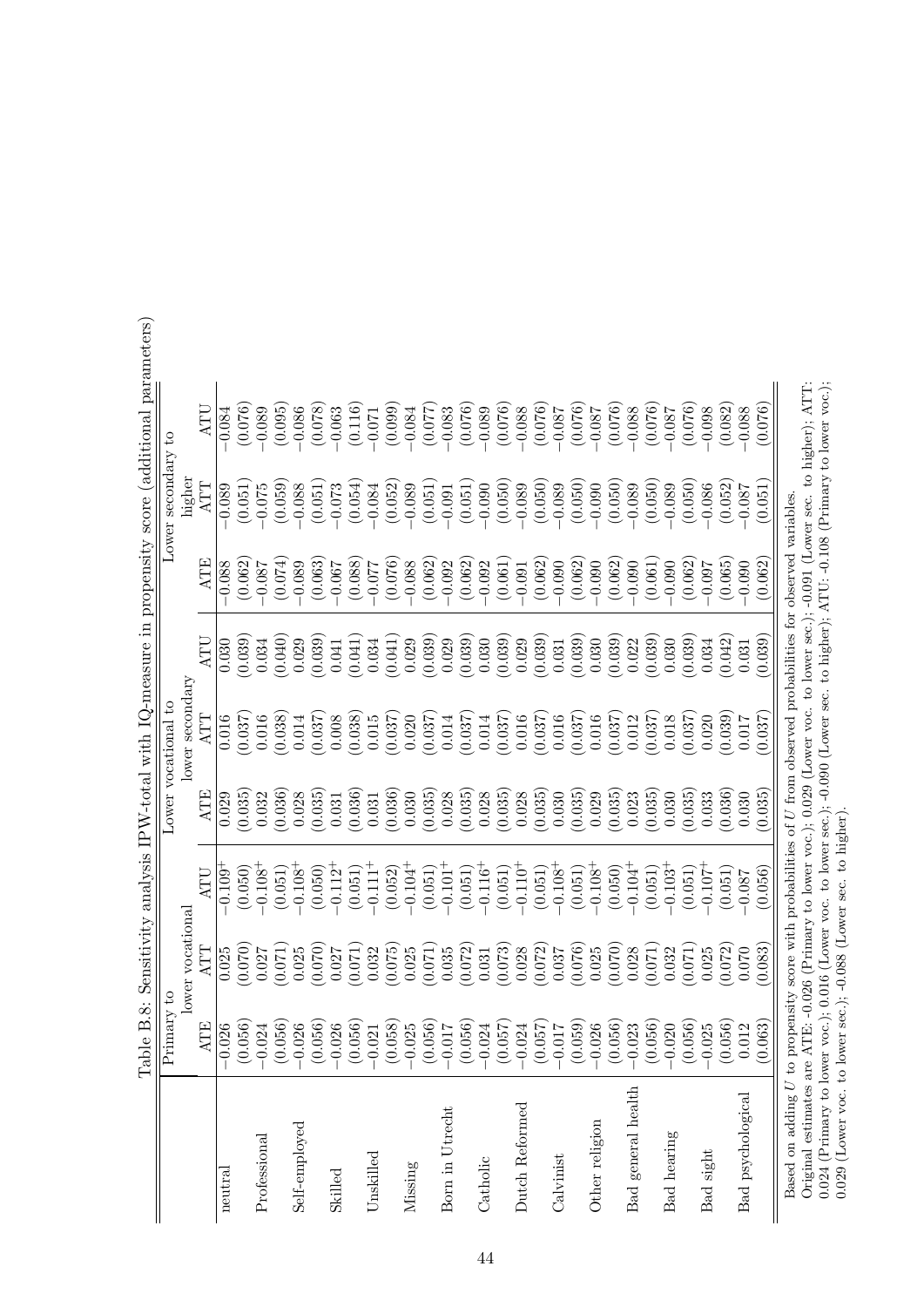|                     |              | Average treatment effect (ATE) |              |                          | <b>ATT</b>  | <b>ATU</b>            |
|---------------------|--------------|--------------------------------|--------------|--------------------------|-------------|-----------------------|
|                     |              | <i>other pathways</i>          |              | <i>cognitive ability</i> |             | <i>other pathways</i> |
|                     | $\theta(1)$  | $\theta(0)$                    | $\eta(0)$    | $\eta(1)$                | $\theta(1)$ | $\theta(0)$           |
| $\cos$              |              |                                |              |                          |             |                       |
| Primary to          | $-0.021$     | $-0.072$                       | $-0.165+$    | $-0.115$                 | 0.020       | $-0.122^{+}$          |
| lower vocational    | (0.067)      | (0.048)                        | (0.077)      | (0.062)                  | (0.069)     | (0.051)               |
| Lower vocational to | 0.039        | 0.035                          | $-0.092$     | $-0.088$                 | 0.022       | 0.034                 |
| lower secondary     | (0.035)      | (0.038)                        | (0.047)      | (0.050)                  | (0.037)     | (0.040)               |
| Lower secondary to  | $-0.127^{+}$ | $-0.076$                       | $-0.064$     | $-0.114$                 | $-0.090$    | $-0.086$              |
| higher              | (0.050)      | (0.069)                        | (0.068)      | (0.083)                  | (0.051)     | (0.076)               |
| Gamma-Gompertz      |              |                                |              |                          |             |                       |
| Primary to          | $-0.019$     | $-0.071$                       | $-0.179^{+}$ | $-0.127^{+}$             | 0.023       | $-0.121^{+}$          |
| lower vocational    | (0.071)      | (0.048)                        | (0.083)      | (0.065)                  | (0.072)     | (0.051)               |
| Lower vocational to | 0.042        | 0.043                          | $-0.095$     | $-0.096$                 | 0.025       | 0.042                 |
| lower secondary     | (0.038)      | (0.044)                        | (0.050)      | (0.051)                  | (0.039)     | (0.047)               |
| Lower secondary to  | $-0.151^{+}$ | $-0.094$                       | $-0.070$     | $-0.128$                 | $-0.105$    | $-0.109$              |
| higher              | (0.061)      | (0.081)                        | (0.081)      | (0.098)                  | (0.062)     | (0.090)               |

Table B.9: Robust decomposition of effect of education on the mortality rate

 $+ p < 0.05$  and  $*^* p < 0.01$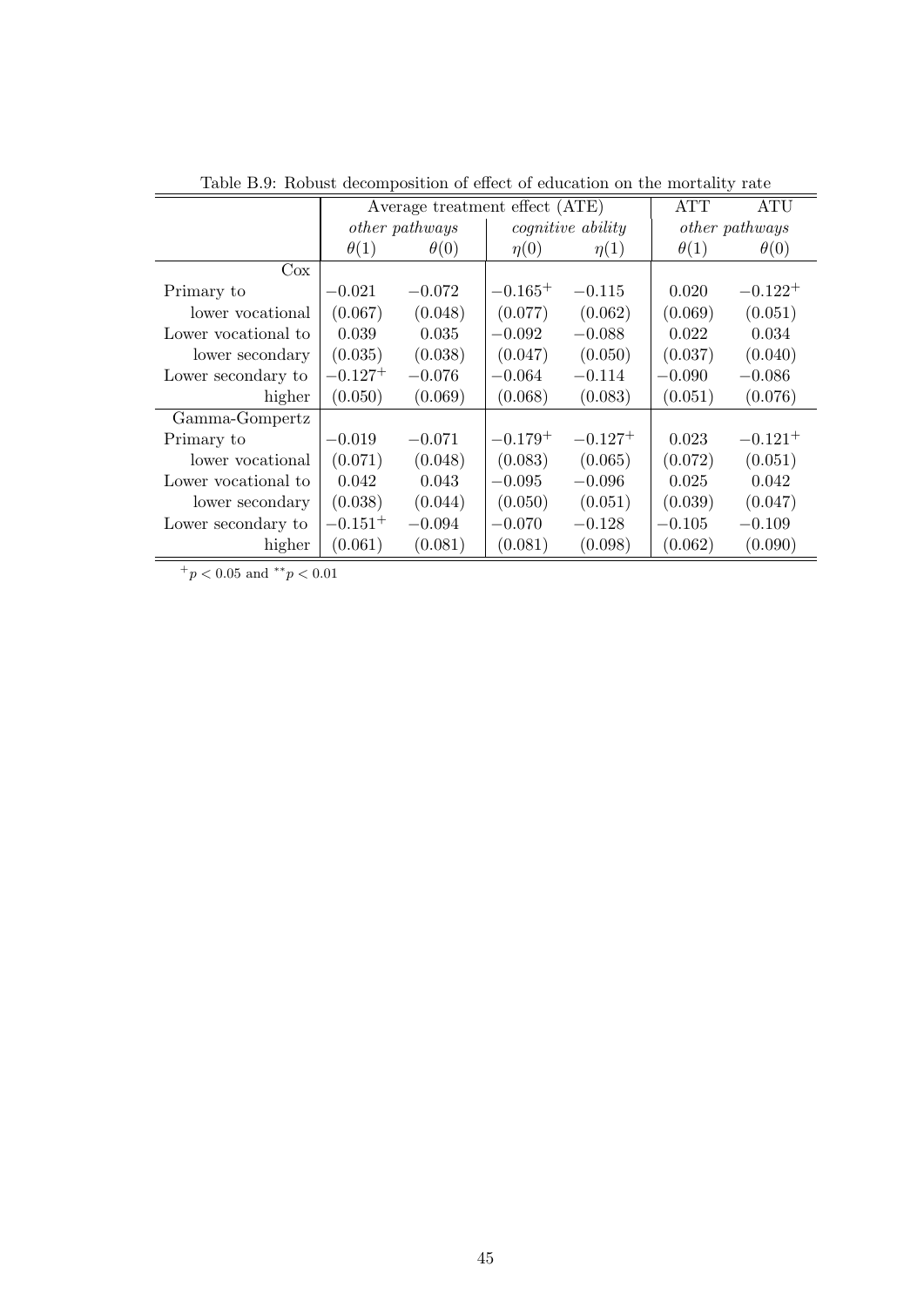| (15)                                  |                                                              |                                                                                                                                                                                                                                                                                                                                                 |                                                                                                                                                                                                                                                                                                                           |                                                                                                                                                                                                             |                                                                                                                                                                                                                                                                                                                                                  |                                                                                                                     |                                                                                                                                                                                                                                                                                                                       |                                                                                                                                                    |                                                                                                                    |
|---------------------------------------|--------------------------------------------------------------|-------------------------------------------------------------------------------------------------------------------------------------------------------------------------------------------------------------------------------------------------------------------------------------------------------------------------------------------------|---------------------------------------------------------------------------------------------------------------------------------------------------------------------------------------------------------------------------------------------------------------------------------------------------------------------------|-------------------------------------------------------------------------------------------------------------------------------------------------------------------------------------------------------------|--------------------------------------------------------------------------------------------------------------------------------------------------------------------------------------------------------------------------------------------------------------------------------------------------------------------------------------------------|---------------------------------------------------------------------------------------------------------------------|-----------------------------------------------------------------------------------------------------------------------------------------------------------------------------------------------------------------------------------------------------------------------------------------------------------------------|----------------------------------------------------------------------------------------------------------------------------------------------------|--------------------------------------------------------------------------------------------------------------------|
|                                       | Primary to                                                   | lower vocational                                                                                                                                                                                                                                                                                                                                |                                                                                                                                                                                                                                                                                                                           | Lower vocational                                                                                                                                                                                            | lower secondary                                                                                                                                                                                                                                                                                                                                  |                                                                                                                     |                                                                                                                                                                                                                                                                                                                       | Lower secondary to<br>higher                                                                                                                       |                                                                                                                    |
|                                       |                                                              |                                                                                                                                                                                                                                                                                                                                                 |                                                                                                                                                                                                                                                                                                                           | 3                                                                                                                                                                                                           |                                                                                                                                                                                                                                                                                                                                                  |                                                                                                                     |                                                                                                                                                                                                                                                                                                                       |                                                                                                                                                    |                                                                                                                    |
| Professional                          | 0.012                                                        | $0.388^{**}$                                                                                                                                                                                                                                                                                                                                    | $-0.417*$                                                                                                                                                                                                                                                                                                                 | 0.010                                                                                                                                                                                                       | $0.708*$                                                                                                                                                                                                                                                                                                                                         | 0.551                                                                                                               | 0.054                                                                                                                                                                                                                                                                                                                 | $0.182*$                                                                                                                                           | $0.397**$                                                                                                          |
|                                       | (0.154)                                                      |                                                                                                                                                                                                                                                                                                                                                 | (0.062)                                                                                                                                                                                                                                                                                                                   | (0.088)                                                                                                                                                                                                     |                                                                                                                                                                                                                                                                                                                                                  | (0.044)                                                                                                             |                                                                                                                                                                                                                                                                                                                       | (0.053)                                                                                                                                            | $(0.045)$<br>$0.256***$                                                                                            |
| Self-employed                         | 0.154                                                        | $\begin{array}{c} (0.083) \\ 0.169 \end{array}$                                                                                                                                                                                                                                                                                                 | $-0.119**$                                                                                                                                                                                                                                                                                                                | 0.102                                                                                                                                                                                                       | $(0.049)$<br>0.046                                                                                                                                                                                                                                                                                                                               | 0.069                                                                                                               | $710.079$<br>0.047                                                                                                                                                                                                                                                                                                    | $-0.191$                                                                                                                                           |                                                                                                                    |
|                                       | (0.169)                                                      | $(0.106)$<br>$-0.096$                                                                                                                                                                                                                                                                                                                           | (0.075)                                                                                                                                                                                                                                                                                                                   | (0.109)                                                                                                                                                                                                     | (0.069)                                                                                                                                                                                                                                                                                                                                          | (0.062)                                                                                                             | $\begin{array}{c} (0.118) \\ 0.013 \end{array}$                                                                                                                                                                                                                                                                       | (0.098)                                                                                                                                            | (0.075)                                                                                                            |
| Skilled                               | $-0.025$                                                     |                                                                                                                                                                                                                                                                                                                                                 | $0.195**$                                                                                                                                                                                                                                                                                                                 | $-0.073$                                                                                                                                                                                                    | $-0.315*$                                                                                                                                                                                                                                                                                                                                        | $0.336**$                                                                                                           |                                                                                                                                                                                                                                                                                                                       | $-0.619**$                                                                                                                                         | $0.460**$                                                                                                          |
|                                       | (0.088)                                                      | (0.054)                                                                                                                                                                                                                                                                                                                                         | (0.040)                                                                                                                                                                                                                                                                                                                   | (0.058)                                                                                                                                                                                                     | (0.039)                                                                                                                                                                                                                                                                                                                                          | (0.034)                                                                                                             | $(0.075)$<br>$0.023$                                                                                                                                                                                                                                                                                                  | (0.059)                                                                                                                                            | (0.044)                                                                                                            |
| Unskilled                             | 710.0                                                        | $-0.260**$                                                                                                                                                                                                                                                                                                                                      | $0.446**$                                                                                                                                                                                                                                                                                                                 | $-0.012$                                                                                                                                                                                                    | $-0.397$ *                                                                                                                                                                                                                                                                                                                                       | $0.551***$                                                                                                          |                                                                                                                                                                                                                                                                                                                       | $-0.636***$                                                                                                                                        | $0.642**$                                                                                                          |
|                                       | (0.109)                                                      | $\begin{array}{l} (0.064) \\ (-0.155) \\ (-0.098) \\ (0.087) \\ (-0.067) \\ (0.058) \\ (-0.067) \\ (-0.058) \\ (-0.055) \\ (-0.056) \\ (-0.040)^{**} \\ (0.040) \\ (-0.040) \\ (-0.040) \\ (-0.040) \\ (-0.040) \\ (-0.040) \\ (-0.040) \\ (-0.040) \\ (-0.040) \\ (-0.040) \\ (-0.040) \\ (-0.040) \\ (-0.040) \\ (-0.040) \\ (-0.040) \\ (-0$ | $\begin{array}{c} (0.049)\\0.311^{**}\\0.311^{**}\\0.078)\\0.256^{**}\\(0.071)\\0.136^{**}\\(0.041)\\-0.042\\(-0.042)\\-0.0428^{**}\\-0.425^{**}\\-0.425^{**}\\-0.425^{**}\\-0.425^{**}\\-0.425^{**}\\-0.425^{**}\\-0.425^{**}\\-0.425^{**}\\-0.425^{**}\\-0.425^{**}\\-0.425^{**}\\-0.425^{**}\\-0.425^{**}\\-0.425^{**$ | $\begin{array}{c} (0.080) \\ 0.241 \\ 0.171 \\ 0.173 \\ 0.000 \\ 0.000 \\ 0.000 \\ 0.000 \\ 0.001 \\ 0.001 \\ 0.001 \\ 0.001 \\ 0.001 \\ 0.000 \\ 0.001 \\ 0.002 \\ 0.002 \\ 0.002 \\ 0.003 \\ \end{array}$ | $\begin{array}{l} (0.056) \\[-4pt] (-0.160^{+}) \\[-4pt] (-0.066) \\[-4pt] (-0.066) \\[-4pt] (-0.039) \\[-4pt] (-0.039) \\[-4pt] (-0.039) \\[-4pt] (-0.039) \\[-4pt] (-0.039) \\[-4pt] (-0.039) \\[-4pt] (-0.039) \\[-4pt] (-0.039) \\[-4pt] (-0.039) \\[-4pt] (-0.039) \\[-4pt] (-0.039) \\[-4pt] (-0.039) \\[-4pt] (-0.039) \\[-4pt] (-0.039)$ | $\begin{array}{c} (0.047) \\ 0.305^{**} \\ (0.071) \\ 0.125^{+} \\ (0.062) \\ 0.173^{**} \\ (0.063) \\ \end{array}$ | $\begin{array}{l} (0.097) \\ 0.156 \\ (0.133) \\ (0.075) \\ (0.006) \\ (0.006) \\ (0.007) \\ (0.007) \\ (0.007) \\ (0.070) \\ (0.070) \\ (0.070) \\ (0.070) \\ (0.070) \\ (0.070) \\ (0.070) \\ (0.070) \\ (0.070) \\ (0.070) \\ (0.070) \\ (0.070) \\ (0.070) \\ (0.070) \\ (0.070) \\ (0.070) \\ (0.070) \\ (0.070$ | $\begin{array}{l} (0.097) \\ -0.227 \\ -0.227 \\ 0.119) \\ -0.077 \\ -0.088 \\ -0.070 \\ -0.009 \\ -0.009 \\ -0.009 \\ 0.049 \\ 0.083 \end{array}$ | $\begin{array}{c} (0.064) \\ 0.293^{**} \\ (0.090) \\ 0.106 \\ (0.073) \\ 0.128^{**} \\ (0.040) \\ \end{array}$    |
| Missing                               | 0.131                                                        |                                                                                                                                                                                                                                                                                                                                                 |                                                                                                                                                                                                                                                                                                                           |                                                                                                                                                                                                             |                                                                                                                                                                                                                                                                                                                                                  |                                                                                                                     |                                                                                                                                                                                                                                                                                                                       |                                                                                                                                                    |                                                                                                                    |
|                                       |                                                              |                                                                                                                                                                                                                                                                                                                                                 |                                                                                                                                                                                                                                                                                                                           |                                                                                                                                                                                                             |                                                                                                                                                                                                                                                                                                                                                  |                                                                                                                     |                                                                                                                                                                                                                                                                                                                       |                                                                                                                                                    |                                                                                                                    |
| Born in Utrecht                       |                                                              |                                                                                                                                                                                                                                                                                                                                                 |                                                                                                                                                                                                                                                                                                                           |                                                                                                                                                                                                             |                                                                                                                                                                                                                                                                                                                                                  |                                                                                                                     |                                                                                                                                                                                                                                                                                                                       |                                                                                                                                                    |                                                                                                                    |
|                                       | $\begin{array}{c} (0.153) \\ 0.286^+ \\ (0.133) \end{array}$ |                                                                                                                                                                                                                                                                                                                                                 |                                                                                                                                                                                                                                                                                                                           |                                                                                                                                                                                                             |                                                                                                                                                                                                                                                                                                                                                  |                                                                                                                     |                                                                                                                                                                                                                                                                                                                       |                                                                                                                                                    |                                                                                                                    |
| Catholic                              | $-0.024$                                                     |                                                                                                                                                                                                                                                                                                                                                 |                                                                                                                                                                                                                                                                                                                           |                                                                                                                                                                                                             |                                                                                                                                                                                                                                                                                                                                                  |                                                                                                                     |                                                                                                                                                                                                                                                                                                                       |                                                                                                                                                    |                                                                                                                    |
|                                       | (0.087)                                                      |                                                                                                                                                                                                                                                                                                                                                 |                                                                                                                                                                                                                                                                                                                           |                                                                                                                                                                                                             |                                                                                                                                                                                                                                                                                                                                                  |                                                                                                                     |                                                                                                                                                                                                                                                                                                                       |                                                                                                                                                    |                                                                                                                    |
| Dutch Reformed                        | $-0.044$                                                     |                                                                                                                                                                                                                                                                                                                                                 |                                                                                                                                                                                                                                                                                                                           |                                                                                                                                                                                                             |                                                                                                                                                                                                                                                                                                                                                  |                                                                                                                     |                                                                                                                                                                                                                                                                                                                       |                                                                                                                                                    | 0.020                                                                                                              |
|                                       | (0.095)                                                      |                                                                                                                                                                                                                                                                                                                                                 |                                                                                                                                                                                                                                                                                                                           |                                                                                                                                                                                                             |                                                                                                                                                                                                                                                                                                                                                  | (0.018)                                                                                                             |                                                                                                                                                                                                                                                                                                                       |                                                                                                                                                    | (0.040)                                                                                                            |
| $_{\rm Calvinst}$                     | $-0.009$                                                     |                                                                                                                                                                                                                                                                                                                                                 |                                                                                                                                                                                                                                                                                                                           |                                                                                                                                                                                                             |                                                                                                                                                                                                                                                                                                                                                  | $-0.319**$                                                                                                          |                                                                                                                                                                                                                                                                                                                       |                                                                                                                                                    | $-0.228**$                                                                                                         |
|                                       | (0.196)                                                      |                                                                                                                                                                                                                                                                                                                                                 | $\left(0.074\right)$ $0.061$                                                                                                                                                                                                                                                                                              |                                                                                                                                                                                                             |                                                                                                                                                                                                                                                                                                                                                  |                                                                                                                     | (0.118)                                                                                                                                                                                                                                                                                                               |                                                                                                                                                    |                                                                                                                    |
| Other religion                        | $-0.286$                                                     |                                                                                                                                                                                                                                                                                                                                                 |                                                                                                                                                                                                                                                                                                                           |                                                                                                                                                                                                             |                                                                                                                                                                                                                                                                                                                                                  | $\begin{array}{c} (0.061)\\0.300\\0.177)\\0.229^{**}\\0.045)\\0.942^{**}\\ \end{array}$                             | $\begin{array}{c} -0.262 \\ (0.352) \\ 0.225^+ \end{array}$                                                                                                                                                                                                                                                           | $-0.246$                                                                                                                                           | $(0.070)$ $0.494^+$                                                                                                |
|                                       | (0.706)                                                      | $(0.326)$<br>$-0.056$                                                                                                                                                                                                                                                                                                                           | $\begin{array}{c} (0.224) \\ 0.257^{**} \\ (0.053) \\ 0.887^{**} \end{array}$                                                                                                                                                                                                                                             | $\begin{array}{c} (0.379) \\ 0.154 \\ 0.072 \\ 0.072 \\ 0.276 \\ 0.0147 \\ 0.018 \\ \end{array}$                                                                                                            |                                                                                                                                                                                                                                                                                                                                                  |                                                                                                                     |                                                                                                                                                                                                                                                                                                                       | $\begin{array}{c} (0.273) \\ -0.063 \\ (0.061) \\ 0.292 \\ -0.292 \\ 0.176) \\ 0.192^{**} \end{array}$                                             | $\begin{array}{c} (0.224) \\ 0.329^{**} \\ (0.049) \\ 1.023^{**} \\ (0.149) \\ (0.149) \\ -0.355^{**} \end{array}$ |
| general health<br>Bad                 | 0.080                                                        |                                                                                                                                                                                                                                                                                                                                                 |                                                                                                                                                                                                                                                                                                                           |                                                                                                                                                                                                             |                                                                                                                                                                                                                                                                                                                                                  |                                                                                                                     |                                                                                                                                                                                                                                                                                                                       |                                                                                                                                                    |                                                                                                                    |
|                                       | $\begin{array}{c} (0.112) \\ 0.395^+ \end{array}$            |                                                                                                                                                                                                                                                                                                                                                 |                                                                                                                                                                                                                                                                                                                           |                                                                                                                                                                                                             |                                                                                                                                                                                                                                                                                                                                                  |                                                                                                                     | $(0.079)$<br>$0.228$                                                                                                                                                                                                                                                                                                  |                                                                                                                                                    |                                                                                                                    |
| Bad hearing                           |                                                              |                                                                                                                                                                                                                                                                                                                                                 |                                                                                                                                                                                                                                                                                                                           |                                                                                                                                                                                                             |                                                                                                                                                                                                                                                                                                                                                  |                                                                                                                     |                                                                                                                                                                                                                                                                                                                       |                                                                                                                                                    |                                                                                                                    |
|                                       | $\begin{array}{c} (0.188) \\ 0.040 \end{array}$              | $\begin{array}{c} (0.062) \\ -0.314^+ \\ (0.131) \\ 0.448^{**} \end{array}$                                                                                                                                                                                                                                                                     | (0.113)                                                                                                                                                                                                                                                                                                                   |                                                                                                                                                                                                             |                                                                                                                                                                                                                                                                                                                                                  | $(0.110)$<br>$-0.565**$                                                                                             | $\left( 0.189\right)$ $\left( 0.033\right)$                                                                                                                                                                                                                                                                           |                                                                                                                                                    |                                                                                                                    |
| Bad sight                             |                                                              |                                                                                                                                                                                                                                                                                                                                                 | $-0.559***$                                                                                                                                                                                                                                                                                                               |                                                                                                                                                                                                             |                                                                                                                                                                                                                                                                                                                                                  |                                                                                                                     |                                                                                                                                                                                                                                                                                                                       |                                                                                                                                                    |                                                                                                                    |
|                                       | (0.110)                                                      | (0.058)                                                                                                                                                                                                                                                                                                                                         | (0.045)                                                                                                                                                                                                                                                                                                                   | (0.064)                                                                                                                                                                                                     | (0.039)                                                                                                                                                                                                                                                                                                                                          | (0.034)                                                                                                             | (0.067)                                                                                                                                                                                                                                                                                                               | (0.047)                                                                                                                                            | (0.038)                                                                                                            |
| Bad psychological                     | 0.157                                                        | $-0.476**$                                                                                                                                                                                                                                                                                                                                      | $0.824**$                                                                                                                                                                                                                                                                                                                 | $0.150 +$                                                                                                                                                                                                   | $-160.0$                                                                                                                                                                                                                                                                                                                                         | $0.557$ *                                                                                                           | 0.123                                                                                                                                                                                                                                                                                                                 | $-0.187**$                                                                                                                                         | $0.507***$                                                                                                         |
|                                       | 0.091                                                        | (0.053)                                                                                                                                                                                                                                                                                                                                         | (0.048)                                                                                                                                                                                                                                                                                                                   | 0.068)                                                                                                                                                                                                      | (0.046)                                                                                                                                                                                                                                                                                                                                          | (0.042)                                                                                                             | (670, 0)                                                                                                                                                                                                                                                                                                              | (0.064)                                                                                                                                            | (0.050)                                                                                                            |
| would give $\omega = 0, \xi$<br>Based |                                                              |                                                                                                                                                                                                                                                                                                                                                 | on adding ${\cal U}$ to propensity score with probabilities of<br>= 0 and $\psi$ = 0. $^+p$ < 0.05 and ** $p$ < 0.01                                                                                                                                                                                                      |                                                                                                                                                                                                             |                                                                                                                                                                                                                                                                                                                                                  |                                                                                                                     |                                                                                                                                                                                                                                                                                                                       | U from observed probabilities for each covariate.                                                                                                  | No effect                                                                                                          |
|                                       |                                                              |                                                                                                                                                                                                                                                                                                                                                 |                                                                                                                                                                                                                                                                                                                           |                                                                                                                                                                                                             |                                                                                                                                                                                                                                                                                                                                                  |                                                                                                                     |                                                                                                                                                                                                                                                                                                                       |                                                                                                                                                    |                                                                                                                    |

Table B.10: Sensitivity analysis (mediator): outcome, selection and mediator effects (based on *p δmj* in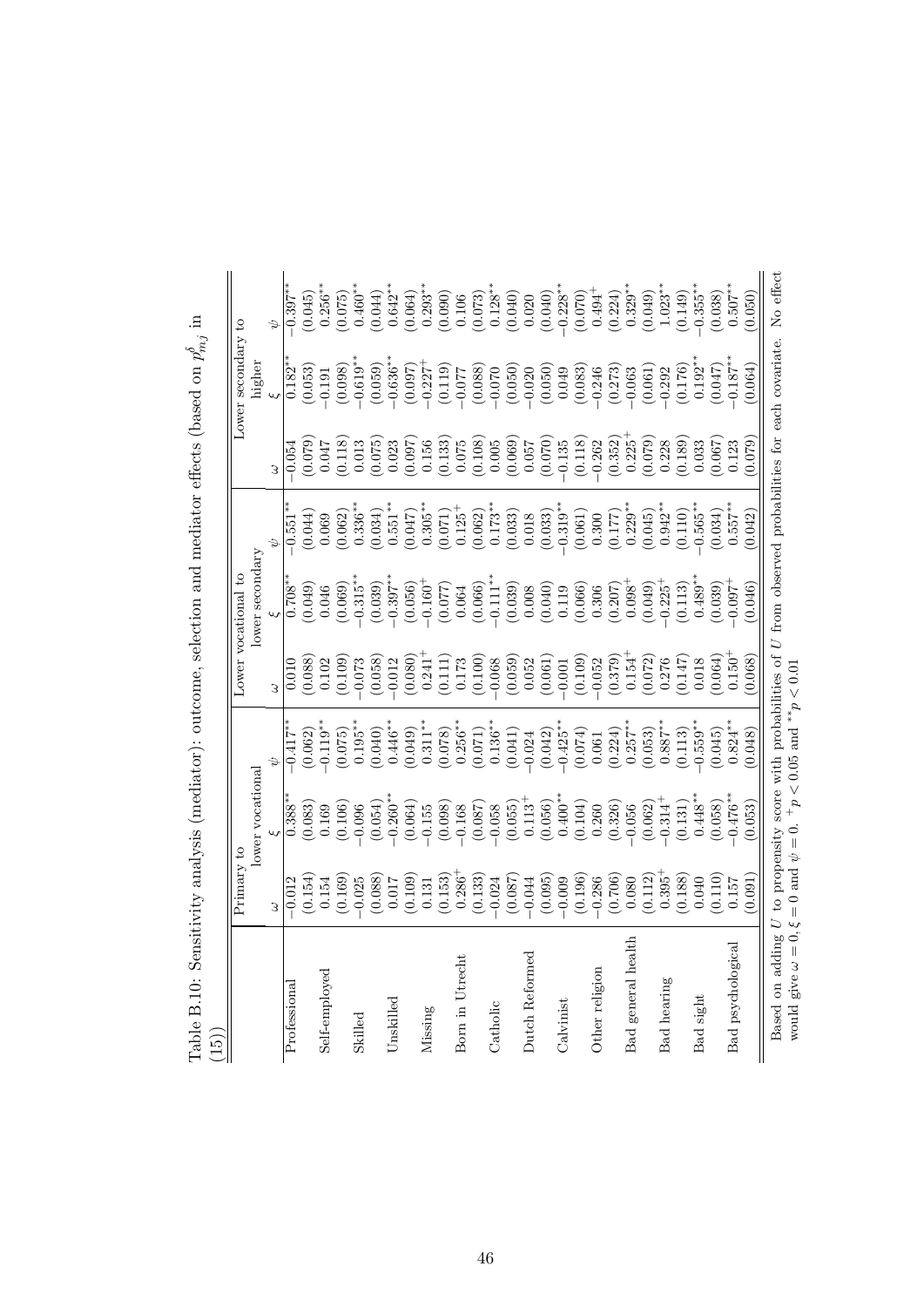|                    | Primary to  |                  |             | Lower vocational to |             | Lower secondary to |
|--------------------|-------------|------------------|-------------|---------------------|-------------|--------------------|
|                    |             | lower vocational |             | lower secondary     |             | higher             |
|                    | $\theta(1)$ | $\theta(0)$      | $\theta(1)$ | $\theta(0)$         | $\theta(1)$ | $\theta(0)$        |
| neutral            | $-0.022$    | $-0.070$         | 0.038       | 0.036               | $-0.124$    | $-0.080$           |
|                    | (0.069)     | (0.048)          | (0.036)     | (0.038)             | (0.050)     | (0.069)            |
| Professional       | $-0.022$    | $-0.069$         | 0.039       | 0.034               | $-0.124$    | $-0.080$           |
|                    | (0.069)     | (0.048)          | (0.036)     | (0.038)             | (0.050)     | (0.069)            |
| Self-employed      | $-0.023$    | $-0.071$         | $\,0.037\,$ | 0.036               | $-0.124$    | $-0.079$           |
|                    | (0.068)     | (0.048)          | (0.035)     | (0.038)             | (0.050)     | (0.069)            |
| Skilled            | $-0.021$    | $-0.069$         | 0.037       | 0.033               | $-0.111$    | $-0.072$           |
|                    | (0.068)     | (0.048)          | (0.036)     | (0.038)             | (0.052)     | (0.072)            |
| Unskilled          | $-0.022$    | $-0.069$         | 0.038       | 0.035               | $-0.118$    | $-0.078$           |
|                    | (0.068)     | (0.048)          | (0.035)     | (0.038)             | (0.051)     | (0.070)            |
| Missing            | $-0.022$    | $-0.070$         | 0.038       | 0.037               | $-0.123$    | $-0.079$           |
|                    | (0.068)     | (0.048)          | (0.035)     | (0.038)             | (0.050)     | (0.069)            |
| Born in Utrecht    | $-0.022$    | $-0.069$         | $\,0.037\,$ | 0.034               | $-0.124$    | $-0.079$           |
|                    | (0.068)     | (0.048)          | (0.035)     | (0.038)             | (0.050)     | (0.069)            |
| Catholic           | $-0.022$    | $-0.069$         | 0.038       | 0.035               | $-0.124$    | $-0.080$           |
|                    | (0.068)     | (0.048)          | (0.035)     | (0.038)             | (0.050)     | (0.069)            |
| Dutch Reformed     | $-0.023$    | $-0.069$         | 0.038       | 0.036               | $-0.124$    | $-0.079$           |
|                    | (0.068)     | (0.048)          | (0.035)     | (0.038)             | (0.050)     | (0.069)            |
| Calvinist          | $-0.022$    | $-0.069$         | 0.038       | 0.036               | $-0.125$    | $-0.080$           |
|                    | (0.068)     | (0.048)          | (0.035)     | (0.038)             | (0.050)     | (0.069)            |
| Other religion     | $-0.022$    | $-0.069$         | 0.038       | 0.037               | $-0.125$    | $-0.079$           |
|                    | (0.068)     | (0.048)          | (0.035)     | (0.038)             | (0.050)     | (0.069)            |
| Bad general health | $-0.023$    | $-0.070$         | 0.033       | 0.032               | $-0.124$    | $-0.079$           |
|                    | (0.068)     | (0.048)          | (0.036)     | (0.038)             | (0.050)     | (0.069)            |
| Bad hearing        | $-0.022$    | $-0.069$         | 0.038       | 0.036               | $-0.124$    | $-0.078$           |
|                    | (0.068)     | (0.048)          | (0.035)     | (0.038)             | (0.050)     | (0.069)            |
| Bad sight          | $-0.022$    | $-0.072$         | 0.034       | 0.034               | $-0.124$    | $-0.080$           |
|                    | (0.068)     | (0.049)          | (0.036)     | (0.038)             | (0.051)     | (0.069)            |
| Bad psychological  | $-0.023$    | $-0.067$         | 0.034       | 0.035               | $-0.124$    | $-0.079$           |
|                    | (0.068)     | (0.049)          | (0.036)     | (0.038)             | (0.051)     | (0.069)            |

Table B.11: Sensitivity analysis (mediator): effect running through other pathways IPW (ATE), based on  $p_{mj}^{\delta}$  in (15).

Based on adding *U* to propensity score with probabilities of *U* from observed probabilities for observed variables.

Original estimates are *θ*(1): -0.022 (Primary to lower voc.); 0.038 (Lower voc. to lower sec.); -0.124 (Lower sec. to higher); *θ*(0): -0.070 (Primary to lower voc.); 0.036 (Lower voc. to lower sec.); -0.079 (Lower sec. to higher).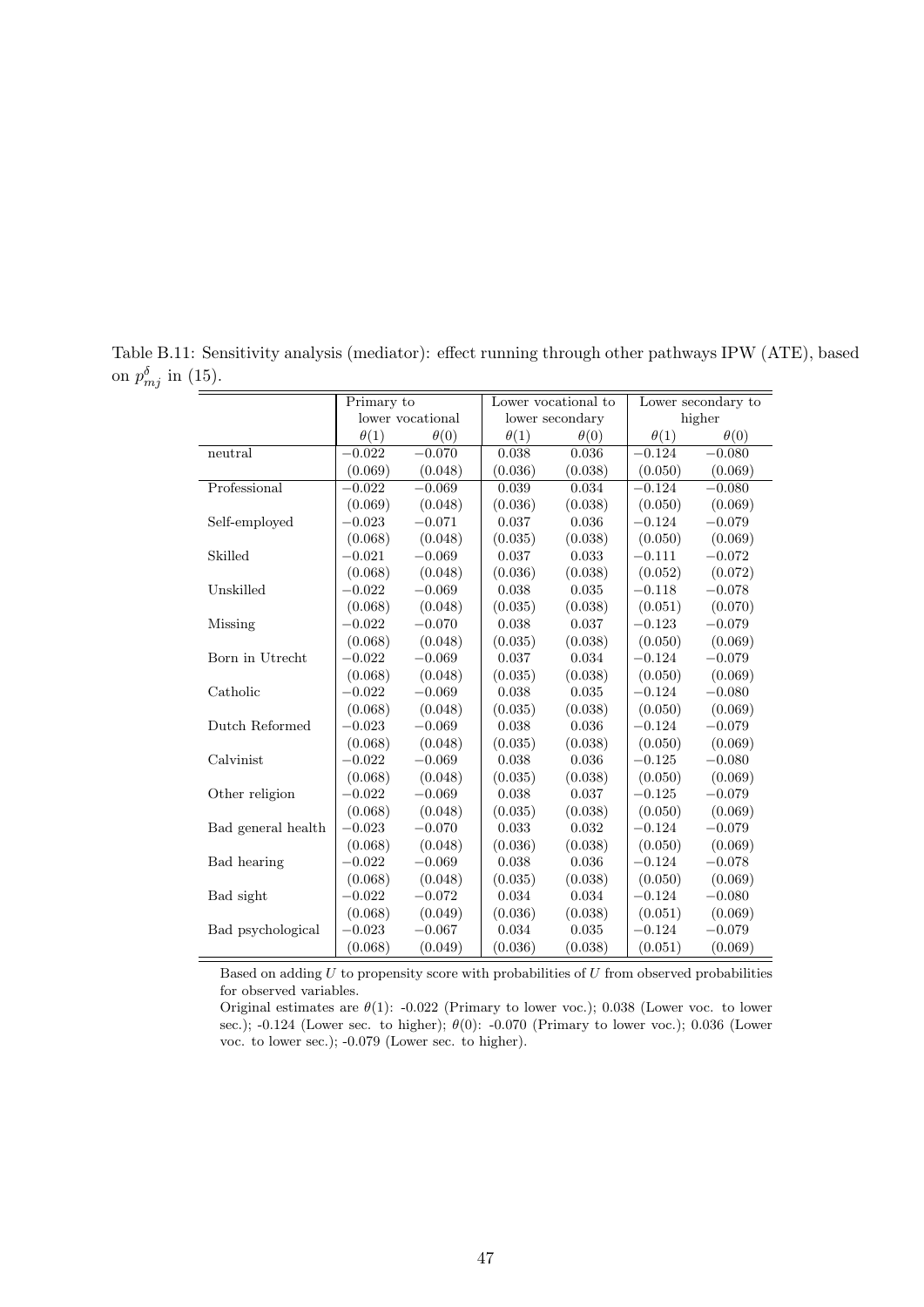| (31)                                  | Primary to                                                |                                                                                                                   |                                                                                                   | Lower vocational    |                                                                                                                                                                                           |                                                                                                                                |                                                                                                                                                  | Lower secondary to                                                                                                                                                 |                                                                                                                                                                                                                                                                                               |
|---------------------------------------|-----------------------------------------------------------|-------------------------------------------------------------------------------------------------------------------|---------------------------------------------------------------------------------------------------|---------------------|-------------------------------------------------------------------------------------------------------------------------------------------------------------------------------------------|--------------------------------------------------------------------------------------------------------------------------------|--------------------------------------------------------------------------------------------------------------------------------------------------|--------------------------------------------------------------------------------------------------------------------------------------------------------------------|-----------------------------------------------------------------------------------------------------------------------------------------------------------------------------------------------------------------------------------------------------------------------------------------------|
|                                       |                                                           | lower vocational                                                                                                  |                                                                                                   |                     | lower secondary                                                                                                                                                                           |                                                                                                                                |                                                                                                                                                  | higher                                                                                                                                                             |                                                                                                                                                                                                                                                                                               |
|                                       |                                                           |                                                                                                                   |                                                                                                   | 3                   |                                                                                                                                                                                           |                                                                                                                                |                                                                                                                                                  |                                                                                                                                                                    |                                                                                                                                                                                                                                                                                               |
| Professional                          | 0.022                                                     | 0.149                                                                                                             | $-0.348*$                                                                                         | $-0.004$            | $0.577*$                                                                                                                                                                                  | 0.381                                                                                                                          |                                                                                                                                                  | $1.100*$                                                                                                                                                           | $0.366**$                                                                                                                                                                                                                                                                                     |
|                                       | (0.151)                                                   | (0.085)                                                                                                           | (0.067)                                                                                           | (0.096)             | (0.055)                                                                                                                                                                                   | (0.048)                                                                                                                        |                                                                                                                                                  | (0.054)                                                                                                                                                            | $(0.044)$<br>0.267**                                                                                                                                                                                                                                                                          |
| Self-employed                         | 0.020                                                     | 0.047                                                                                                             | $-0.089$                                                                                          | $-0.004$            | $0.216*$                                                                                                                                                                                  | 0.021                                                                                                                          | $(0.086)$<br>$0.003$<br>$(0.116)$<br>$0.010$                                                                                                     | $-0.420**$                                                                                                                                                         |                                                                                                                                                                                                                                                                                               |
|                                       | (0.171)                                                   | $(0.103)$<br>-0.194**                                                                                             | (0.077)                                                                                           | (0.119)             | (0.071)                                                                                                                                                                                   | (0.063)                                                                                                                        |                                                                                                                                                  | (0.104)                                                                                                                                                            |                                                                                                                                                                                                                                                                                               |
| Skilled                               | $-0.002$                                                  |                                                                                                                   | $0.192**$                                                                                         | $-0.005$            | $-0.495**$                                                                                                                                                                                | $0.288^{**}$                                                                                                                   |                                                                                                                                                  | $-1.102**$                                                                                                                                                         | $(0.074)$<br>0.352**                                                                                                                                                                                                                                                                          |
|                                       | (0.087)                                                   | (0.054)                                                                                                           | (0.040)                                                                                           | (0.058)             | (0.041)                                                                                                                                                                                   | (0.035)                                                                                                                        | (0.076)                                                                                                                                          | (0.075)                                                                                                                                                            | $(0.050)$<br>0.589**                                                                                                                                                                                                                                                                          |
| Unskilled                             | 0.016                                                     | $-0.503**$                                                                                                        | $0.445**$                                                                                         | $-0.010$            | $-0.498**$                                                                                                                                                                                | $0.464***$                                                                                                                     | $-0.002$                                                                                                                                         | $-1.048**$                                                                                                                                                         |                                                                                                                                                                                                                                                                                               |
|                                       | $\left(0.104\right)$ $\left(0.021\right)$                 | $\begin{array}{c} (0.061) \\ -0.221^+ \\ (0.096) \\ -0.404^{**} \\ (0.087) \\ (0.087) \\ -0.336^{**} \end{array}$ | $\begin{array}{c} (0.049) \\ 0.315^{**} \\ (0.076) \\ 0.320^{**} \\ (0.069) \\ \end{array}$       | (0.079)             | $(0.059)$<br>-0.196 <sup>+</sup>                                                                                                                                                          | (0.049)                                                                                                                        | $\begin{array}{c} (0.104) \\ -0.006 \\ (0.145) \\ (0.011 \\ (0.116) \\ (0.011 \\ (0.071) \\ (0.071) \\ (0.071) \\ (0.071) \\ -0.003 \end{array}$ | $\begin{array}{l} (0.120) \\ -0.310^+ \\ (0.127) \\ 0.087) \\ (0.087) \\ (0.047) \\ (0.050) \\ (0.050) \\ (0.063) \\ (0.084) \\ (0.082) \\ (0.082) \\ \end{array}$ | $\begin{array}{c} (0.072)\\ 0.258^{**}\\ 0.069)\\ (0.069)\\ (0.072)\\ (0.072)\\ (0.039)\\ (0.009)\\ (0.000)\\ (0.000)\\ (0.001)\\ (0.001)\\ (0.001)\\ (0.000)\\ (0.000)\\ (0.000)\\ (0.000)\\ (0.001)\\ (0.001)\\ (0.000)\\ (0.001)\\ (0.000)\\ (0.001)\\ (0.000)\\ (0.001)\\ (0.000)\\ (0.0$ |
| Missing                               |                                                           |                                                                                                                   |                                                                                                   | $-0.008$            |                                                                                                                                                                                           |                                                                                                                                |                                                                                                                                                  |                                                                                                                                                                    |                                                                                                                                                                                                                                                                                               |
|                                       |                                                           |                                                                                                                   |                                                                                                   | (0.125)             |                                                                                                                                                                                           |                                                                                                                                |                                                                                                                                                  |                                                                                                                                                                    |                                                                                                                                                                                                                                                                                               |
| Born in Utrecht                       |                                                           |                                                                                                                   |                                                                                                   | $-0.008$            |                                                                                                                                                                                           |                                                                                                                                |                                                                                                                                                  |                                                                                                                                                                    |                                                                                                                                                                                                                                                                                               |
|                                       | $\begin{array}{c} (0.157) \\ 0.019 \\ 0.141) \end{array}$ |                                                                                                                   |                                                                                                   | $(0.115)$<br>-0.004 |                                                                                                                                                                                           |                                                                                                                                |                                                                                                                                                  |                                                                                                                                                                    |                                                                                                                                                                                                                                                                                               |
| Catholic                              | $-0.002$                                                  |                                                                                                                   |                                                                                                   |                     |                                                                                                                                                                                           |                                                                                                                                |                                                                                                                                                  |                                                                                                                                                                    |                                                                                                                                                                                                                                                                                               |
|                                       | (0.088)                                                   | $\begin{array}{c} (0.054) \\ 0.291^{**} \\ (0.056) \\ 0.769^{**} \end{array}$                                     | $\begin{array}{c} 0.138^{**} \ 0.040) \ -0.048 \ -0.042) \ -0.049^{**} \ -0.493^{**} \end{array}$ | $(0.059)$<br>-0.004 | $\begin{array}{c} (0.081) \\ 0.105 \\ 0.068) \\ (0.068) \\ (0.041) \\ (0.018) \\ (0.018) \\ (0.040) \\ (0.018) \\ (0.038) \\ (0.238) \\ (0.238) \\ (0.238) \\ (0.179^{**} \\ \end{array}$ | $\begin{array}{c} 0.278^{**} \\ (0.071) \\ 0.144^{+} \\ (0.062) \\ (0.062) \\ 0.102^{**} \\ (0.033) \\ (0.033) \\ \end{array}$ |                                                                                                                                                  |                                                                                                                                                                    |                                                                                                                                                                                                                                                                                               |
| Dutch Reformed                        | $0.011\,$                                                 |                                                                                                                   |                                                                                                   |                     |                                                                                                                                                                                           |                                                                                                                                |                                                                                                                                                  |                                                                                                                                                                    |                                                                                                                                                                                                                                                                                               |
|                                       | (0.099)                                                   |                                                                                                                   |                                                                                                   | (0.062)             |                                                                                                                                                                                           | (0.033)                                                                                                                        |                                                                                                                                                  |                                                                                                                                                                    |                                                                                                                                                                                                                                                                                               |
| Calvinist                             | $-0.006$                                                  |                                                                                                                   |                                                                                                   | $-0.006$            |                                                                                                                                                                                           | $-0.305**$                                                                                                                     |                                                                                                                                                  |                                                                                                                                                                    |                                                                                                                                                                                                                                                                                               |
|                                       | (0.234)                                                   | (0.121)                                                                                                           | $\begin{array}{c} (0.079) \\ 0.107 \end{array}$                                                   | (0.111)             |                                                                                                                                                                                           | $(0.062)$<br>0.209<br>$(0.198)$<br>0.203**                                                                                     | $(0.116)$<br>-0.014                                                                                                                              |                                                                                                                                                                    |                                                                                                                                                                                                                                                                                               |
| Other religion                        | $-0.122$                                                  | $-0.024$                                                                                                          |                                                                                                   | $-0.034$            |                                                                                                                                                                                           |                                                                                                                                |                                                                                                                                                  |                                                                                                                                                                    |                                                                                                                                                                                                                                                                                               |
|                                       | (0.646)                                                   | $(0.345)$<br>-0.223**                                                                                             | $(0.254)$<br>0.301**                                                                              | (0.444)             |                                                                                                                                                                                           |                                                                                                                                | $(0.383)$<br>$0.009$<br>$(0.083)$<br>$(0.083)$                                                                                                   |                                                                                                                                                                    |                                                                                                                                                                                                                                                                                               |
| Bad general health                    | 0.013                                                     |                                                                                                                   |                                                                                                   | $-0.006$            |                                                                                                                                                                                           |                                                                                                                                |                                                                                                                                                  |                                                                                                                                                                    |                                                                                                                                                                                                                                                                                               |
|                                       | (0.112)                                                   | $(0.061)$<br>-0.422**                                                                                             | $(0.054)$<br>0.933**                                                                              | (0.080)             |                                                                                                                                                                                           | $(0.045)$<br>0.948**                                                                                                           |                                                                                                                                                  |                                                                                                                                                                    |                                                                                                                                                                                                                                                                                               |
| Bad hearing                           | 0.018                                                     |                                                                                                                   |                                                                                                   | $-0.017$            |                                                                                                                                                                                           |                                                                                                                                |                                                                                                                                                  |                                                                                                                                                                    |                                                                                                                                                                                                                                                                                               |
|                                       | (0.204)                                                   | (0.132)                                                                                                           | (0.113)                                                                                           | (0.170)             | $(0.049)$<br>$-0.320$ <sup>+</sup><br>$(0.120)$<br>$0.604$ <sup>**</sup>                                                                                                                  | $(0.119)$<br>$-0.519**$                                                                                                        | $\begin{array}{c} (0.228) \\ 0.010 \end{array}$                                                                                                  | $\begin{array}{c} (0.261) \\ -0.030 \\ (0.061) \\ -0.193 \\ (0.188) \\ 0.422^{**} \end{array}$                                                                     |                                                                                                                                                                                                                                                                                               |
| Bad sight                             | 0.017                                                     | $0.207***$                                                                                                        | $-0.437***$                                                                                       | $-0.005$            |                                                                                                                                                                                           |                                                                                                                                |                                                                                                                                                  |                                                                                                                                                                    |                                                                                                                                                                                                                                                                                               |
|                                       | (0.109)                                                   | (0.059)                                                                                                           | (0.048)                                                                                           | (0.068)             | (0.041)                                                                                                                                                                                   | (0.035)                                                                                                                        | (0.067)                                                                                                                                          | (0.047)                                                                                                                                                            | $(0.038)$<br>0.499**                                                                                                                                                                                                                                                                          |
| Bad psychological                     | 0.009                                                     | $0.711**$                                                                                                         | $0.868**$                                                                                         | $-0.006$            | $-0.027$                                                                                                                                                                                  | $0.526**$                                                                                                                      | 0.010                                                                                                                                            | $-0.092$                                                                                                                                                           |                                                                                                                                                                                                                                                                                               |
|                                       | (160.0)                                                   | (0.053)                                                                                                           | (0.047)                                                                                           | (0.071)             | (0.047)                                                                                                                                                                                   | (0.041)                                                                                                                        | (0.082)                                                                                                                                          | (0.063)                                                                                                                                                            | $(6*0.01)$                                                                                                                                                                                                                                                                                    |
| would give $\omega = 0, \xi$<br>Based | $= 0$ and $\psi = 0$ .                                    | on adding U to propensity score with probabilities of                                                             | $+p < 0.05$ and $* p < 0.01$                                                                      |                     |                                                                                                                                                                                           |                                                                                                                                |                                                                                                                                                  | U from observed probabilities for each covariate.                                                                                                                  | No effect                                                                                                                                                                                                                                                                                     |

Table B.12: Sensitivity analysis (mediator): outcome, selection and mediator effects (based on  $p_{mi}^M$  in

48